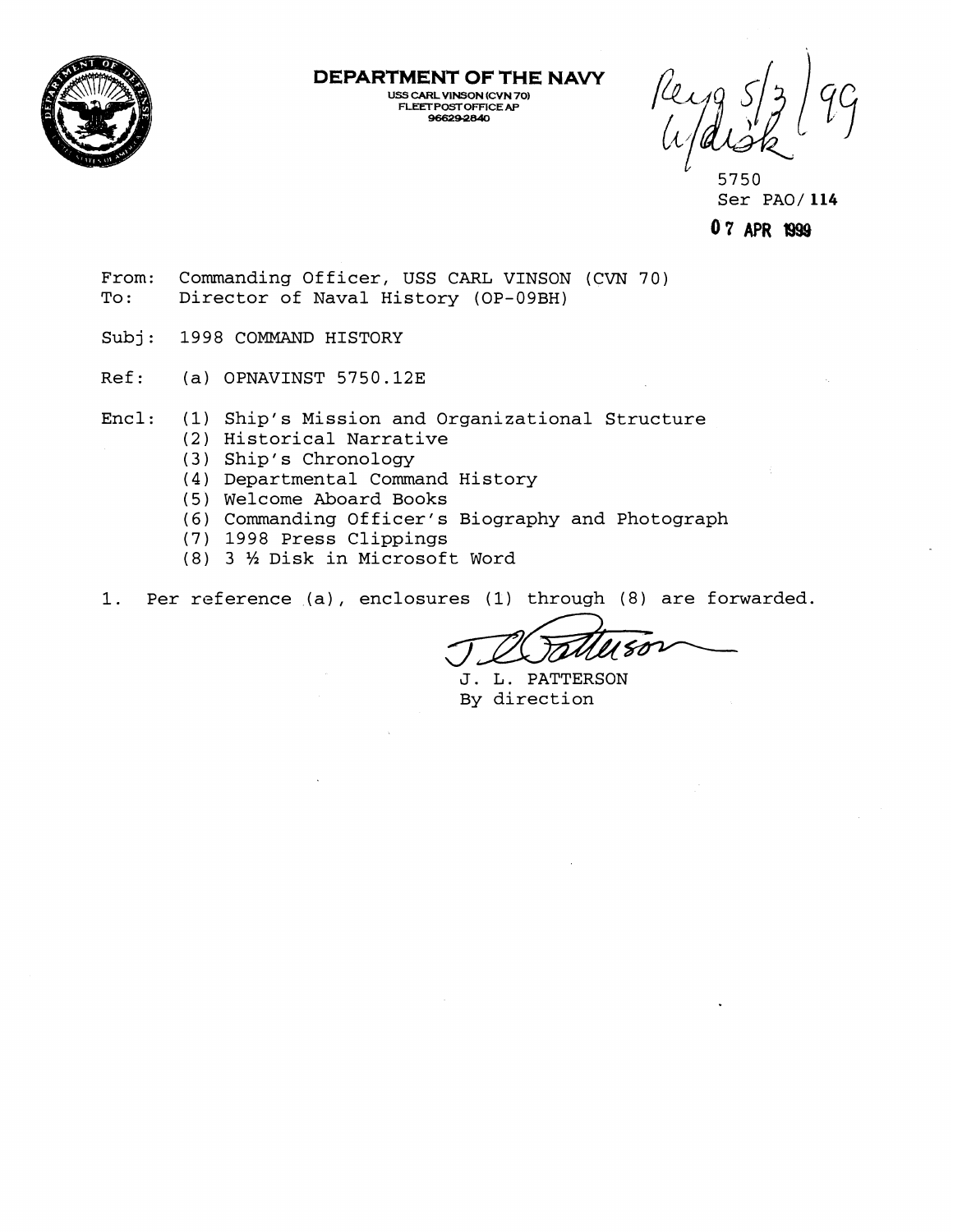#### **USS CARL VINSON** (CVN **70) Mission**

**"To project power anywhere in the world by conducting sustained combat air operations safely and efficiently while supporting embarked units."** 

USS CARL VINSON (CVN 70) is one of the finest, most advanced aircraft carriers ever developed. It is the third Nimitz-class aircraft carrier to be commissioned and is still evidence that American technology and "know-how" remain unsurpassed in achieving the highest standards.

These high standards are the direct result of a trained and dedicated team of 5,500 professionals who are ready, willing and able to respond to any crisis. These are America's finest carrying on a tradition of volunteerism, patriotism and pride which began in 1776.

CARL VINSON is part of the Pacific Fleet and helps maintain stability in a region of great strategic and economic importance to the United States - the Pacific Rim. This area covers onethird of the earth's surface and more than half of the earth's total ocean area. More than 60 percent of the world's population lives in or around the Pacific Rim. Over 40 nations use these waters to transport their commerce. The U.S. trades more in this area than anywhere else.

While the prospects of global war have receded, there is no doubt regional challenges will continue to arise. With our national interest at stake in many troubled areas, CARL VINSON and its Air Wing continue to prove their dedication in maintaining an effective forward presence and an unequaled ability to project power "Forward ... From the Sea." Because of its numerous capabilities, CARL VINSON is in the forefront to ensure peace and stability, conduct humanitarian assistance and join with other services in response to crises anywhere in the world.

The dedication, professionalism, hard work and combat readiness of the officers and crew of CARL VINSON ensure the ship is ready to meet any challenge the future may hold. CARL VINSON's immediate superior in command is:

a. Administrative: Commander, Naval Air Force, U.S. Pacific Fleet

b. Operational: Commander, Carrier Group THREE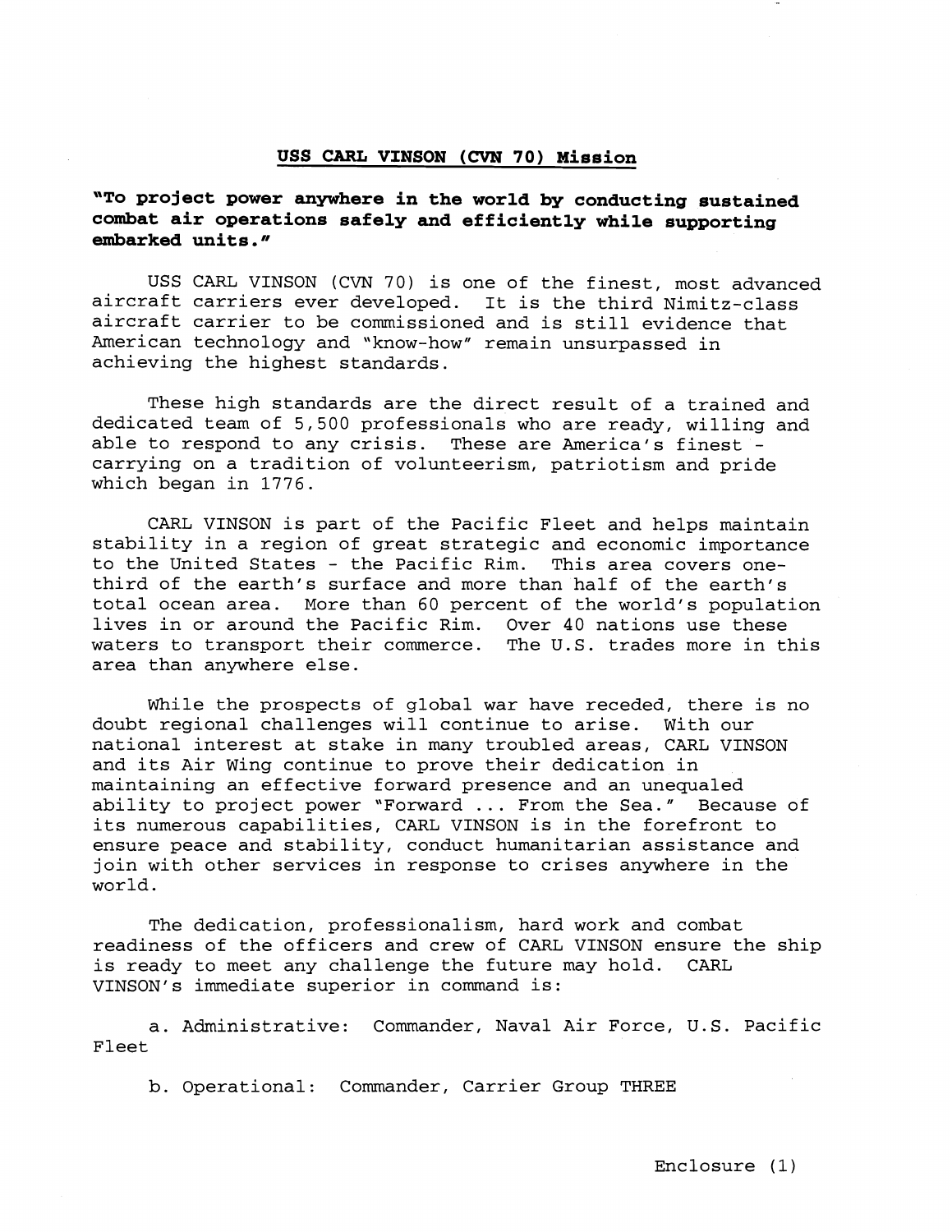# **USS CARL VINSON (CVN 70) Organizational Structure**

Commanding Officer Executive Officer

Command Master Chief Administrative Officer Aircraft Intermediate Maintenance Department Officer Air Department Officer

Chief Engineer Command Chaplain

Combat Systems Officer

Dental Officer

First Lieutenant

Legal Officer

Marine Detachment (Disestablished) Medical Officer Navigation Officer

Operations Officer Public Affairs Officer

Reactor Officer Safety Officer Supply Officer

Training Officer Weapons Officer

CAPT David M. Crocker CAPT John W. Goodwin, (Jan-Apr) CAPT(SEL) Richard B. Wren, (May-Dec) AVCM(AW/SS/NAC) Lawrence E. Cummings LCDR CDR

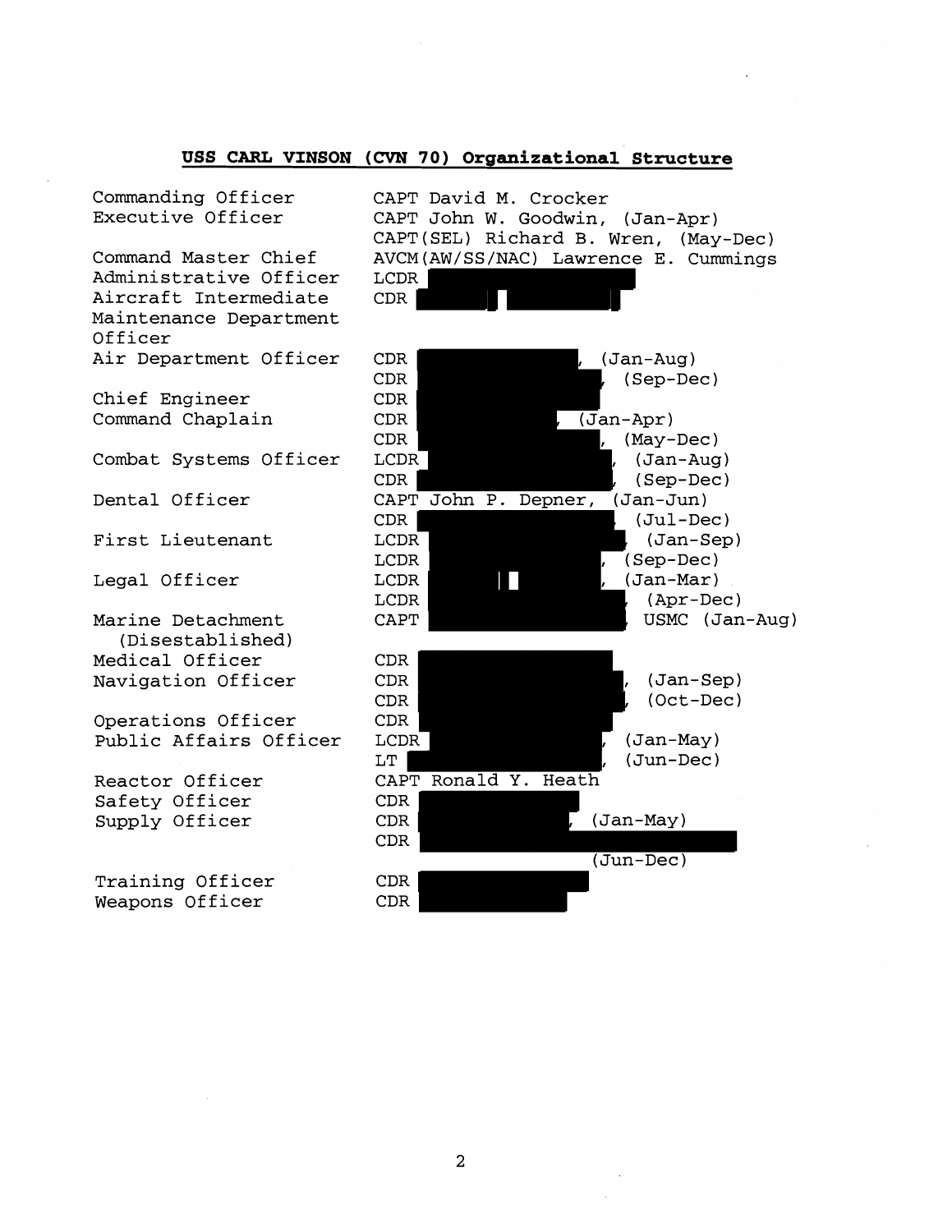# **USS CARL VINSON (CVN 70) Narrative**

CARL VINSON has without question, had the most successful year in its history. From record breaking performance during work-ups to the flawless execution of combat strikes into Iraq, CARL VINSON has met or exceeded all obligations and expectations The elemental foundation for this exceptional performance is a peerless crew who pride themselves in their roles as warriors, hard-chargers and patriots. Their drive and professionalism during the fast-paced work-up cycle created a most capable platform worthy of being the ready carrier. Focused on teamwork and mission accomplishment, this ship is the cornerstone that established a close knit, potent relationship with Carrier Group THREE (CCG-3), Carrier Air Wing ELEVEN (CVW-ll), and Destroyer Squadron TWENTY-THREE (DESRON 23). In addition, CARL VINSON was an exceptional ambassador of goodwill for the Navy through the voluntary and selfless crew participation in countless community projects. The exemplary behavior of the crew created an immaculate liberty record worldwide. CARL VINSON has gone above and beyond the standard to once again earn the reputation of being **"America's Favorite Aircraft Carrier**" in 1998.

CARL VINSON operated 185 days at sea. Flight operations included 7,610 aircraft sorties (4,709 day/2,908 night) resulting in 7,302 arrested landings (5,226 day/2,076 night). Aside from combat training, flight operations made possible the transport of 2,154 personnel, 77,000 pounds of mail, and 177,000 pounds of cargo. The Flight Deck crew was instrumental in providing 35,000 mishap free aircraft moves and 800 mishap free aircraft elevator runs. Twenty-eight underway replenishments (UNREP's) resulted in 16,300,000 gallons of fuel transferred and one delivery of fuel to a U.S. Navy destroyer. This also included 11 replenishment at sea (RAS) evolutions that resulted in 996 cargo lifts of nearly 2,000 pallets of stores and 1 personnel highline transfer.

Throughout the work-up cycle, CARL VINSON conducted one complete ammunition off-load and on-load. Our outstanding seamanship skills were exhibited and proven during 8 precision anchorages and 40 sea and anchor details.

Celebrating the accomplishments of the men and women who are CARL VINSON, we enjoyed the privilege of hosting 303 reenlistment ceremonies, 51 retirement ceremonies, and 3 commissioning ceremonies.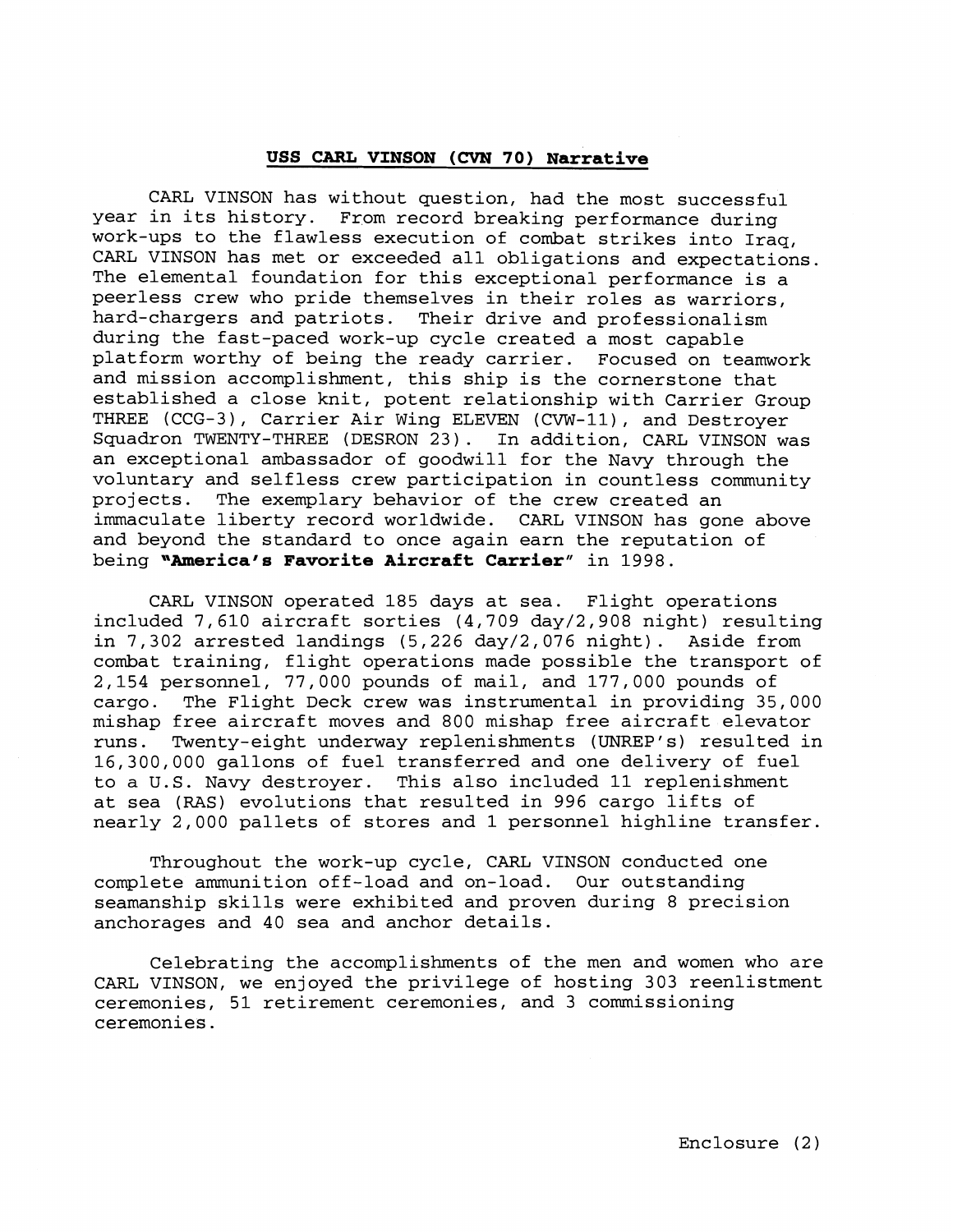CARL VINSON began 1998 fully prepared for the challenges of the demanding year ahead. Our demanding schedule included three Carrier Air Wing (CVW) Carrier Qualification (CQ) periods; two Fleet Replacement Squadron Carrier Qualification (FRSCQ) periods; Tailored Ship's Training Availability phases I, 11, and I11 (TSTA I/II/III); Final Evaluation Phase (FEP); Competitive Training Unit Exercise (COMPTUEX); Intermediate Training Assessment (ITA); Board of Inspection and Survey (INSURV); the multi-national Rim of the Pacific Exercise '98 (RIMPAC-98); Operational Reactor Safeguards Exam (ORSE); and a Western Pacific/Arabian Gulf deployment in support of Operations desert fox and Southern Watch.

The men and women of CARL VINSON focused on mission accomplishment, which is reflected in the exemplary completion of all tasks and missions.

Upon embarking on deployment, heightened tension in Iraq caused the cancellation of the previously planned Hobart, Tasmania and Perth, Australia port visits. To facilitate a more direct route to the Arabian Gulf, Hong Kong and Singapore liberty ports were substituted in the deployment schedule. CARL VINSON used these visits to serve as a genuine ambassador to the Western Pacific. Utilizing thorough crew training and strong leadership to apply a clear message, CARL VINSON prevented the encumbrance of liberty issues overseas. Steaming onward to fulfill our mission, we suitably finished the year with combat strikes into Iraq in support of Operation Desert Fox.

Throughout 1998, CARL VINSON stood out as a combat-ready aircraft carrier. Heralded by our motto, "Professionally, safely, and on time," CARL VINSON met all commitments and produced results that reflect a spirit of total combat readiness in the United States Navy and in every mission deemed necessary to the peace projected and protected by United States of America.

 $\overline{2}$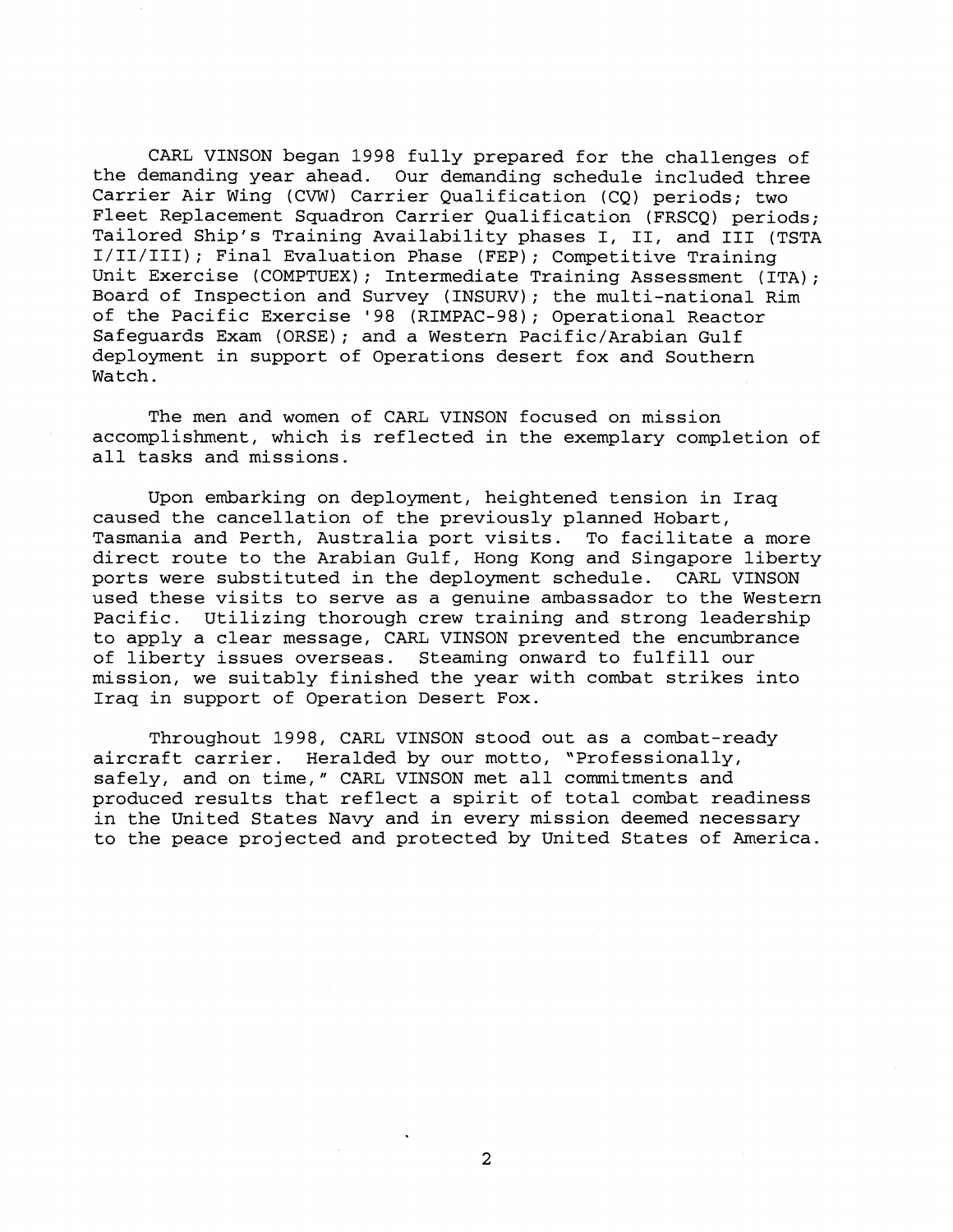# **SHIP'S CHRONOLOGY**

and a b

 $\sim$ 

| $01$ Jan - 25 Jan<br>$26$ Jan - $28$ Jan | Upkeep, Naval Station, Bremerton<br>Underway, transit SOCAL Op Area for FRS |
|------------------------------------------|-----------------------------------------------------------------------------|
|                                          | CQ/TSTA I                                                                   |
| $29$ Jan - 03 Feb                        | Underway, FRS CQ/TSTA I                                                     |
| $04$ Feb - 06 Feb                        | Underway, transit Naval Station,                                            |
|                                          | Bremerton                                                                   |
| $07$ Feb - $21$ Feb                      | Upkeep, Naval Station, Bremerton                                            |
| $(11 \text{ Feb} - 14 \text{ Feb})$      | Medical Readiness Assessment                                                |
| $22$ Feb - $25$ Feb                      | Underway, transit SOCAL Op Area for<br>TSTA II/TSTA III/FEP                 |
| 26 Feb                                   | Inport, NAS North Island                                                    |
| $27$ Feb - 12 Mar                        | Underway, TSTA II/TSTA III/FEP                                              |
| 13 Mar                                   | Inport, NAS North Island                                                    |
| 14 Mar - 31 Mar                          | Underway, COMPTUEX(A)                                                       |
| $01$ Apr - 03 Apr                        | Underway, ITA                                                               |
| 04 Apr                                   | Inport, NAS North Island                                                    |
| 05 Apr - 08 Apr                          | Underway, transit Naval Station,                                            |
|                                          | Bremerton                                                                   |
| 09 Apr - 28 Apr                          | Upkeep, Naval Station, Bremerton                                            |
| $(06$ Apr - 10 Apr)                      | CNAP QA Assessment                                                          |
| $(13$ Apr - 17 Apr)<br>$29$ Apr - 01 May | 3M Inspection<br>Underway, transit SOCAL Op Area for FRS                    |
|                                          | CQ                                                                          |
| 02 May - 06 May                          | Underway, FRS CQ                                                            |
| 07 May $-$ 08 May                        | Inport, NAS North Island, commence                                          |
|                                          | INSURV                                                                      |
| 09 May - 11 May                          | Underway, INSURV, transit Naval Station,<br>Bremerton                       |
| 12 May - 13 May                          | Inport, Naval Station, Bremerton,                                           |
|                                          | INSURV Open and Inspect                                                     |
| $14$ May - $21$ Jun                      | Upkeep, Naval Station, Bremerton                                            |
| $22$ Jun - $25$ Jun                      | Underway, transit SOCAL Op Area for                                         |
|                                          | Carrier Air Wing ELEVEN CQ                                                  |
| $(25$ Jun)                               | MISSILEX, 08-11                                                             |
| 26 Jun                                   | Inport, NAS North Island                                                    |
| $27$ Jun - $29$ Jun                      | Underway, Carrier Air Wing ELEVEN CQ                                        |
| $30$ Jun - 05 Jul                        | Underway, transit Hawaiian Op Area<br>JTFEX 98-2/FLEETEX                    |
| $(05 \text{ Jul} - 05 \text{ Aug})$      |                                                                             |
| 06 Jul - 09 Jul                          | Inport, Pearl Harbor<br>Underway, Hawaiian Op Area, RIMPAC '98              |
| 10 Jul - 23 Jul                          | (Workup Phase)/FLEETEX 98-2)                                                |
| $24$ Jul - 01 Aug                        | Underway, Hawaiian Op Area, RIMPAC '98                                      |
|                                          | (Tactical Phase)                                                            |
| $02$ Aug - $05$ Aug                      | Inport, Pearl Harbor                                                        |
| 06 Aug - 11 Aug                          | Underway, transit Naval Station, Bremerton                                  |
|                                          |                                                                             |

 $\sim 10^6$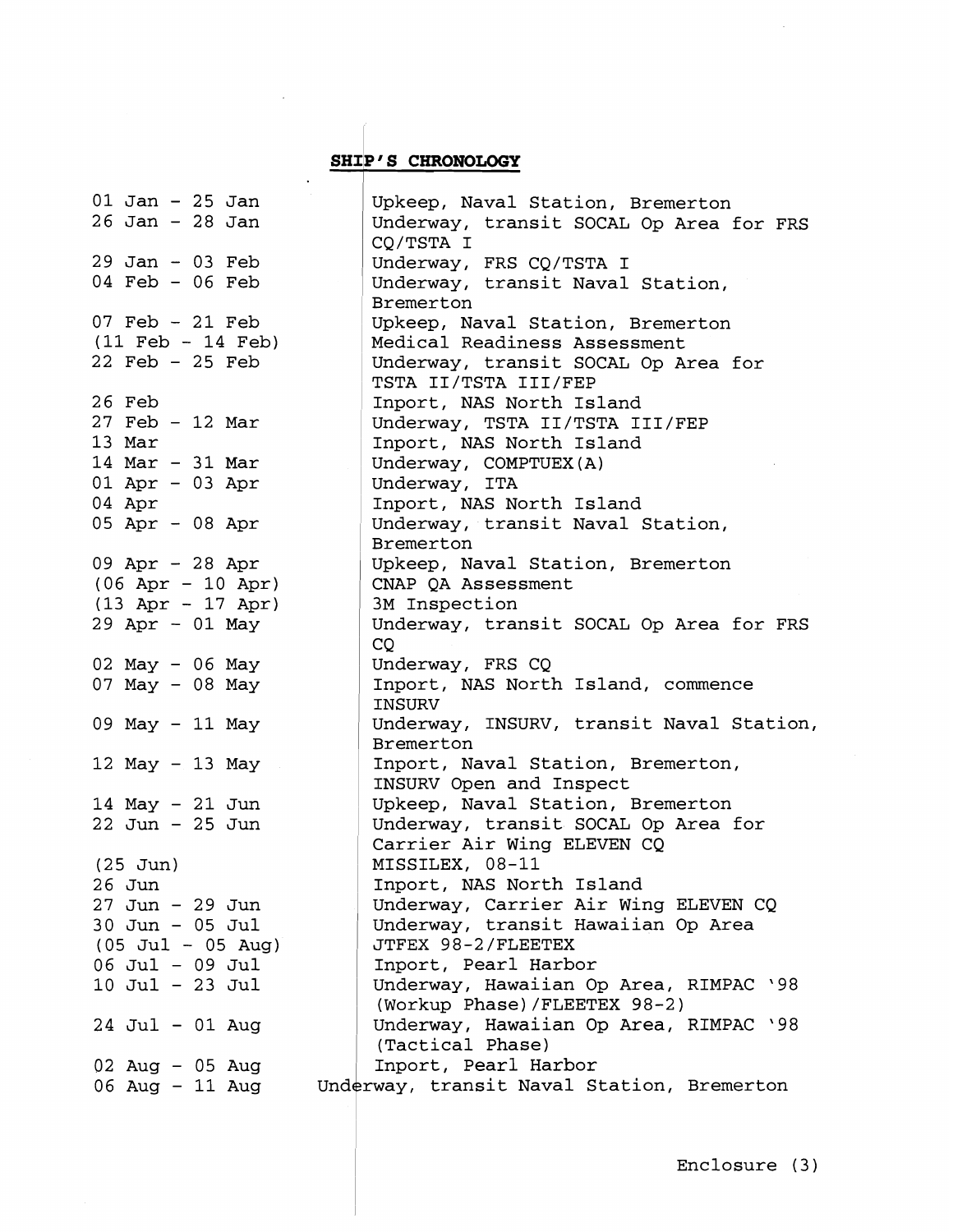# **SHIP'S CHRONOLOGY (Continued)**

 $\epsilon$ 

| $(06 \text{ Aug} - 07 \text{ Aug})$<br>$(08 \text{ Aug} - 10 \text{ Aug})$<br>$(06 \text{ Aug} - 10 \text{ Aug})$<br>12 Aug - 23 Aug<br>$(12 \text{ Aug})$ | JMSDF PASSEX<br>Texas Thunder 98-4<br>QA Inspection<br>Upkeep, Naval Station, Bremerton<br>Family Cruise Day |
|------------------------------------------------------------------------------------------------------------------------------------------------------------|--------------------------------------------------------------------------------------------------------------|
| $24$ Aug - $27$ Aug                                                                                                                                        | Underway, Ammo onload, USS MOUNT<br>HOOD, NOREASTPAC                                                         |
| $28$ Aug - 13 Sep                                                                                                                                          | Upkeep, Naval Station, Bremerton                                                                             |
| 14 Sep - 16 Sep                                                                                                                                            | Underway, transit SOCAL Op. Area for<br>Carrier Air Wing ELEVEN CO and Battle<br>Group Ops                   |
| 17 Sep $-$ 18 Sep                                                                                                                                          | Inport, NAS North Island                                                                                     |
| 19 Sep $-21$ Sep                                                                                                                                           | Underway, Carrier Air Wing ELEVEN CQ                                                                         |
| $22$ Sep - $24$ Sep                                                                                                                                        | Underway, Battle Group Ops                                                                                   |
| 25 Sep                                                                                                                                                     | Inport, NAS North Island                                                                                     |
| $26$ Sep - $28$ Sep                                                                                                                                        | Underway, transit Naval Station,<br>Bremerton, NOREASTPAC                                                    |
| $29$ Sep - 30 Oct                                                                                                                                          | Upkeep/POM, Naval Station, Bremerton                                                                         |
| $31$ Oct $-$ 05 Nov                                                                                                                                        | Upkeep, Naval Station, Bremerton                                                                             |

# **WESTPAC 98** / **99 DEPLOYMENT SCHEDULE**

 $\bar{z}$ 

| 06 Nov                              | Underway, WESTPAC 98/99             |
|-------------------------------------|-------------------------------------|
| $06$ Nov - 08 Nov                   | Underway, transit NAS North Island  |
| 09 Nov                              | Inport, NAS North Island            |
| $10$ Nov - $12$ Nov                 | Underway, CQ/ORSE Preparations      |
| 13 Nov $-$ 15 Nov                   | PAC Transit/Flight Operations/ORSE  |
|                                     | Preparations                        |
| 16 Nov $-$ 28 Nov                   | PAC Transit/Flight Operations       |
| $(16 \text{ Nov} - 20 \text{ Nov})$ | ORSE                                |
| $(17$ Nov)                          | Battle Group Rendezvous             |
| 21 Nov                              | Lost Day, International Date Line   |
| $29$ Nov - 03 Dec                   | Inport, Hong Kong, China            |
| $04$ Nov - 06 Dec                   | En route, Singapore                 |
| $07$ Dec - 11 Dec                   | Inport, Singapore                   |
| 12 Dec $-$ 18 Dec                   | En route, Arabian Gulf              |
| 18 Dec - 19 Dec                     | Transit Strait of Hormuz            |
| 19 Dec - $20$ Dec                   | Combat Strike, Operation Desert Fox |
| 20 Dec - 31 Dec                     | On Duty in the Arabian Gulf         |

 $\sim$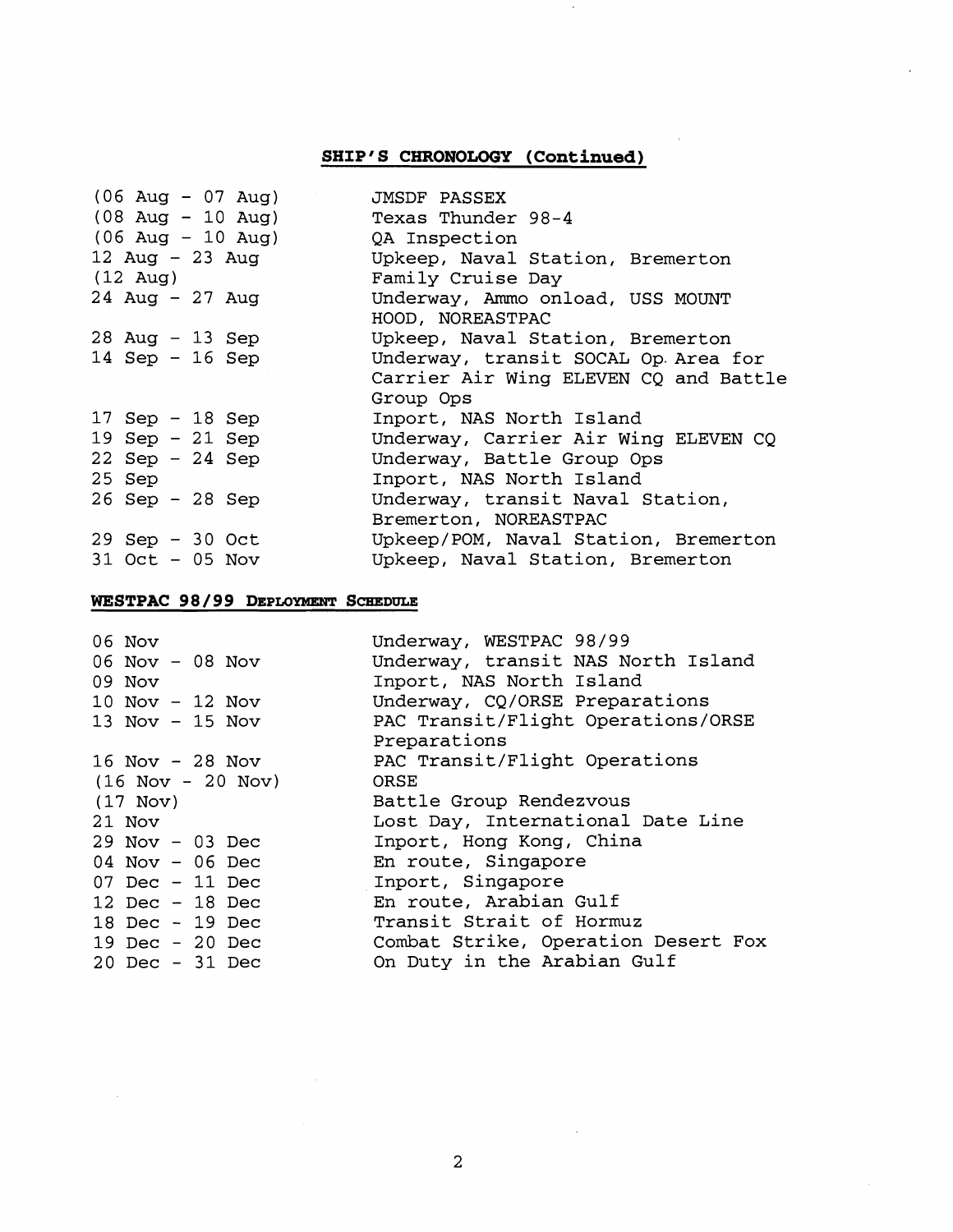# 1998 COMMAND HISTORY BY DEPARTMENT

#### **ADMINISTRATIVE DEPARTMENT**

The ship's Personnel Office maintains and processes all personnel actions for ship's company. A breakdown of assigned personnel supported through our office follows:

| Officers: | 158   |
|-----------|-------|
| Chiefs:   | 168   |
| Crew:     | 2,521 |

Received and processed 20 officers and 1,407 enlisted reporting on board for duty. Processing started with the receipt of transfer orders, at which time sponsors were assigned for the newly reporting personnel. A "Welcome Aboard" message was transmitted, and a follow-up package mailed to the member giving a brief command history, and geographical information to assist in the convenience of transfer. Upon receipt, service records are verified and annotated with arrival information. The process concludes with the liquidation of travel claims, and the subsequent release of the member to their respective department.

As members of the Uniformed Services, members maintain in their possession a Military Identification Card at all times. In support of this requirement, 2,134 active duty, 308 reserve, and 27 retired identification cards were issued to our personnel.

Transferred 22 officers and 544 enlisted to follow-on assignments and establishments of the Navy and other branches of the Armed Forces. Based on the type of duty to which members were transferred, members went through various stages of screening for themselves, and in cases of overseas or isolated duty, their family members as well. Screening included ensuring members were qualified in accordance with current directives. While not all inclusive, some of the areas screened were: military bearing; performance evaluations; health and fitness; and several areas relating to the member's performance in personal affairs. The transfer screenings generally encompass the "whole person" concept.

Separations from Active Duty. Eight officers and 638 enlisted personnel left active duty status for varying reasons. Separations included closing out the member's service record after determining the character of the member's service upon discharge.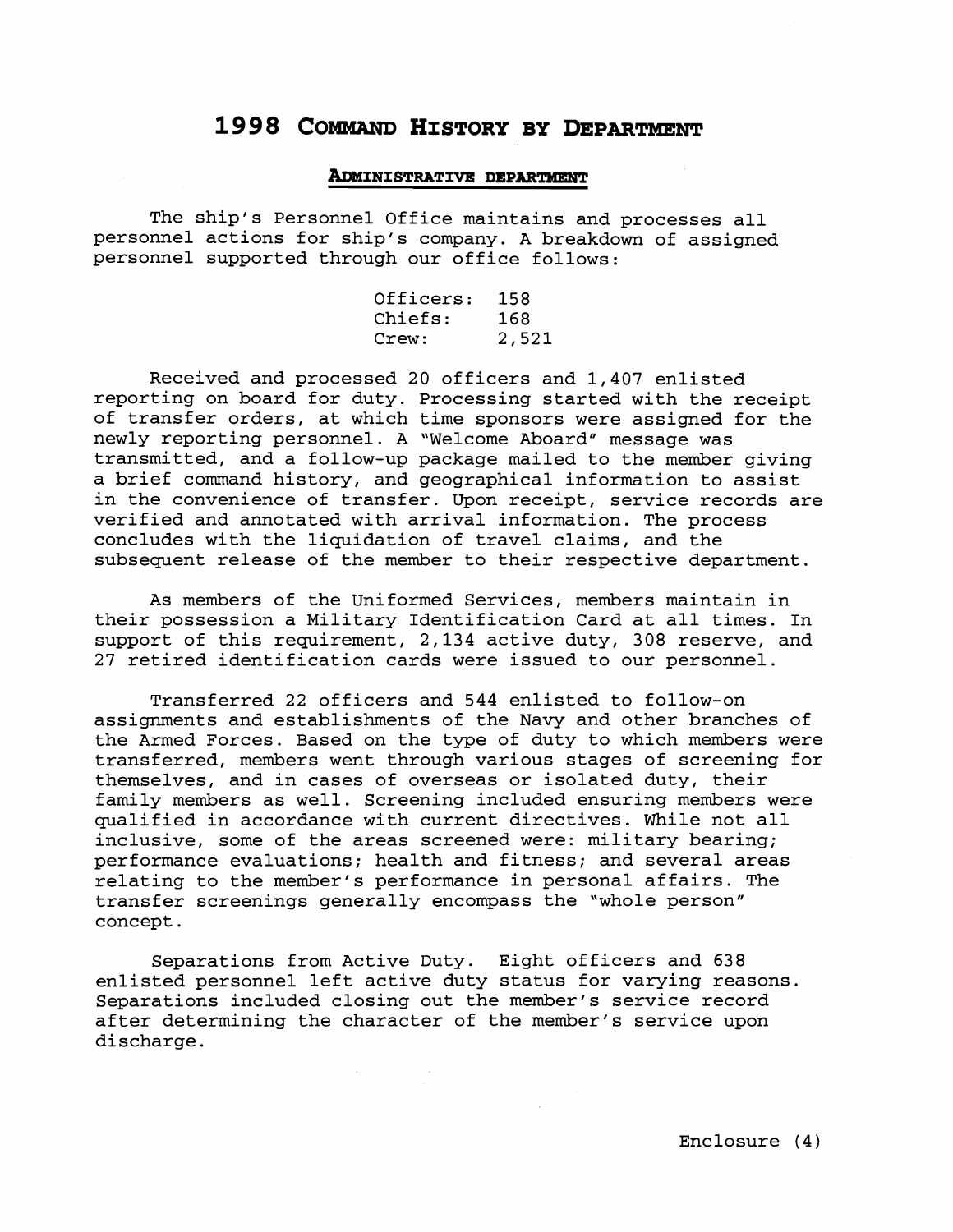Based on discharge authority, and fitness or evaluation reports, members were issued separation documents characterizing the nature of their service. This is an important step in determining future eligibility for available programs and potential re-induction to naval or other services. Members were also medically screened at this time. After discharge, members were provided transportation to their Home of Record, or other intermediate destination of their own choice.

Service Record Maintenance: In excess of 11,000 service record entries were made to the records of the 2,848 personnel.

## **EDUCATION**

Several aspects of command support continue to be revolutionized, as communications technology leaps forward. There are several initiatives that contribute directly to shipboard quality of life. Many such initiatives are the ship's continuing education programs. CARL VINSON boasts the most diverse and comprehensive Educational Services Office afloat. Currently, Sailors can legitimately pursue all levels of accredited education.

At the most elementary level, the ship has administered more than 950 ASSET tests, now given as part of Indoctrination Division training. In an aggressive testing program, 150 College Level Examination Program (CLEP), 34 Schikastuc Assesment Tests (SAT), **17** American College Testing (ACT), 28 Graduate Records Examination (GRE) and 14 Graduate Management Admission Test (GMAT) exams have been administered to Sailors.

In terms of lower level college courses, CARL VINSON directs intense effort toward the personal growth and enrichment of its Sailors. More than 1,150 Sailors enrolled in the instructor based PACE Program this year, making the very best of WESTPAC 98/99. To support this tremendous student load, the ship refurbished two existing spaces into classrooms, enabling the conduct of **76** undergraduate courses. Additionally, this classroom renovation included the establishment of a computer based PACE Classroom, which supports the efforts of over 300 students in their computer delivered undergraduate studies.

CARL VINSON also conducts, in partnership with Georgia College and State University (GC&SU) located in Milledgeville, GA (home of the ship's namesake), a Masters in Public Administration (MPA) Program. During the last year and a half, 12 Sailors participated in **6** classes, for a total of 18 semester credit hours toward their MPA Diploma. Of particular note, the course is taught via video tele-conferencing "link up" with the University, while at sea or in port. The ship is prepared to commence its fourth semester of college, in early Calendar Year 1999.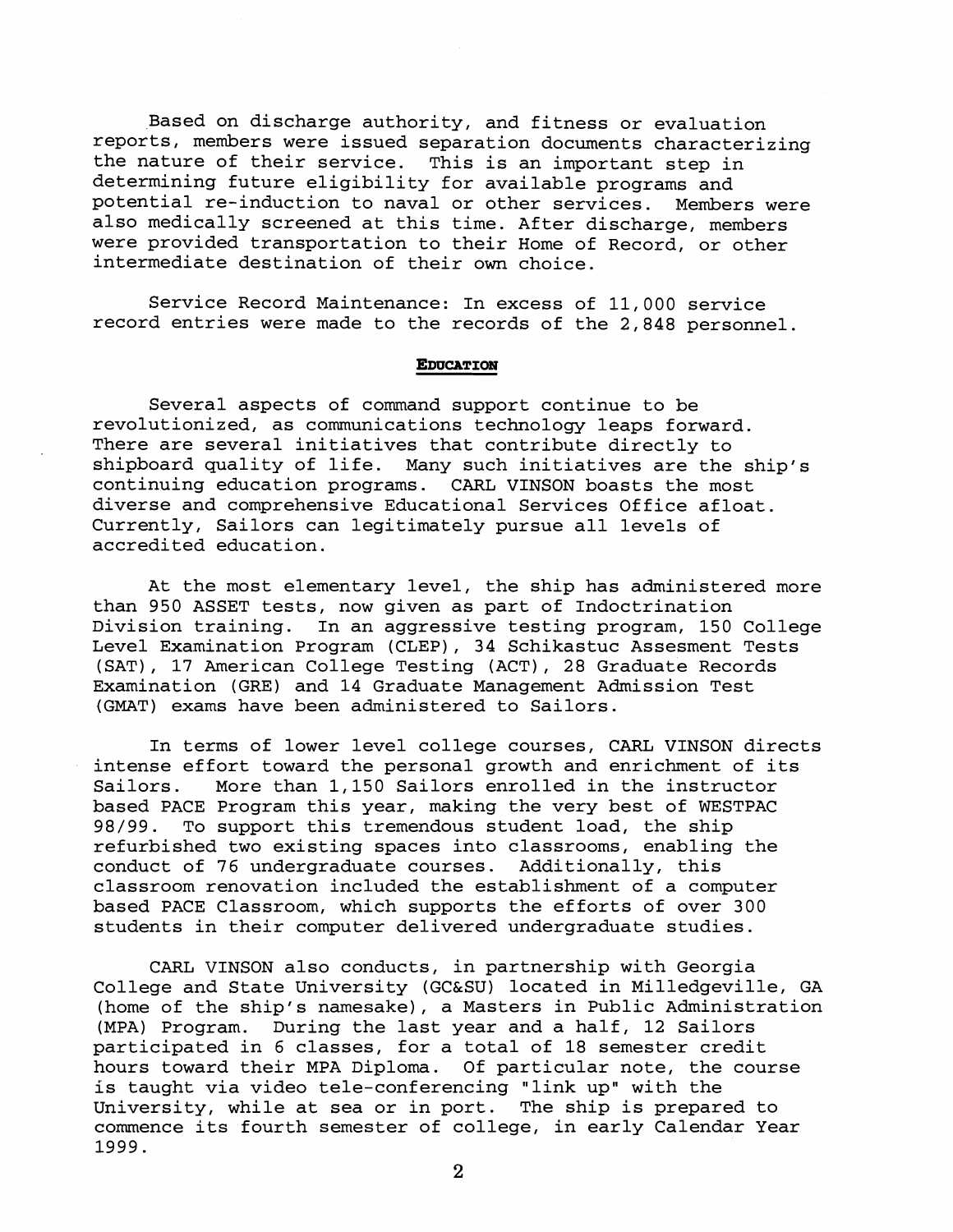It is important to note that in all of these educational opportunities, the only cost to the Sailor is the cost of the textbooks. These opportunities not only improve the morale of the crew, but also serve to make CARL VINSON a more educated, and thus an even stronger crew.

# AIR DEPARTMENT

The Air Department met all challenges head-on during 1998, achieving unparalleled success in every aspect of operational primacy. Throughout a comprehensive Inter-Deployment Training Cycle (IDTC), which included Tailored Ship's Training Availability (TSTA) I/II/III, Fleet Replacement Squadron (FRS) Carrier Qualifications (CQ), Comprehensive Training Unit Exercise (COMPTUEX), Intermediate Training Assessment (ITA), and Final Evaluation Phase (FEP), the Air Department excelled. The unusually arduous turnaround period, culminating with an extremely successful RIMPAC '98 and Battle Group Sustainment Training Operations, was completed safely and efficiently, despite critically low departmental manning levels. Establishing new performance standards for the fleet, the Air Department led the CARL VINSON Battle Group during its superb, mishap free, turnaround training and major deployment schedule.

# V-1 DIVISION

The V-1 Division exceeded all expectations during this calendar year. Maintaining its "always at the ready" spirit, this division reaffirmed an already enviable reputation as the finest Flight Deck Team in the Navy. The division consistently demonstrated its professional excellence and technical expertise under the most fatiguing conditions, logging over 35,000 mishap free aircraft moves. V-1 personnel were responsible for the flawless execution of every operational task during COMPTUEX/ ITA/FEP, RIMPAC '98, and Battle Group Sustainment Training, launching each Cyclic, Flex Deck, CQ, and Alert aircraft sortie safely, professionally and on time. Whether at sea or in port, training was always at the forefront, as evidenced by over 140 personnel becoming PQS qualified in various and multiple flight deck watch stations.

#### CRASH AND SALVAGE TEAM

The Crash and Salvage Team continued to hone its remarkable fire fighting skills and salvaging techniques throughout the work-up period. The team successfully responded to over 91 actual emergencies--ranging from major fuel spills to aircraft engine fires in the landing area. All were completed without<br>injury to personnel or damage to aircraft. The professionalism injury to personnel or damage to aircraft. and technical expertise of Crash and Salvage were highlighted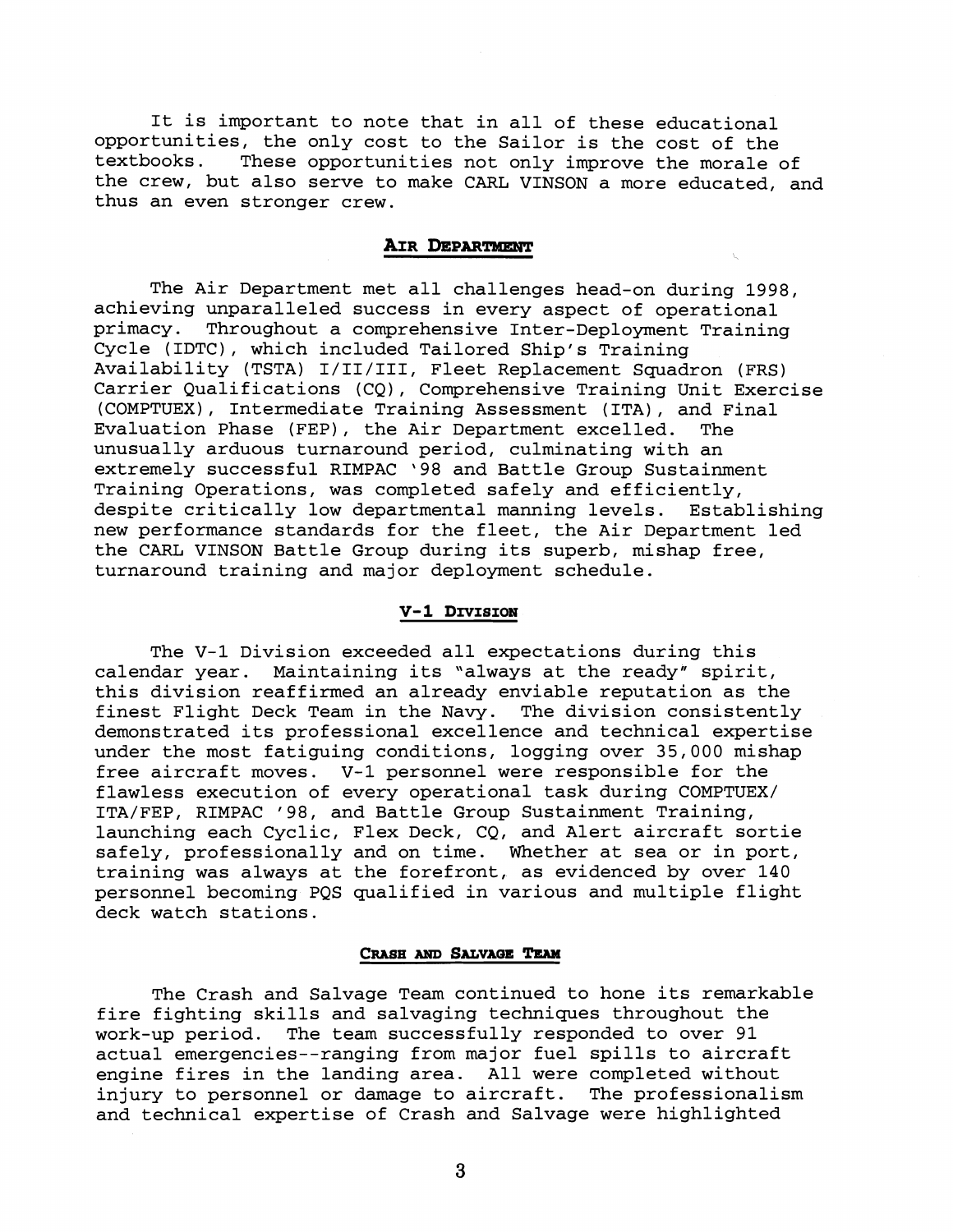during Crash and Salvage Training at Naval Air Technical Training Center (NATTC) Pensacola where they earned a grade of 99.02 percent, the highest grade achieved by any Afloat Crash Team in the history of the school. In recognition of its true "team" concept and spirit of cooperation, the team was also handselected by Chief of Naval Education and Training (CNET) to evaluate and operationally test the Navy's newest Mobile Fire Fighting Training Devices. Finally, the Crash and Salvage Team took the Silver Medal during the inaugural West Coast Afloat Aircraft Crash and Salvage Olympics, held at NAS North Island.

#### V-2 DIVISION

V-2 rewrote the record books by achieving an extraordinary 99.8 percent "up" status on all Aircraft Launch and Recovery Equipment (ALRE) during an exceptionally demanding turnaround training cycle. With safety and expediency at the forefront, the ALRE Team accomplished 9 major ALRE service changes, re-reeved 13 arresting gear engines and 8 rotary retraction engines, poured 38 sockets, and overhauled 5 Constant Runout Valves (CROV). Additionally, the CARL VINSON ALRE Team was hand-selected by NAWC Lakehurst to test and evaluate new, environmentally safe catapult lube oil. The promising test results, when confirmed and approved, will have a wide-ranging and positive impact on fleet<br>readiness. The division also qualified over 284 personnel in The division also qualified over 284 personnel in ALRE Personnel Qualification Standards watch stations.

## V-3 DIVISION

The V-3 Division safely and expeditiously conducted over 2,190 aircraft moves and 800 mishap free aircraft elevator runs. The tireless efforts of Hangar Deck personnel proved to be essential in the Air Wing's ability to maintain full mission capable aircraft. The hangar bays were proudly on display during numerous high visibility events, including the 2,000 person, post-RIMPAC '98 reception. Commander THIRD FLEET personally lauded the Hangar Deck Team for their meticulous preparation and the cleanliness of the hangar bays, during this extremely important multi-national event. The V-3 Division qualified over 80 personnel in Hangar Deck PQS watch stations.

# V-4 DIVISION

The V-4 Division coordinated and executed the on-load of over 16.3 million gallons of JP-5 during 21 Fueling at Sea (FAS) operations and two pier side barge on-loads. Each evolution was conducted flawlessly, without casualty to personnel or equipment. The Aviation Fuels Division also participated in a multi-national RAS evolution with HMAS SUCCESS during RIMPAC '98. Throughout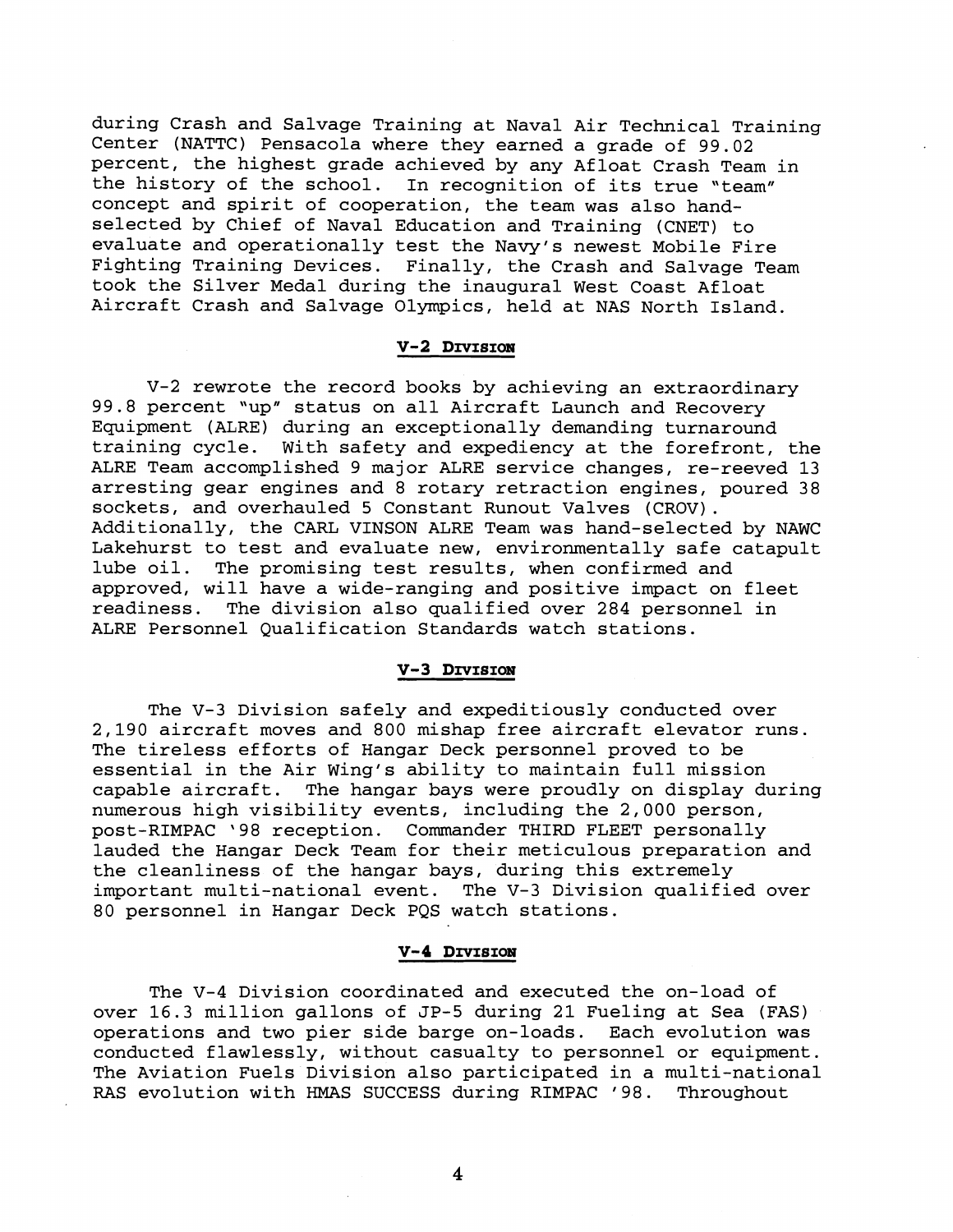the year, over 15 million gallons of clean, clear and bright JP-5 were issued to aircraft from Carrier Air Wing ELEVEN, fleet replacement squadrons, and various support helicopter squadrons.

Always the leader in applying Operational Risk Management (ORM), V-4 played a significant role in preparing the CARL VINSON crew, mentally and physically, for each JP-5 and lube oil on-load evolution. Their comprehensive and informative ORM briefs were well received at both the command and divisional level.  $V-4/s$ proactive use of ORM continues to set new standards in the planning and preparation of critical shipboard evolutions and serves as an effective communication tool for departments throughout CARL VINSON and Naval Station, Bremerton.

Finally, the Aviation Fuels Quality Assurance Program passed the Commander, Naval Air Force, U.S. Pacific Fleet inspection with zero discrepancies, resulting in the division receiving the first-ever Quality Assurance certification awarded by the Type Commander. This outstanding distinction further cements V-4's reputation as the "best of the best." During the challenging work-up period, the division qualified 389 personnel in numerous aviation fuels PQS watch stations. These PQS qualified personnel are the heart of the Air Department, operating and maintaining all aviation fuels equipment professionally and safely, in support of sustained aircraft carrier flight operations.

#### V-5 DIVISION

The Air Department's V-5 Division made a significant contribution to the mission capability of CARL VINSON. V-5, ultimately responsible for the timely execution of a myriad administrative requirements in a department of over 500 personnel, truly epitomizes the terms "professionalism" and 'innovation." Charged with training the entire department, V-5 expertly executed their authorized training budget, ensuring 10 Air Department Sailors successfully completed ABE, ABF, and ABH<br>"C" school at NATTC, Lakehurst and NATTC, Pensacola. Six of the "C" school at NATTC, Lakehurst and NATTC, Pensacola. ten graduates were number one in their class. The division also took full advantage of the refresher training provided by NAMTRAGRU, North Island Mobile Training Team (MTT), with 260 personnel successfully completing refresher training in catapult/arresting gear, aircraft handling and aviation fuels systems. V-5 also scheduled, coordinated, and executed the following courses: 12 E-7/E-6/E-5 Leadership Continuum courses at NSB Bangor, 14 Aircraft Fire Fighting training courses at NAS Whidbey Island, two welding courses at Naval Station, Bremerton, one Crash and Salvage Team Training course at NATTC, Pensacola, one Landing Signal Enlisted (LSE) course at NAS North Island and one Harrier Launch Officer Course at MCAS Yuma. Overall, more than 400 Air Department Sailors successfully completed training that was essential to improved departmental readiness.

 $\overline{5}$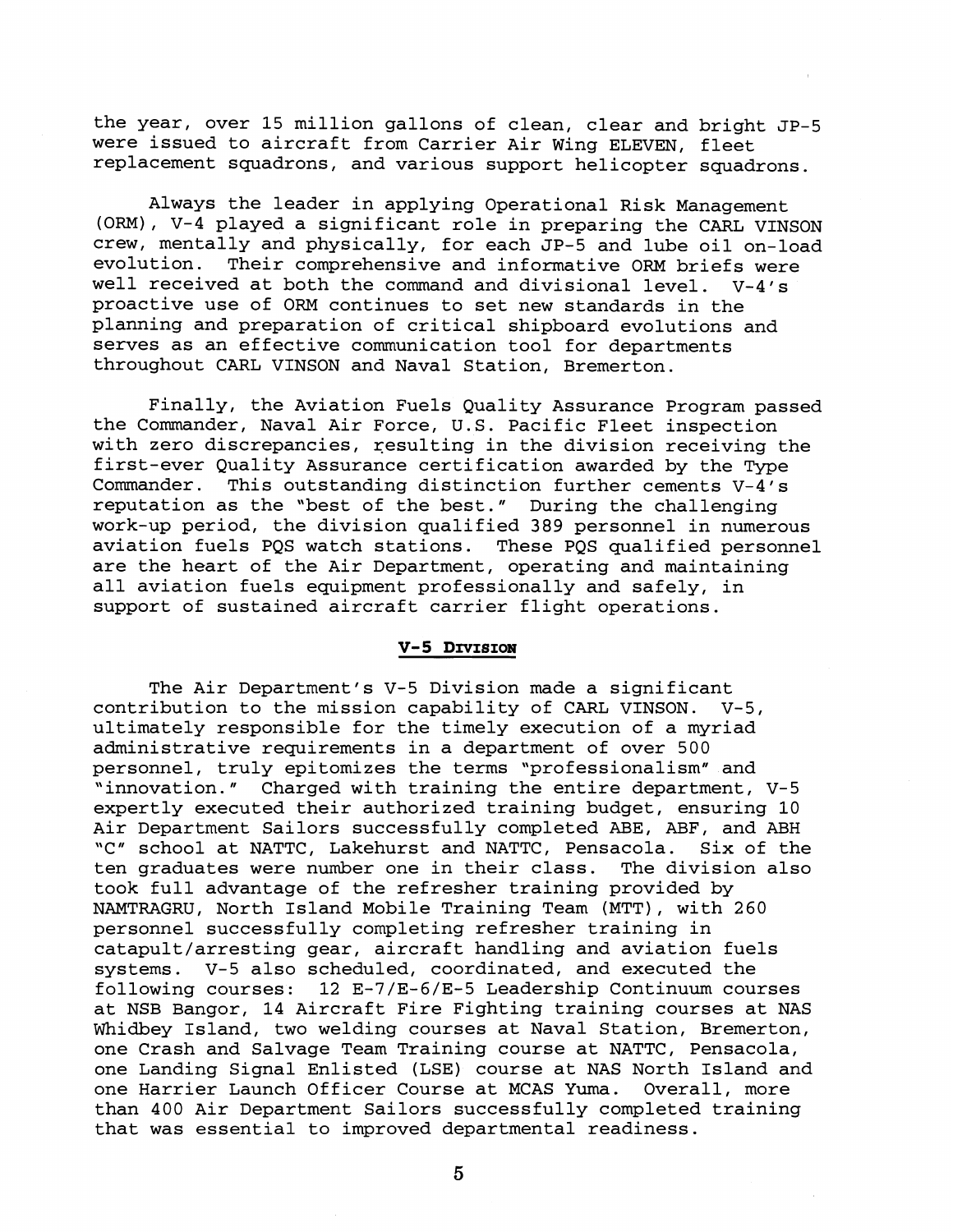#### **SUMMARY**

The CARL VINSON Air Department is justifiably proud of its exemplary performance throughout 1998. This well oiled team of highly trained professionals met or exceeded every one of their goals during an intense turnaround training cycle and the first two months of an extended deployment. Completing all required (COMPEX) in a record setting seven months, the Air Department consistently maintained an M-1 rating. Additionally, the Air Department received high marks during INSURV for their comprehensive Casualty Reporting (CASREP) program. Attaining our established goal, 'to sustain Aircraft Carrier Flight Operations with a highly trained, combat ready team capable of safe and efficient movement, launch, recovery, fueling, and shelter of embarked aircraft," begins with every newly reporting Sailor to the Air Department. The tireless dedication, total commitment, and unwavering professionalism of each and every member of the department have been demonstrated time and time again.

# **AIRCRAFT INTERMEDIATE MAINTENANCE DEPARTMENT (AIMD)**

The exceptional performance of Carrier Air Wing ELEVEN, since enbarking in CARL VINSON, is a direct reflection of the superior standards set by the Sailors who make up the Aircraft Intermediate Maintenance Department (AIMD) . Professionalism and an intense 'can do" spirit, pervades every workcenter in the department. The ease with which they perform seemingly<br>miraculous repairs is often times eye watering. Statistically miraculous repairs is often times eye watering. they look superb; however, those statistics reveal neither the Operational Tempo (OPTEMPO) nor intensity of this year's schedule, throughout which an absolutely monumental and steadfast effort was maintained.

AIMD is comprised of 210 ship's company enlisted personnel and another 160 personnel from NAS North Island, NAS Whidbey Island, NAS Lemoore, and NAS Oceana, each of whom holds one or more of nearly 100 NEC's. Additionally, AIMD personnel hold special non-NEC qualifications in operating the Aircraft Component Tester/Relay Adapter Device, Electro-hydraulic Test Set, Oxygen Analyzer, and Mobile Lifting Crane repair.

High throughput, acceptable turnaround time, high ready-forissue (RFI) rate and a reasonable backlog, are key elements in maintaining maximum Air Wing readiness. While underway, AIMD inducted nearly 6,000 items per month for repair, an average of 200 items per day.

In addition to supporting the embarked Air Wing, AIMD maintained a substantial number of spaces, including 172 compartments and 33 passageways. The department mans two full Repair Lockers and two Unit Lockers, with nearly 100 Sailors and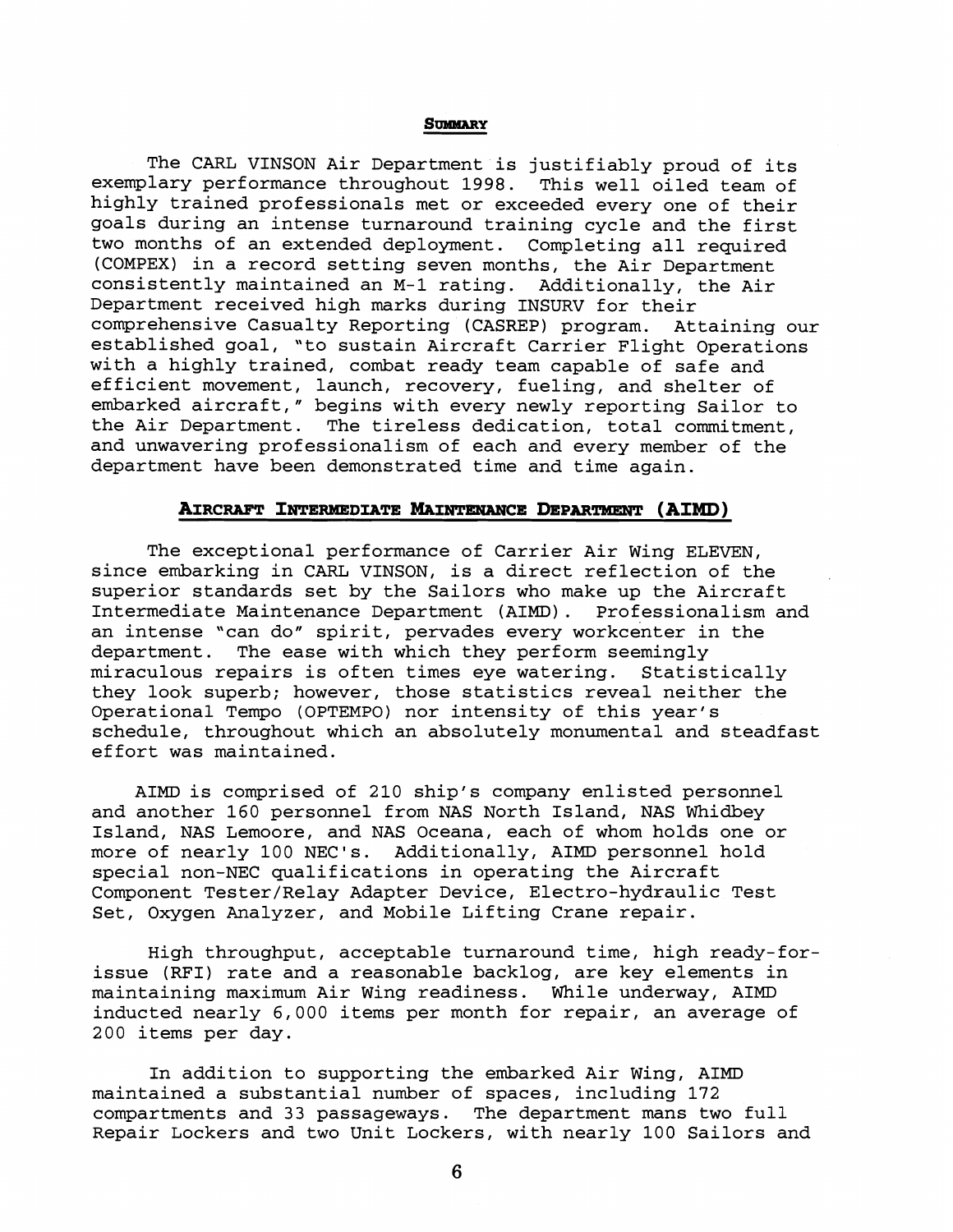three officers. During our INSURV inspection this year, AIMD had zero Reportable Material Condition Discrepancies. Preventive Maintenance System (PMS) Recorded Accomplishment Rate was 96.7%.

At the beginning of the year, the department leadership established several specific goals in how AIMD operates, both internally and externally, in order to improve how they support the Air Wing and all the Battle Group customers. Specifically, they sought to:

- Expand repair capabilities
- Improve use of technology
- Maximize training opportunities

They established the capability to load-test overhead hoists and cranes; work previously assigned to depot facilities. Their Metrology Lab added the capability to calibrate Identification Friendly or Foe (IFF ) test sets, vibration transducers, Global Positioning Systems, and increased dimensional calibration capability in several areas.

In order to leverage the technology necessary to support their customers and Sailors, they took several giant steps forward. They became the first AIMD to publish its Aircraft Material Readiness Report on a password protected World Wide Web site. They published and electronically distributed a Monthly Maintenance Plan and made it available on the ship's local area network for every ship and Air Wing user. They began the systematic replacement of legacy computer systems, with state of the art IT-21 systems. Despite lack of IT-21 specific funding, the department is now approximately 30% compliant with IT-21. Additionally, AIMD assumed responsibility for AV-3M reporting for both the ship and the embarked Air Wing, in order to improve reliability and enhance the professional integrity of the Aviation Maintenance Data System.

With little to no technical schools available in the Pacific Northwest, the ship's homeport location made it extremely challenging to train personnel in a number of areas, especially with the paucity of training funds available. Working closely with Carrier Air Wing ELEVEN, berthing for TAD AIMD personnel was routinely arranged by squadrons at no cost. Whenever possible, they scheduled schools to begin or end in conjunction with Air Wing movements, eliminating the need for scores of commercial airline tickets. They also made significant use of NATEC Engineering and Technical Services and FASOTRAGRU personnel to provide transportation for training evolutions, both underway and inport.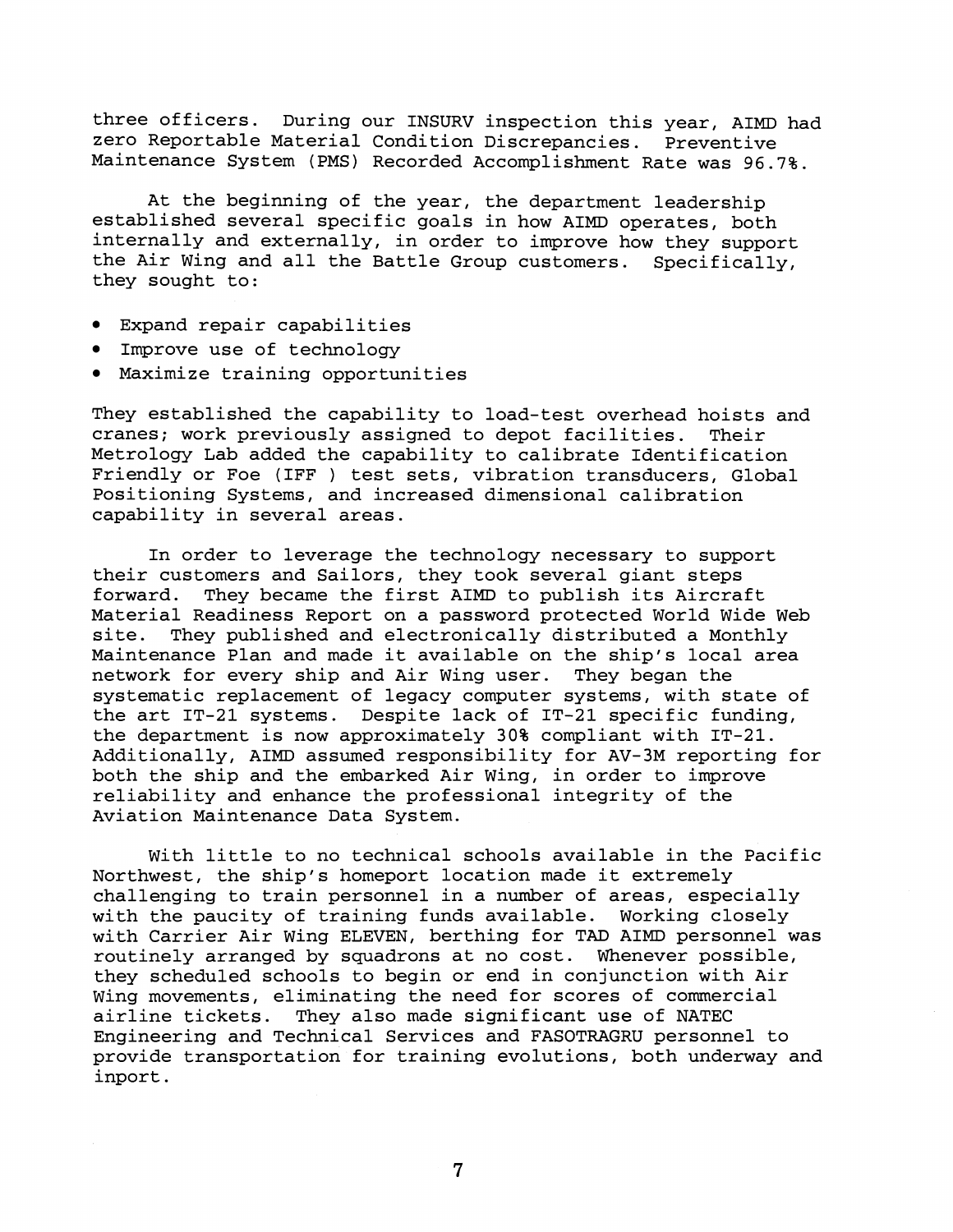## BATTLE FORCE INTERMEDIATE MAINTENANCE ACTIVITY

AIMD stood up the Battle Force Intermediate Maintenance Activity for RIMPAC '98 and that "practice" has turned it into the centerpiece of the Battle Group logistics team during our current deployment. Performing superbly under AIMD auspices, the BFIMA completed 99% of all requested repairs including the correction of five CASREP conditions. BFIMA specialists visited six ships to perform repairs and nine ships to provide technical services or assistance. In another first, we dispatched technicians to foreign warships from Canada and Chile. A quantitative summary of repair actions performed is provided below.

#### **MAINTENANCE STAFF DIVISION (IM-1)**

Production Control. The "Command Post" of AIMD, is responsible for coordinating all maintenance actions within 89 workcenters. At sea, AIMD typically inducts up to 200 repairable components per day. Maintaining a high throughput, acceptable turnaround time and a high RFI rate is essential to maintaining maximum readiness.

Quality Assurance (QA) . Staffed with senior Enlisted technical experts, QA ensured all maintenance was carried out safely and in accordance with established maintenance procedures. QA exce<br>in monitoring 43 Naval Aviation Maintenance Programs. Their in monitoring 43 Naval Aviation Maintenance Programs. fastidious efforts enabled the department to attain an overall grade of "Outstanding" during the 1998 COMNAVAIRPAC Aircraft Maintenance Evaluation. QA reviewed for applicability, over 5,000 bulletins, revisions, and instructions, along with processing 314 Technical Directives in the Technical Publications Library. Additionally, they submitted:

- 6 Hazardous Material Reports
- 14 Quality Deficiency Reports
- 7 Engineering Investigations
- 9 Technical Publication Deficiency Reports

Each is part of an extremely effective Naval Aviation [Maintenance] Discrepancy Reporting Program.

# GENERAL MAINTENANCE DIVISION (IM-2)

Sailors from General Maintenance (IM-2) Division performed superbly in all respects. The Power Plants shop built up and issued 25 RFI engines, 17 of them during the six week RIMPAC '98 multi-national exercise. They repaired and returned to RFI condition three TF34 engines and three F404 engines.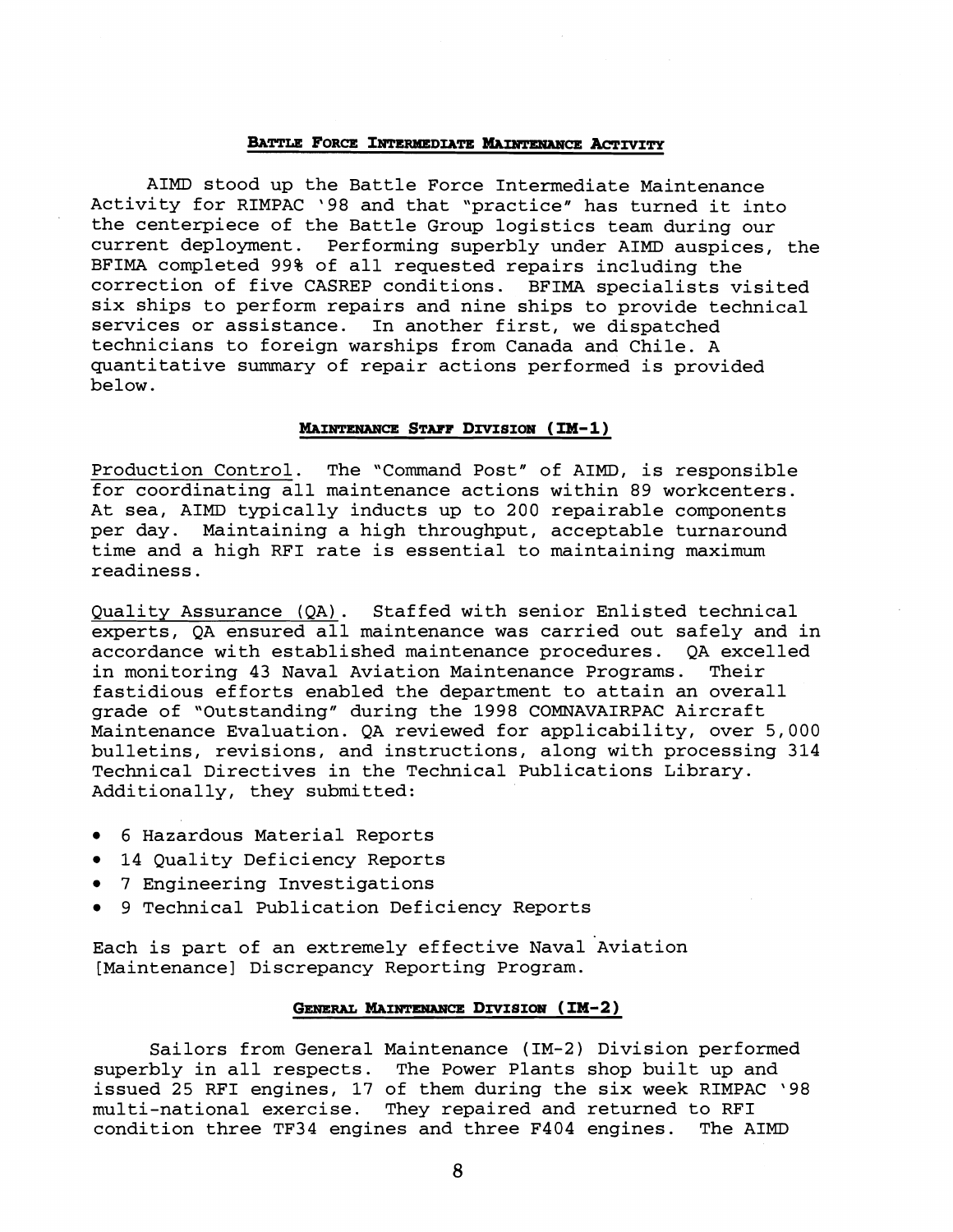Oil Analysis Lab processed over 2,000 fluid samples from ships and aircraft of the Battle Group, including the HMCS Regina of the Canadian Navy.

The metalsmiths in the division performed with distinction, both at sea and inport. At sea, the shop performed a number of repairs on flight control surfaces that returned aircraft to flight status significantly quicker than predicted. They received training and implemented helicopter blade repair procedures that eliminated the need for over one million dollars in Aviation Depot Level Repair (AVDLR) charges. The Tire Shop built up over 500 tires to support Air Wing flight operations; each executed safely and professionally. In port, the division modified two berthing compartments in need of major modification, and also created two training classrooms from spaces previously used as overflow berthing. Their "can do" attitude not only significantly contributed to shipboard quality of life, but also showcased the technical skills of each assigned Aviation Structural Mechanic.

The parachute riggers demonstrated a meticulous attention to detail that has become the hallmark of AIMD. During a routine inspection of Aviation Life Support Equipment, they discovered several misplaced chute lines, as well as multiple discrepancies with the way in which equipment was packed. As a precaution, they inspected several other pieces of equipment and confirmed the existence of a broad pattern of improper procedures and poor workmanship, traceable to a shore based AIMD facility. The resulting Hazardous Material Report led to the recall and re-inspection of over 250 items packed at that particular AIMD facility, all items of which, had already been delivered to the fleet.

# AVIONICS/ARMAMENT DIVISION (IM-3)

The Avionics/Armament Division (IM-3) dramatically enhanced its maintenance capabilities in support of Carrier Air Wing ELEVEN readiness. The ship's company and SEAOPDET components aggressively attacked every single component inducted for repair. A complete list would simply be too long to provide, however a classic example is the repair of two S-3 nose wheel steering actuators. Although no official repair capability was available at the Intermediate Level, the electricians inducted two assets that had been received not-ready-for-installation (NRFI) by the squadron. Both were subsequently repaired and the ship avoided over \$150,000 in AVDLR charges. In addition to repairing hundreds of circuit cards, Shop Two trained and certified nine ship's company technicians and two USS RAINIER (AOE4) technicians for 2M repair. Beyond the items mentioned above, the Calibration Lab established the capability to calibrate flow meters, current shunts and spectrum analyzers. They developed the capability in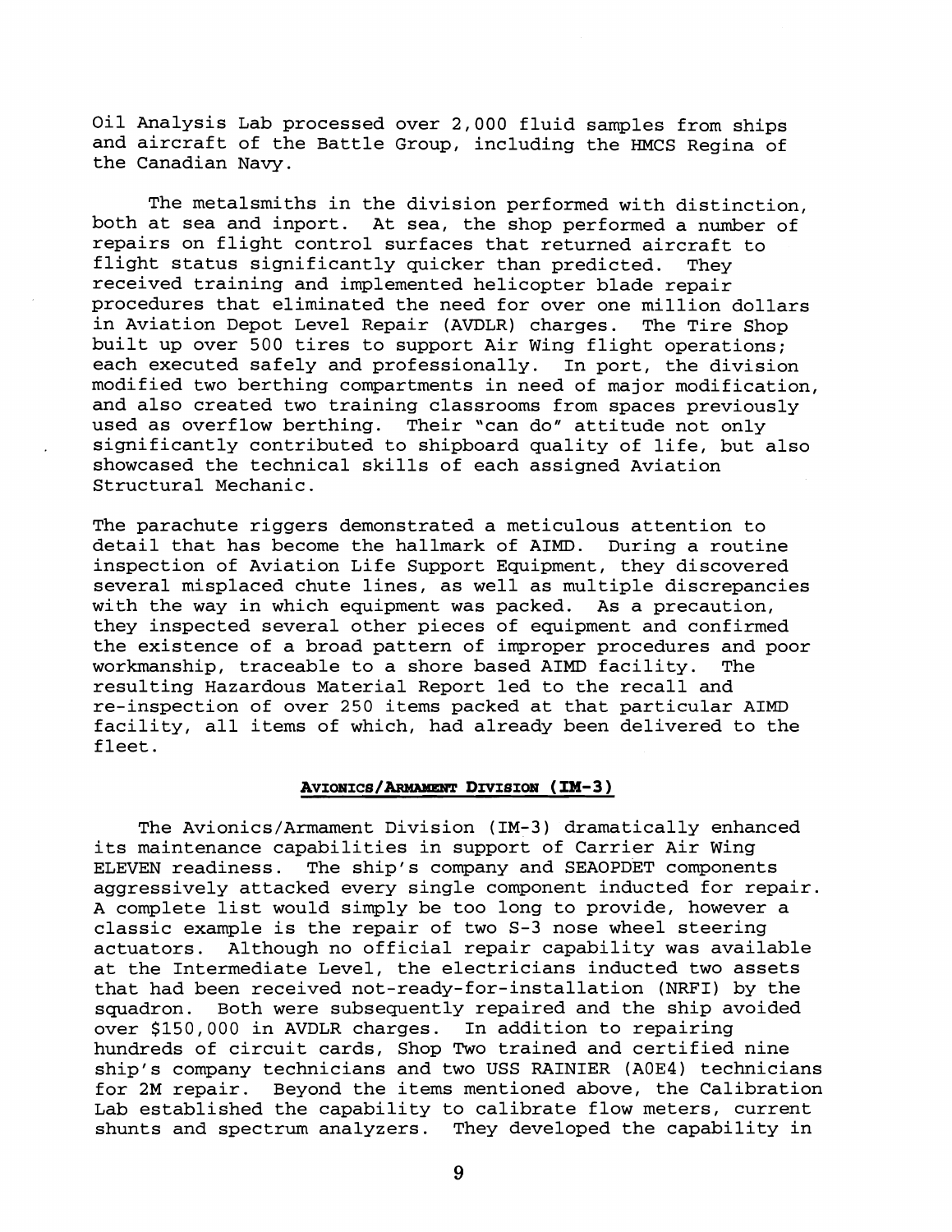order to completely calibrate the Jet Engine Test Cell and the MA-2 generator test stand. They were the first afloat calibration activity to calibrate the **MK** 567 Missile Test Set.

Avionics technicians persistently pursued anomalies with the AN/APS-137 Radar Receiver Test Program Set. Their diligence in seeking out adequate procedures led to a well attended technical summit, establishment of temporary work-around procedures, and a follow-on revised Test Program Set. In the past 10 months alone, three Consolidated Automated Support System (CASS) workcenters have received, inventoried and validated over 1,300 Test Program Sets in support of the division's 10 AN/USM-636 CASS stations. Noted improvements to capabilities include the addition of:

- AN/APM-446A Radar Set Test Set
- CASS Electro Optical Support System
- AN/AVS-9 Night Vision Goggle repair
- Low Altitude Navigation Tactical Infra Red at Night Test Capability
- Surface Mount Technology Rework Stations

# SUPPORT EQUIPMENT DIVISION (IM-4)

Support Equipment Division (IM-4) provides all necessary common aviation Support Equipment (SE) to the ship's Air Department, the embarked Air Wing and fleet replacement squadrons. The division completed 6735 Maintenance Actions, attaining a 94% readiness rate (9% above established type commander goals) during 1998. Additionally, 93 Phase One instructional classes were conducted, which resulted in the issuance of 431 licenses. The Sailors in the Division supported all Air Wing and fleet replacement squadron missions, without missing a single sortie due to support equipment nonavailability.

# **COMBAT SYSTEMS DEPARTMENT**

Combat Systems Department (CSD) enjoyed an extremely successful year as evidenced by the results of the recent Combat Systems Readiness Review and the sustained equipment and operational readiness of all combat systems. **An** integral part of the CARL VINSON team, CSD provided exceptional Command, Control, Communications, Computers and Intelligence (C4I) services during TSTA I/II/III, FEP, RIMPAC-98/JTFEX, Sustainment Training, initial phase of the current WESTPAC Deployment, Operations Southern Watch and Desert Fox. Superbly operating, monitoring, and performing fault isolation on a diverse array of complex systems, CSD ensured vital information transfer systems were available to meet the needs of the CARL VINSON war fighter.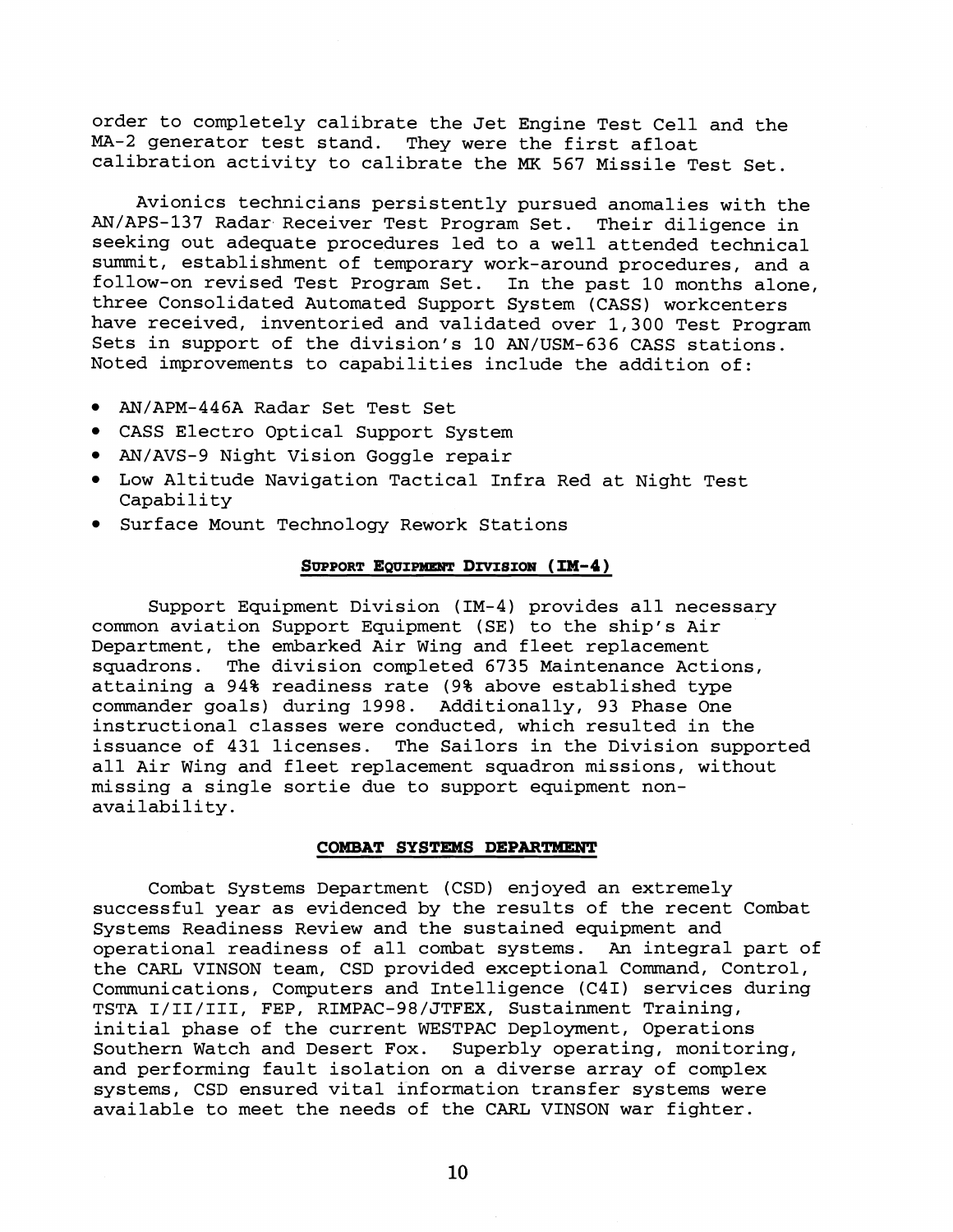Undoubtedly, the joint efforts of the Maintenance and Information Systems branches are the reason CARL VINSON earned her first Gold 'C" award in March 1998.

# TELECOMMUNICATIONS DIVISION (CS-1)

The Message Processing Systems Center (MPSC) and Technical Control  $(T/C)$  merged in April 1998 creating a "state of the art" information and technical control center. CS-1 enjoyed a highly successful competitive cycle as demonstrated by the overall award computation of 99.84% for CY98. Superior C41 support was provided during Operations Southern Watch and Desert Fox, enforcing United Nations' sanctions against Iraq. Vital comunications between COMUSNAVCENT, JTFSWA, CARL VINSON and ENTERPRISE Battle Groups were superb and significantly contributed to the success of the operations. The division provided outstanding support to COMCARGRU THREE, COMDESRON TWO THREE, COMCARAIRWING ELEVEN and 20 multi-national force ships during RIMPAC/JTFEX-98. MPSC flawlessly processed 55,000 messages during RIMPAC-98 and 420,000 messages for CY98 via satellite, UHF, HF, and landline connectivity. T/C superbly operated two satellite links (DSCS SHF and Challenge Athena) and over 100 Navy tactical circuits, resulting in exceptional C41 support throughout all phases of the competitive cycle, during major exercises, and real world operations in the critical Arabian Gulf. Satellite links and circuits were maintained at 99.9% reliability. The division handled five of five fast reaction exercise messages (three Beard Irons and two White Pinnacles) within 60 seconds of receipt.

## **INFORMATION RESOURCES MANGEMENT DIVISION (CS-2)**

In accordance with CNAP direction, the CS-2 division was created in April 1998 and a proactive Information Security (INFOSEC) organization was quickly established. The INFOSEC organization is comprised of 87 departmental representatives who perform the demanding collateral duties of Information Systems Security Officers (ISSOS) and Terminal Area Security Officers (TASOs). In August 1998, CS-2 coordinated a formal Blue Team assist visit with CINCPACFLT, NAVSECGRUACT Pensacola, and Fleet Information Warfare Center (FIWC) Norfolk, VA. The Blue Team conducted both a vulnerability assessment and On-line Survey (OLS) of the Classified and Unclassified Local Area Networks. At the conclusion of the assist visit, FIWC stated "CARL VINSON had the fewest number of vulnerabilities ever seen on a West Coast ship". Demonstrating an aggressive approach to INFOSEC, CS2 initiated a formal computer software and hardware spot check program. On a quarterly basis, 25% of all computers on board are checked for the existence of unauthorized software, security warnings, access list, McAfee V-shield software, surge protectors and proper classification labels. INFOSEC training was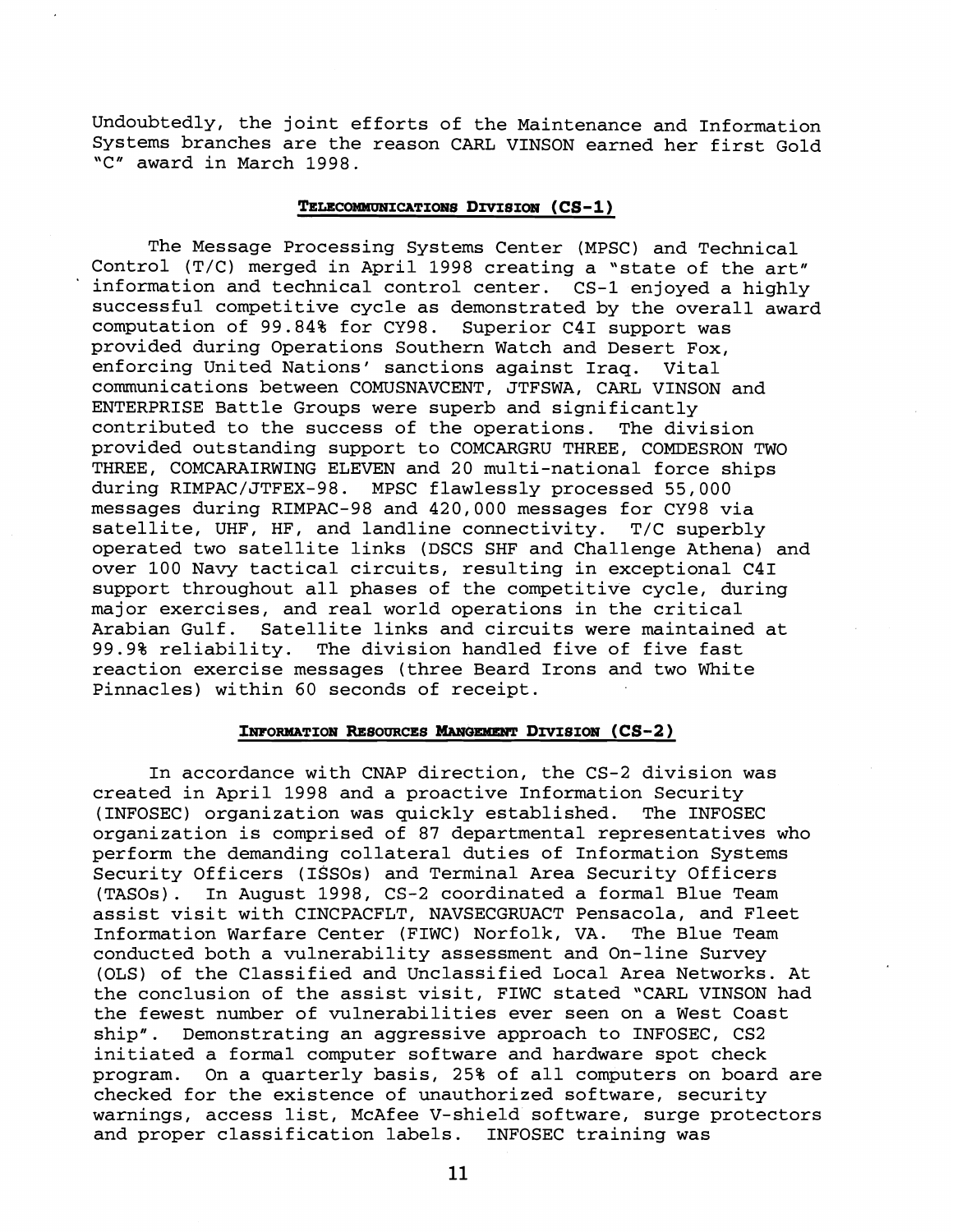integrated into the command's indoctrination classes and INFOSEC Tips are routinely published in the Plan of the Day. The result of this three-pronged approach has been a noticeable increase in Information Security awareness and compliance.

# COMBAT SYSTEMS RESOURCES DIVISION (CS-3)

CS-3 successfully upgraded and maintained the "Worlds Largest Afloat Network" with superb results. The Gold Eagle Local Area Network (GE-LAN) has grown from 450 to over 950 workstations, serving over 4,500 personnel. The two e-mail servers process over 75,000 intra-ship e-mails and over 14,000 Internet e-mails daily. Information Technology is at its highest peak on board CARL VINSON as the GE LAN supports World Wide Web access, Graduate level distance learning courses, and naval messages delivered directly into public folders and personal email accounts. In an effort to match form to function, CS-3 personnel mounted the NT Servers in a modular rack and created a work bench used for trouble shooting and upgrading Personal Computers (PCs) for the command. The division spearheaded the establishment of a "Computer Store" by innovative use of Navy Working Capital Funds. To date, this initiative has saved the command over \$100,000 by upgrading PCs to meet Y2K specifications and numerous man hours by providing one stop support to customers for both hardware and software trouble calls. CS-3 was formally recognized by the Seattle Times, Bremerton Sun, and Windows NT Magazine through such articles as: "NT for Afloat Users," "PCs: Improving the Quality of Life at Sea," and also for the size and complexity of the LAN. Even the Discovery Channel interviewed our innovators thus publicizing the Navy's creative approach to technical challenges.

# COMBAT SYSTMES DATA DIVSION (CS-5)

CS-5 took on the twin challenges of providing reliable, timely intelligence and tactical decision making information to the CARL VINSON war fighter and succeeded. Although past the mandated TCD, CS-5 personnel worked closely with Space and Naval Warfare Systems (SPAWAR) representatives and contractors to complete the complex installation of the Global Command and Control System (GCCS-M) . Initiating, drafting, and implementing an Integrated Systems Test Plan, this talented division ensured the GCCS-M system and its peripherals met or exceeded performance specifications. As the lead division for the ship's micro and miniature repair facility, CS-5 saved the Navy an estimated \$315,000 by making shipboard repairs to failed electronic circuitry.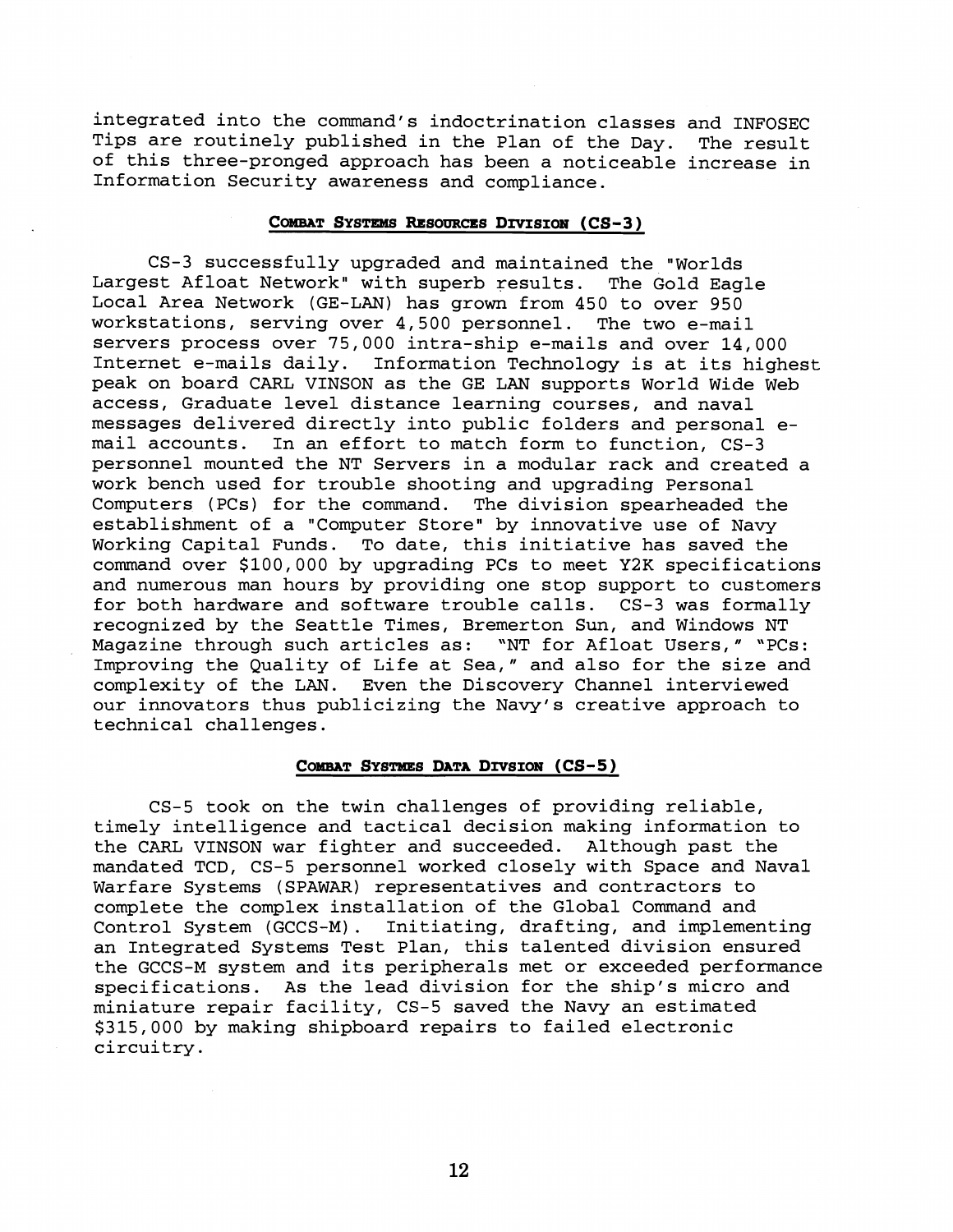integrated into the command's indoctrination classes and INFOSEC Tips are routinely published in the Plan of the Day. The result of this three-pronged approach has been a noticeable increase in Information Security awareness and compliance.

# COMBAT SYSTEMS RESOURCES DIVISION (CS-3)

CS-3 successfully upgraded and maintained the "Worlds Largest Afloat Network" with superb results. The Gold Eagle Local Area Network (GE-LAN) has grown from 450 to over 950 workstations, serving over 4,500 personnel. The two e-mail servers process over 75,000 intra-ship e-mails and over 14,000 Internet e-mails daily. Information Technology is at its highest peak on board CARL VINSON as the GE LAN supports World Wide Web access, Graduate level distance learning courses, and naval messages delivered directly into public folders and personal e-<br>mail accounts. In an effort to match form to function. CS-3 In an effort to match form to function, CS-3 personnel mounted the NT Servers in a modular rack and created a work bench used for trouble shooting and upgrading Personal Computers (PCs) for the command. The division spearheaded the establishment of a "Computer Store" by innovative use of Navy Working Capital Funds. To date, this initiative has saved the command over \$100,000 by upgrading PCs to meet Y2K specifications and numerous man hours by providing one stop support to customers for both hardware and software trouble calls. CS-3 was formally recognized by the Seattle Times, Bremerton Sun, and Windows NT Magazine through such articles as: "NT for Afloat Users," "PCs: Improving the Quality of Life at Sea," and also for the size and complexity of the LAN. Even the Discovery Channel interviewed our innovators thus publicizing the Navy's creative approach to technical challenges.

# COMBAT SYSTMES DATA DIVSION (CS-5)

CS-5 took on the twin challenges of providing reliable, timely intelligence and tactical decision making information to the CARL VINSON war fighter and succeeded. Although past the mandated TCD, CS-5 personnel worked closely with Space and Naval Warfare Systems (SPAWAR) representatives 'and contractors to complete the complex installation of the Global Command and Control System (GCCS-M) . Initiating, drafting, and implementing an Integrated Systems Test Plan, this talented division ensured the GCCS-M system and its peripherals met or exceeded performance specifications. As the lead division for the ship's micro and miniature repair facility, CS-5 saved the Navy an estimated \$315,000 by making shipboard repairs to failed electronic circuitry.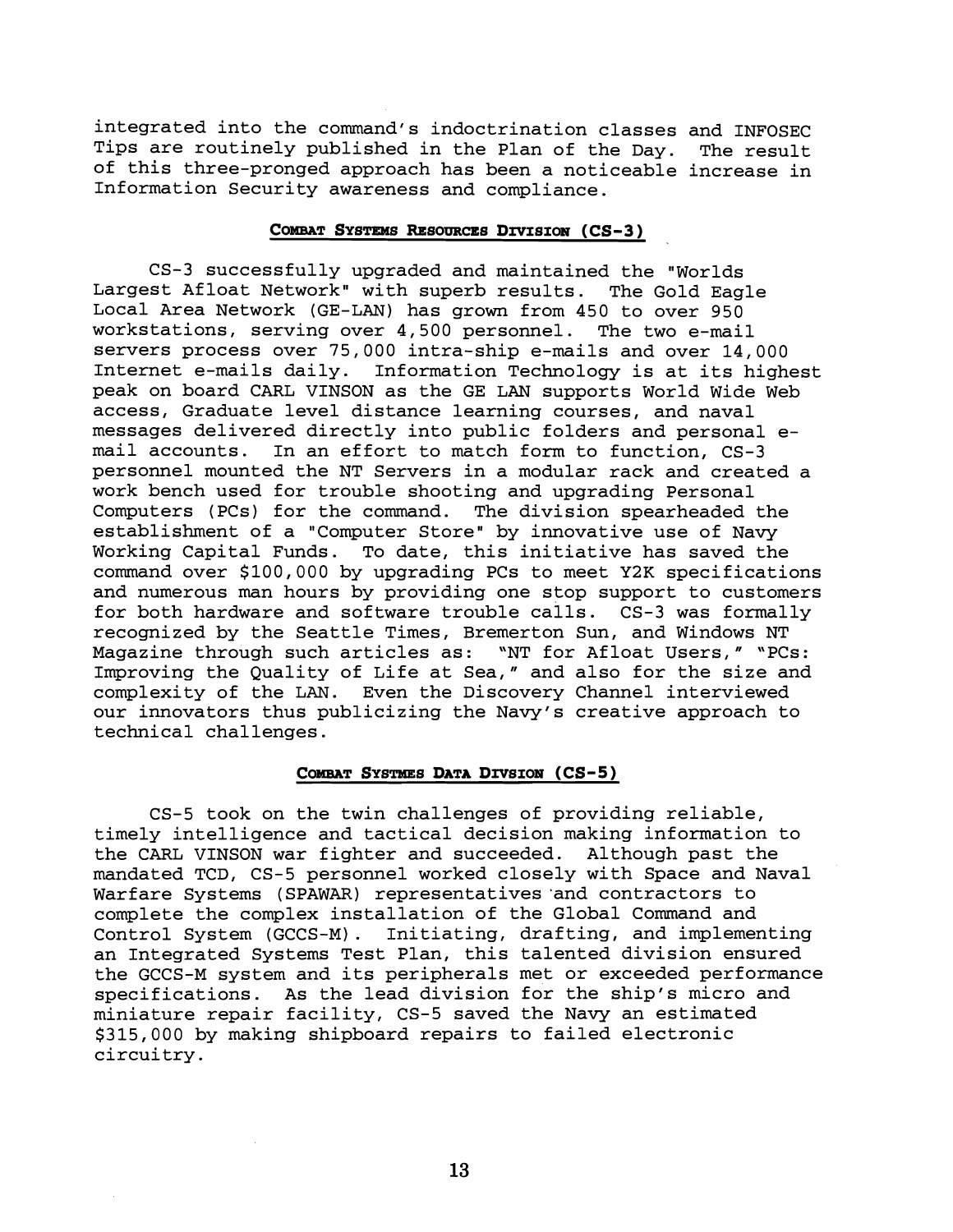## **SURVEILLANCE AND CONTROL DIVISION (CS-6)**

CS-6 led the Combat Systems Post PIA effort and achieved 100 percent availability of all radar systems throughout COMPTUEX and RIMPAC '98. Demonstrating relentless determination and unparalleled technical expertise, they performed depot level maintenance in the pier side replacement of the AN/SPS-67 radar antenna. By completing this project without outside assistance, the Navy saved over \$10,000. The system was restored 48 hours ahead of schedule thus permitting CARL VINSON to get underway on time and fully mission capable. The CSRR test director noted CS-6 division's tenacity and cited them for "the fewest discrepancies ever noted on a CVN."

### SELF-DEFENSE SYSTEMS DIVISION (CS-7)

Through diligence and good old fashioned hard work, CS-7 ensured all self defense weapons systems were ready to fully support the ship's mission. The three dual NATO Sea Sparrow Missile systems performed flawlessly throughout 20 tracking exercises, 52 detect-to-engage sequences and two live firing exercises in which direct skin-to-skin hits were achieved. The ship's Self Defense Missile system greatly contributed to the superb performance of the ship during RIMPAC '98 when no hostile aircraft was able to penetrate CARL VINSON's blanket of defense. The four Close-in Weapon Systems (CIWS) fired a total of 9,600 rounds safely, on time, and on target during numerous Pre-action Calibration Firings while five of five towed target exercises were successfully detected and engaged during various exercises.

## COMMUNICATIONS MAINTENANCE DIVISION (CS-8)

CS-8 ensured unsurpassed C41 connectivity to CARL VINSON, embarked staffs and Air Wing throughout this competitive year. With the "can do" attitude that is their hallmark, CS-8 division identified and corrected system anomalies in addition to coordinating equipment performance up-grades to Challenge Athena, WSC-6 Super Hight Frequency and Extra High Frequency systems prior to RIMPAC/JTFEX-98. The CSRR engineers cited the Portable Communications Workcenter as being in the highest state of equipment and personnel readiness ever witnessed. The monthly COMNAVAIRPAC Combat Systems Bulletin singled out CARL VINSON's test equipment program as the "Fleet Model" and encouraged all CVNs to follow our lead.

#### C4I INSTALLATIONS AND UPGRADES DURING FY-98

The maintenance and information system branches' abilities and talents were clearly demonstrated throughout every evolution during the competitive cycle but were showcased during the following C41 upgrades and installations.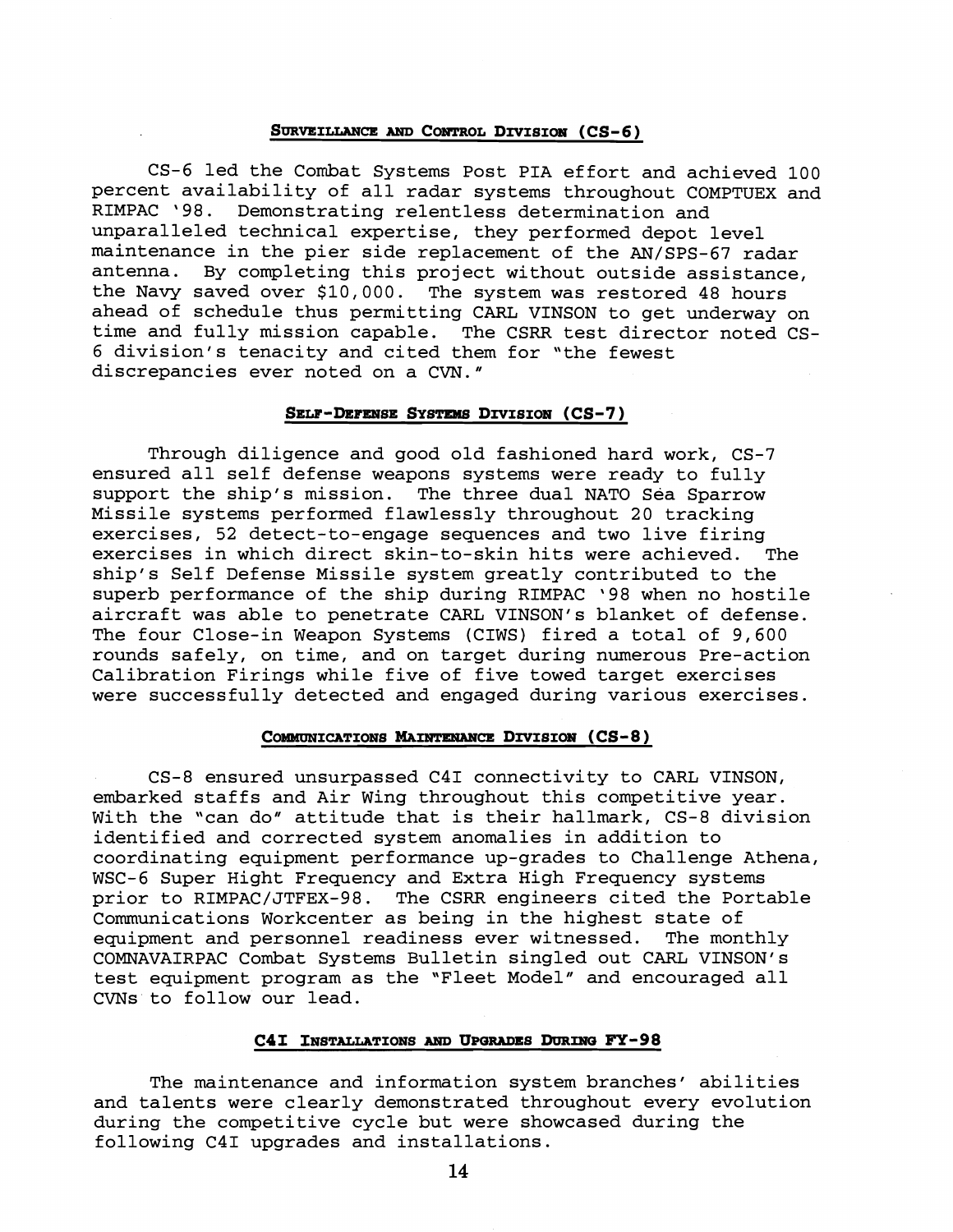- Naval Automated Modular Communications System I1 (NAVMACS 11) Upgrade. USS CARL VINSON was the first carrier to test version 2.1.12.17 "SMTP" enhanced NAVMACS software. Our technicians and operators identified strengths and weaknesses but their greatest contribution lie in proposing solutions to correct deficiencies. Not only did CARL VINSON volunteer to install and test the January 1999 NAVMACS I1 software upgrade, we were requested 'by name" to assist.
- Navy Extremely High Frequency Communications Controller (NECC) Installation - Enhanced the ship and Battle Group's ability to distribute information by automating the dissemination of Air Transfer Officer and Message Dissemination Utility data to NECC/EHF equipped units.
- JMCIS-98 Installation Project comprised 100 initial drops with 25 workstations actually installed. CSD personnel upgraded and loaded software on 53 additional workstations for a final total of 78 JMCIS-capable computers. The team went on to install JMCIS drops in every ready room and CAG administration offices thus providing an enhanced capability to the Carrier Air Wing Commander and embarked squadrons. A secret web server was set up to share information between the Battle Group, embarked staffs, Air Wing, and ship's company.
- MULTI-MEDIA TERMINALS (MMTs) Installation Four stations were created which provide point-to-point communications between staffs located afloat and ashore.
- BGIXS I1 Enhanced the USW Commander's ability to exchange data with submarines and surface ships attached to the Battle Group.

# CHAPLAIN DEPARTMENT

The Ship's Library, sponsored by the Chaplain Department, made great strides in accommodating the needs of the 5,500-strong embarked crew. We brought on line new services, equipment and programs to further the educational needs of the crew.

Hardbound collections are available to the crew in a sizable circulation area of the Library. **An** innovative library software program, listing the entire Library's collection of books and other reference material, is available on two computer systems. Included in the listing are over 8,300 hardbound books of fiction and non-fiction, 385 musical CD's, 200 educational and entertainment CD's, 50 educational videos, 40 audiocassette tapes, and 90 magazine subscriptions.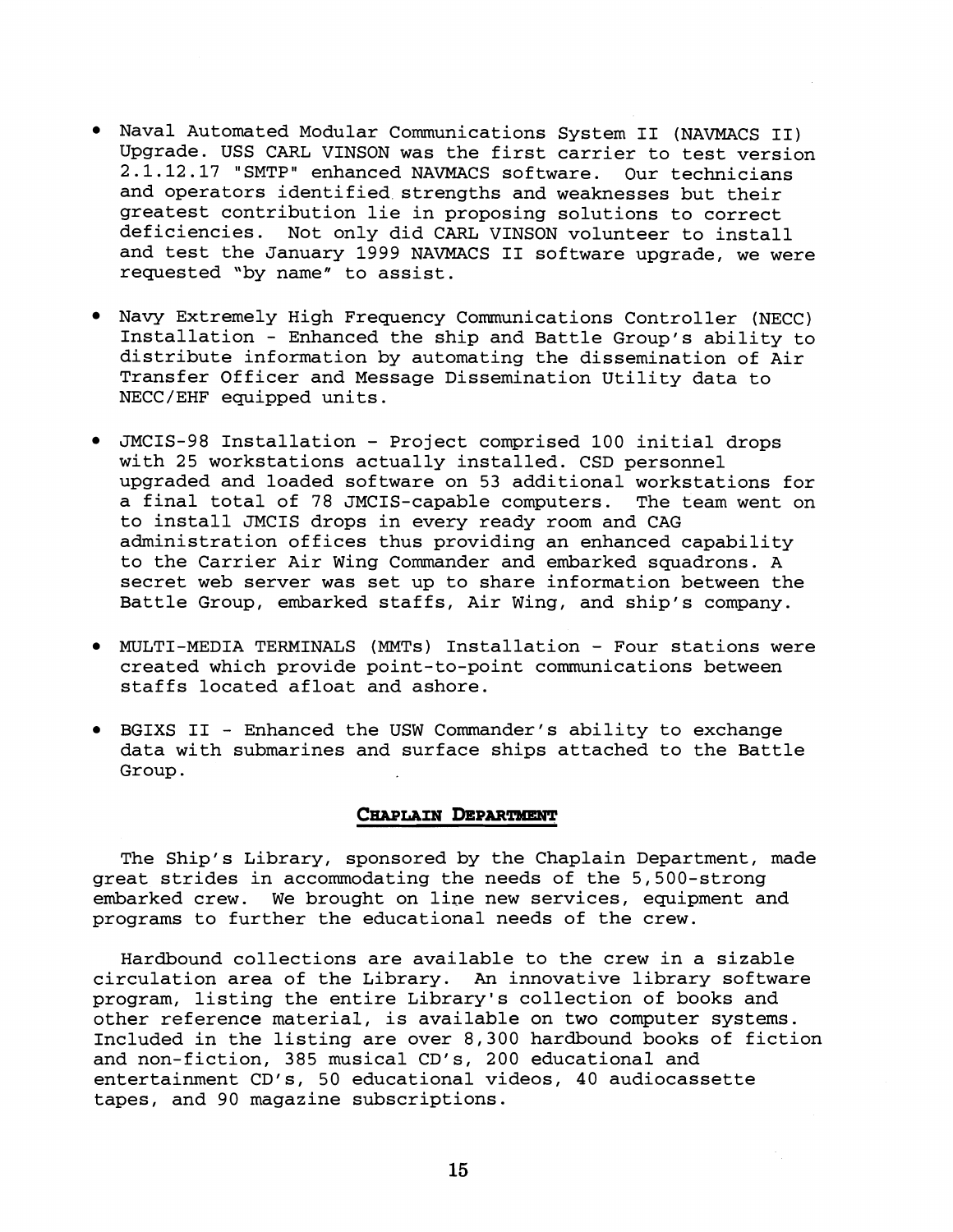Most notably, the Library now serves as a multi-media center, which provides 12 Pentium computer workstations and an associated server. Five multi-media stations, with three more coming on line, have WWW access and e-mail accounts for the crew's use. The Library also has 3 VCR/TV combinations for the crew to view movies or videos received from home. Four additional general access computer systems support crew members in providing educational and entertainment packages.

## **CHAPEL**

The Ship's Chapel provides comprehensive religious programs, providing services for 11 faith groups. Various Worship Services are offered daily, weekly or biweekly, in order to meet the needs and schedule of the crew. The three Chaplains' Faith Groups are Roman Catholic, United Methodist, and Christian and Missionary Alliance. Lay Readers from other faith groups offer the following religious services: Seventh Day Adventist, Latter Day Saints, Church of Christ, International Church of Christ, and Shabat Jewish Worship.

Morning Devotions and Noon Intercessory Prayer are offered daily, inport or underway, affording crew members the opportunity to develop a regular prayer life. Marriage and Family Life, and spiritual growth video seminars were shown to over 400 Sailors, including "Hidden Keys to Strong Families," "God and the<br>Military," and "30 Days to a Strong Family." Innovative and Military," and "30 Days to a Strong Family." revolutionary shipboard Bible Studies and Fellowships include: 'Women Disciples in Scripture," "Seven Deadly Sins" study, "Praise, Encourage, Pray, & Party" (PEPP), "Sunday with Solomon: Love, Sex, Marriage, and Romance" Bible Study Breakfast, Discipleship Bible Study, Ezekiel Study, "Man to Man: Things Men Don't Talk About" study, and various seasonal videos.

The Chaplain Department has voluntarily and aggressively expanded far beyond the bounds of formal services. All Chaplains spent hundreds of hours canvassing the ship, reaching out to all personnel by visiting them in their spaces. If only to stop by for a minute to share a smile and say hello, the Chaplains have steadfastly boosted morale by taking a moment to listen to the needs of the crew. A dry-erase board on the mess deck routinely informs crew members, marquee style, of Command Religious Program activities. Evening prayers were offered nightly, underway. Prayers for every edition of The Eagle were submitted on a rotational basis. The comfortable space of the Chapel supports 40 people and accommodates a variety of worship needs, with an open and multi-purpose design. The Forecastle and First Class Mess were also used to hold services, depending on the schedule and volume of space required.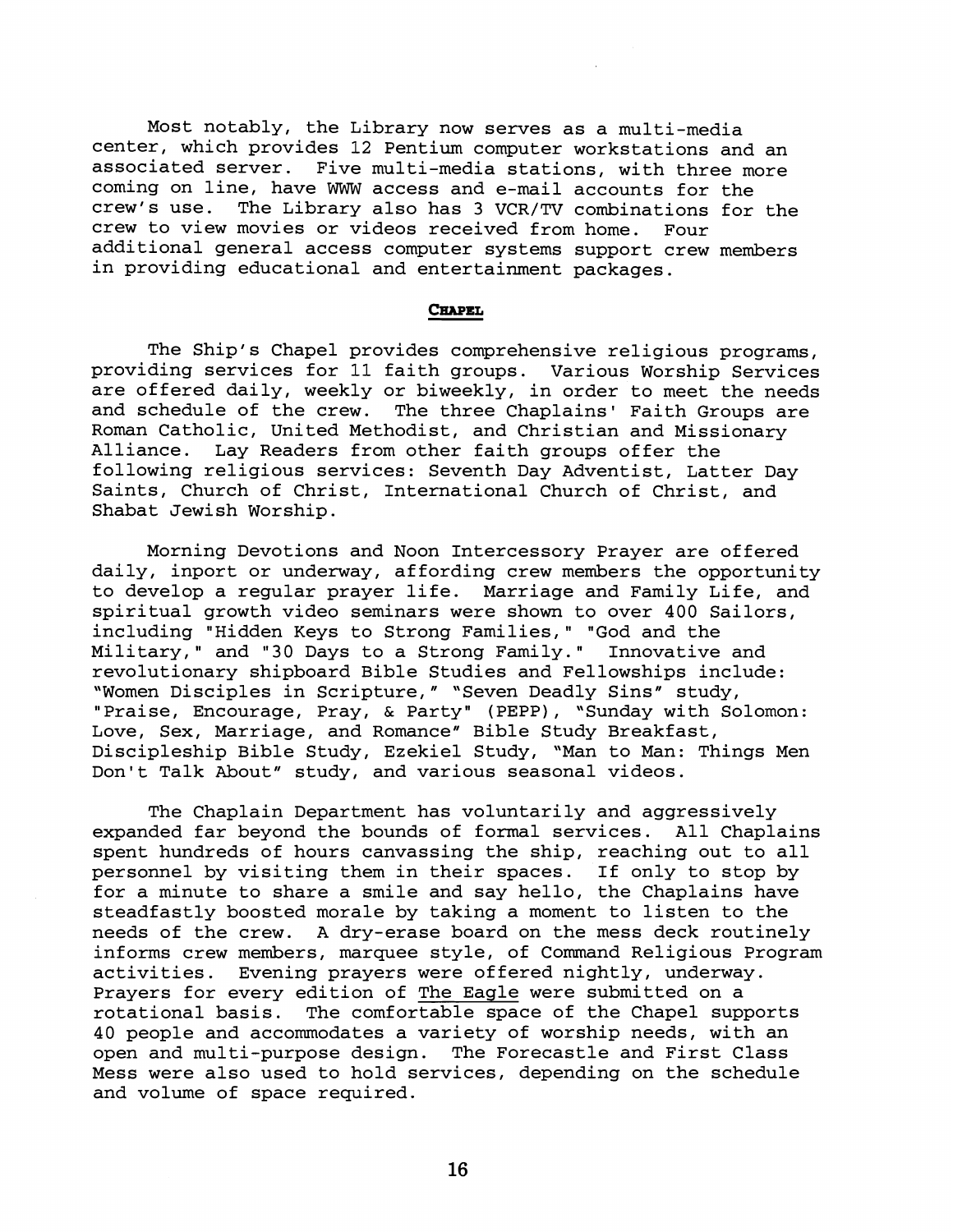#### **DECK DEPARTMENT**

CARL VINSON Deck Department turned in a stellar performance during 1998. Beginning with an aggressive work-up cycle from TSTA I to FEP, through COMPTUEX, INSURV, RIMPAC '98, and culminating in WESTPAC 98/99 deployment to the Arabian Gulf, Deck Department consistently maintained the highest of material readiness conditions, and ensured a safe and full mission capability.

In 1998, CARL VINSON participated in 21 underway replenishments, the safe and efficient transfer of over 16,300,000 gallons of fuel, 11 cargo UNREPS, consisting of 996 lifts and nearly 2000 pallets of stores, a personnel highline transfer and a major ammunition on-load and off-load. Overcoming less than favorable seas for both personnel and equipment, fuel was successfully delivered from CARL VINSON to a U.S. Navy destroyer; five precision anchorages and 32 Sea and Anchor details were safely and efficiently performed in a multitude of Eastern and Western Pacific locations. Finally, Deck Department conducted numerous launches and recoveries of RHIB's, the Captain's Gig and the Admiral's Barge; all without incident.

Deck Department's Side Cleaners team maintained a superb standard in ship's preservation, while meeting stringent Washington State anti-pollution requirements. While in port Hawaii during RIMPAC '98, they coordinated a ship-wide effort to paint and preserve the USS MISSOURI, following her transit from the Pacific Northwest to her permanent berth at Pearl Harbor.

#### **ENGINEERING DEPARTMENT**

Damage Control (DC) readiness played a vital role in an intense work-up towards becoming the Ready Carrier and ultimately during WESTPAC 98/99. In the pursuit of excellence, enormous effort was expended in preparation, training, and material readiness improvements.

CARL VINSON maintained a highly proficient and well trained Damage Control Training Team (DCTT). Throughout the year, this 'all volunteer" organization planned, coordinated, and executed over 41 comprehensive inport and at-sea General Quarters Drills. Their efforts helped prepared the crew and repair lockers for TSTA I, 11, 111, RIMPAC '98, Battle Group Sustainment and WESTPAC 98/99. CARL VINSON's DC efforts not only impressed the Afloat Training Group evaluators throughout the entire turnaround training cycle, they also vastly improved the DC awareness of all embarked.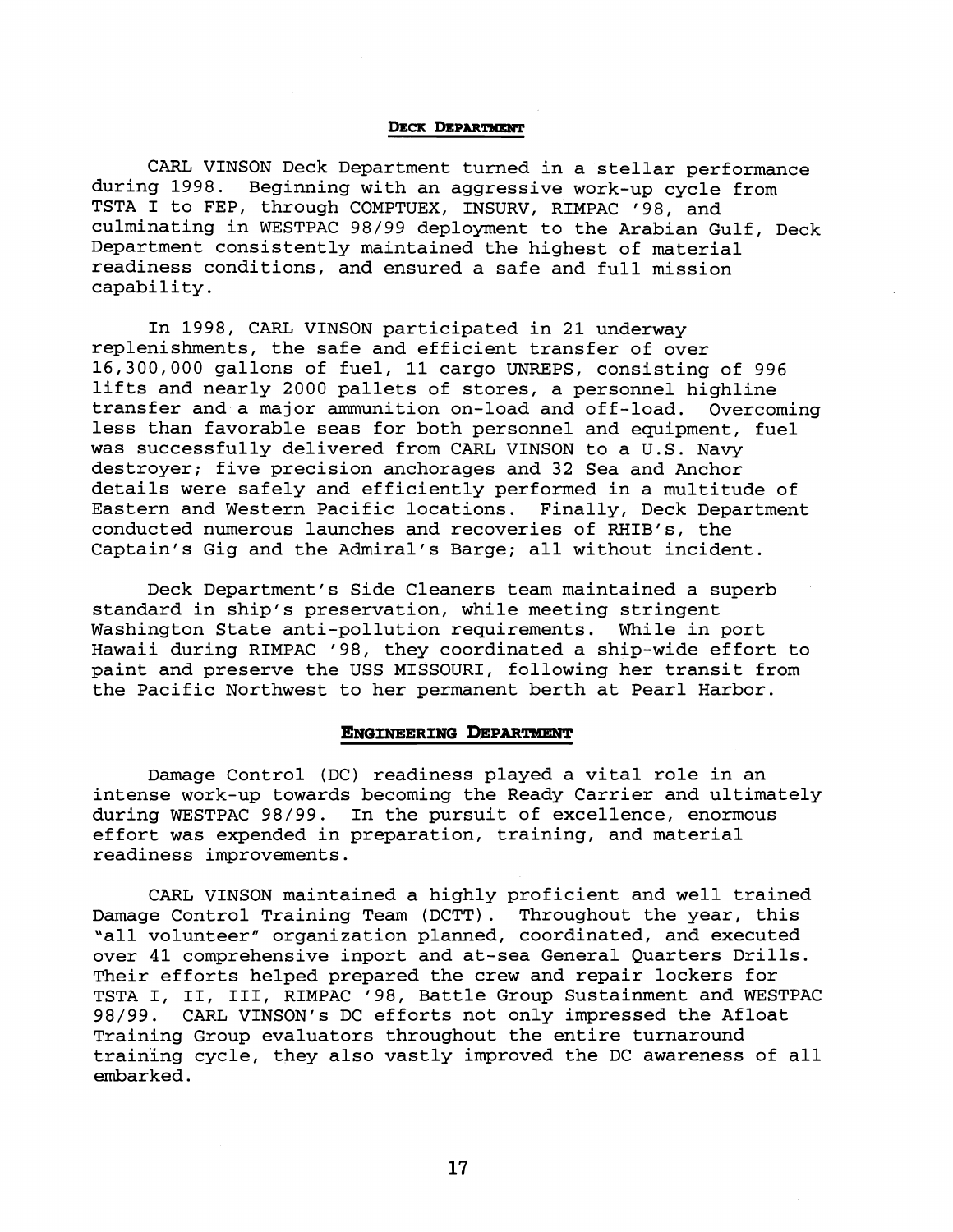During the INSURV, DC personnel conducted the successful testing of 20 Aqueous Film Forming Foam (AFFF) systems. Material condition efforts were so successful that the number of watertight door discrepancies identified was two-thirds less than any other aircraft carrier INSURV on record. Inspectors remarked that it was the most successful testing evolution they had seen<br>in years. Also. 14 electrical submersible pumps were presented Also, 14 electrical submersible pumps were presented with 100% operability; a first for any aircraft carrier INSURV.

The DC personnel constantly pushed for a high level of readiness in the total inventory of DC equipment. To do this, they performed 60 AFFF and Counter Measure Wash Down (CMWD) improvements and deficiency corrections. They repaired three 12 inch critical firemain components and overhauled 40 solenoid operated pilot control valves. Over 300 feet of activation cable for the C02 flooding systems were replaced prior to INSURV. With the assistance of the Carrier Engineering Maintenance Assistance Team (CEMAT), 124 watertight doors were overhauled and restored to original condition. The Flight Deck AFFF system certification process was completed with the grade of "Excellent." The CMWD system was successfully demonstrated and exceeded designed flow delivery expectations.

DC Division, with the assistance of CEMAT, overhauled and upgraded all 20 AFFF mixing stations, including the upgrade of all solenoid operated pilot valves and by-check valves. This greatly improved CARL VINSON's capability to provide continuous AFFF to all main spaces, reactor machinery spaces, feed control rooms, coolant turbine generator rooms, flight deck sprinklers and hose reels. Additionally, ship's force also rebuilt all AFFF flow control valves.

The DC organization supported the Reactor Department in preparation for the Operational Reactor Safeguards Exam (ORSE). This included the participation of the Gold Eagle Flying Squad and Rescue/Assistance Detail in numerous propulsion plant fire and flooding drills. The ORSE Board complimented the Gold Eagle Flying Squad as the "best they had ever seen" and commented that the Gas Free Engineer was superb.

Division also maintained a close working relationship with Air Department, with regards to JP-5 fuel storage and aircraft distribution, as related to its effect on list and draft.

Throughout the year, the DC organization maintained 10 DC lockers and 25 unit lockers in constant readiness during an intense training and inspection schedule. Five of the 10 repair lockers were completely renovated, facilitating even quicker distribution of equipment and easing the problems associated with equipment inventory.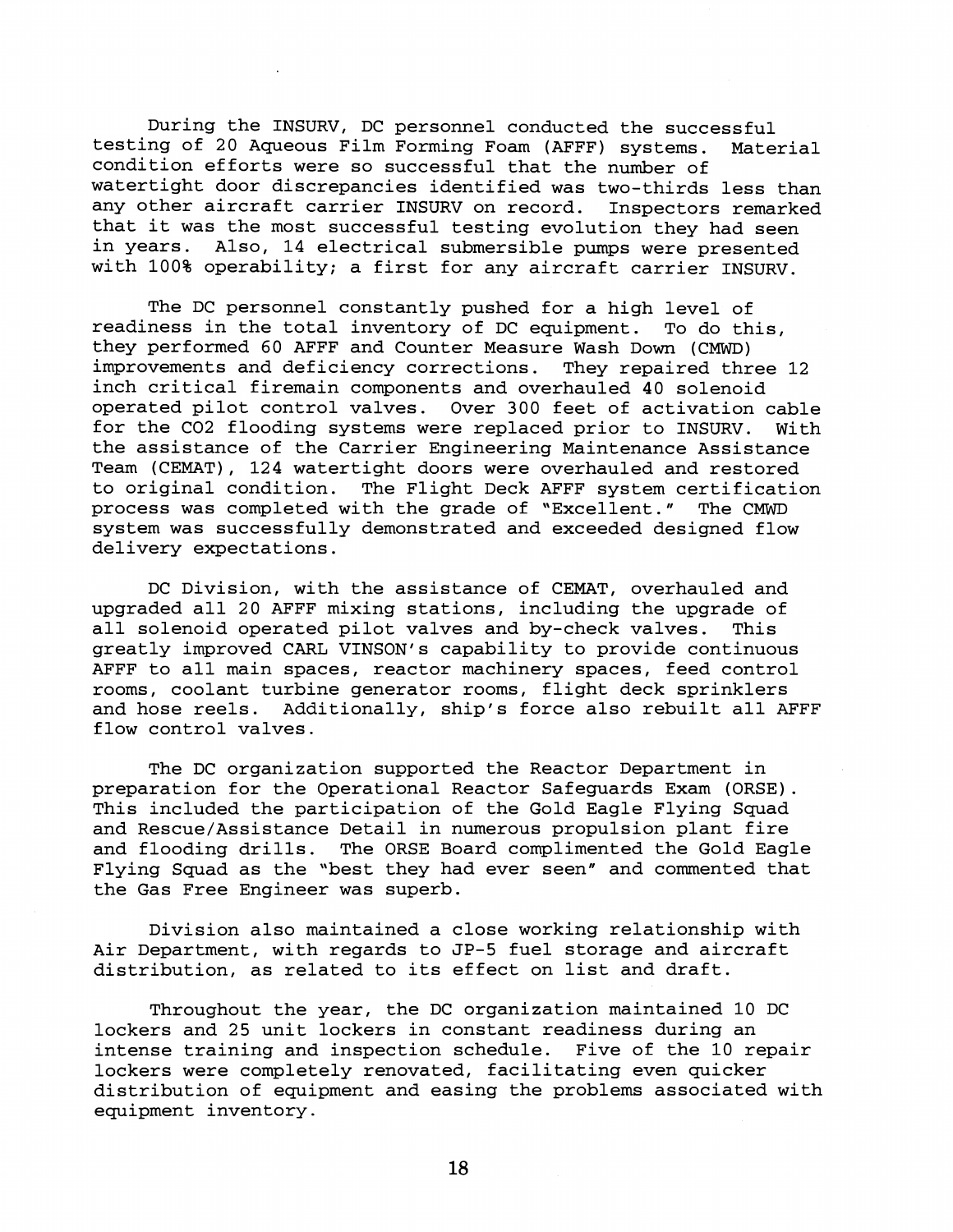The CARL VINSON Fire Marshal organization stayed actively involved in the prevention of fire fighting and gas free hazards. They responded quickly and efficiently to meet the needs of contractor and ship's force work, processing 1653 Hot Work Chits and 389 Gas Free Chits, in support of the ship's ongoing maintenance plan.

Vital damage control procedural documents, such as the Chemical Biological Radiological (CBR) Bill, Main Space Fire Doctrine, General Emergency Bill, Toxic Gas Bill, Darken Ship Bill, Environmental Pollution Control Bill, At-Sea Rescue and Assistance Bill, Duty Fire Marshal Bill, Gas Free Bill and Standard Operating Instructions were all updated and incorporated the ship's newest tactics and system modifications. This greatly enhanced the awareness and overall effectiveness of Damage Control training.

Finally, the entire DC Division assisted in several sensitive and publicized projects supporting CARL VINSON's environmental mitigation program. These included fish ladder foundation repair and beach tidal zone restoration projects. This effort was estimated as a \$600,000 value, which benefited the community and set a precedent for other commands to follow.

In 1998, Engineering Department led the charge in CARL VINSON's comprehensive preparation to both assume the duties as the Ready Carrier and to deploy. Displaying self sufficiency, foresight and ingenuity, Engineering Department completed an enormous array of tasks vital to CARL VINSON's combat readiness, material condition and training. Throughout the intensive workup schedule, (including TSTA I, 11, 111, FEP, INSURV, Carrier Qualifications, Joint Task Force Exercise, RIMPAC '98, ORSE and deployment to the Arabian Gulf, the Engineers maintained an impressive overall level of readiness, and enthusiasm.

Engineering Department maintained a consistently high level of productivity in the area of maintenance. Preventive maintenance was evaluated as highly effective during the recent 3-M Inspection. The department achieved a Recorded Accomplishment Rate of 92.7%. Corrective maintenance was aggressive, and complete. In 1998, corrective maintenance involved the complete overhaul or partial repair of the following:

- 12 aircraft elevator stanchion assemblies
- Five 36 inch capstan brake assemblies
- 28 aircraft elevator lockbars and trip bolt assemblies
- All four Sliding Padeyes
- Number 3 conveyor tail plate assembly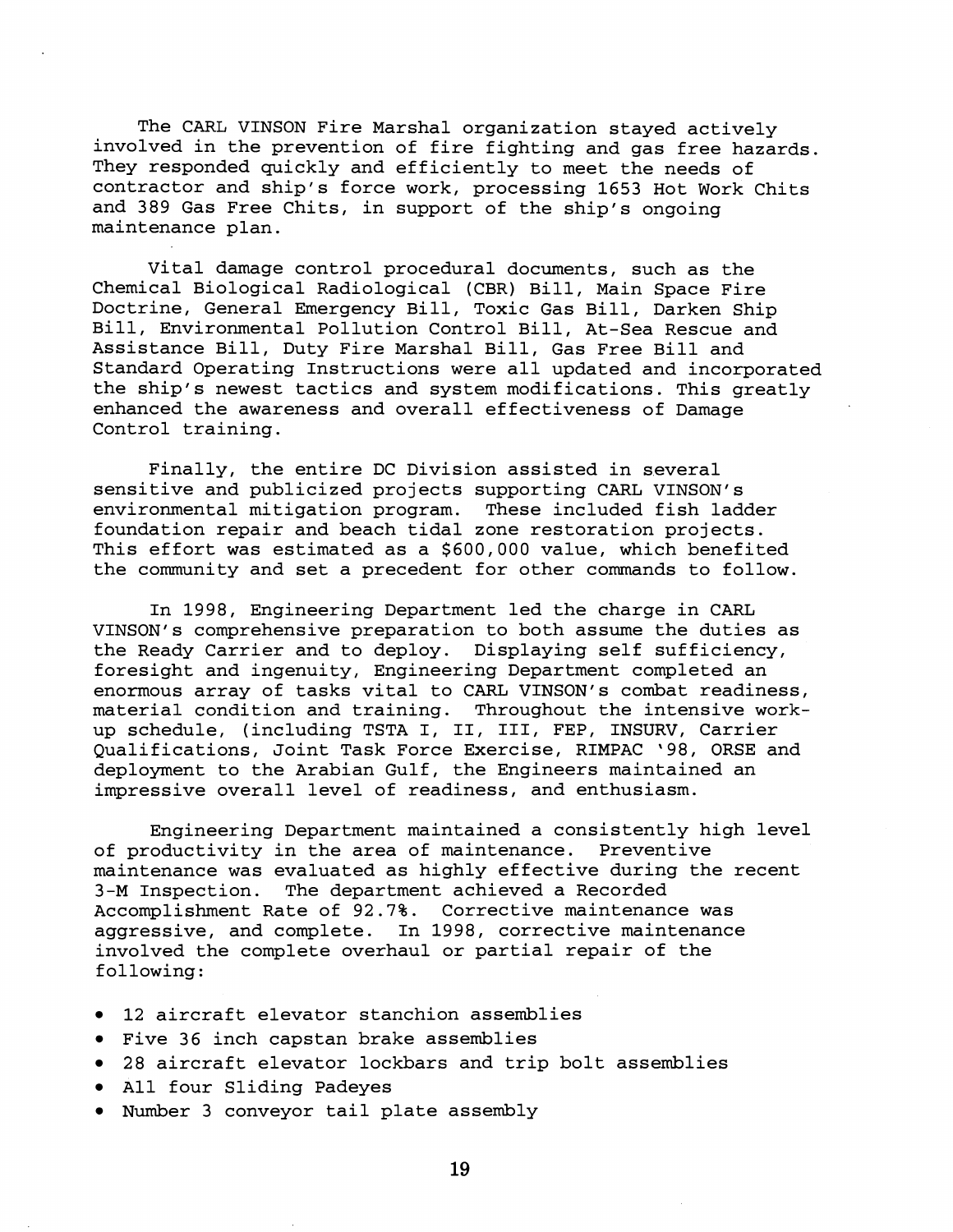- Numbers 3 and 8, 363-ton Air Conditioners
- Number 3 Refrigeration Plant
- HP air reducing manifolds in number 1 and 3 Aircraft Elevators and numbers 1, 2, and 3 Catapults
- Number 3 Plastic Waste Processor pump and 2 drive assemblies on Plastic Waste Processors (all with no COSAL support)
- Number 5 Air Conditioning Plant motor controller
- Degaussing System
- Four of six Special Frequency Motor Generators
- 25 Aircraft Electrical Service Stations
- 35 various electric motors rewound

# **AUXILIARIES DIVISION**

Along with these overhauls, Auxiliaries Division accomplished many routine and emergent repairs. A freon cleaning system leak in Number 4 Air Conditioning Plant was expeditiously repaired. With assistance from CEMAT, the Engineers replaced all of the aft freezer piping. They installed and maintained all upgraded safety features associated with four aircraft elevators, with very little down time. The division also removed and rebuilt the sea chest suction valve and saltwater strainer on the Captain's Gig.

The Catapult Shop maintained 100% catapult availability. To do this, they accomplished 15 piping repairs to the catapult steam system, meeting every requirement to maintain catapult service and support flight operations. During the Pre-Overseas Movement (POM) period, the Valve Shop repacked 120 valves and replaced pressure seal rings (silver seals) in 14 valves.

The Hydraulics Shop discovered a discrepancy with the PMS and technical manuals for the cable tensioning of aircraft elevators. With Naval Sea Systems Command (NAVSEA) assistance, the problem was verified and reduced to a course of action. Corrective action included readjusting the cable tension on all aircraft elevators, as well as submitting a change to the correct PMS and related Technical Manuals. This was a significant and previously unidentified hazard, and the resultant Technical Manual change, ultimately affected all Nimitz Class aircraft elevators.

#### **ELECTRICAL DIVISION**

Electrical Division completed 1,107 Trouble Calls on various lighting and receptacle serving circuits, greatly improving crew morale and living conditions. Another "E-Div" project was the transformation of two underutilized spaces into two new training classrooms. They inspected over 1,200 pieces of personal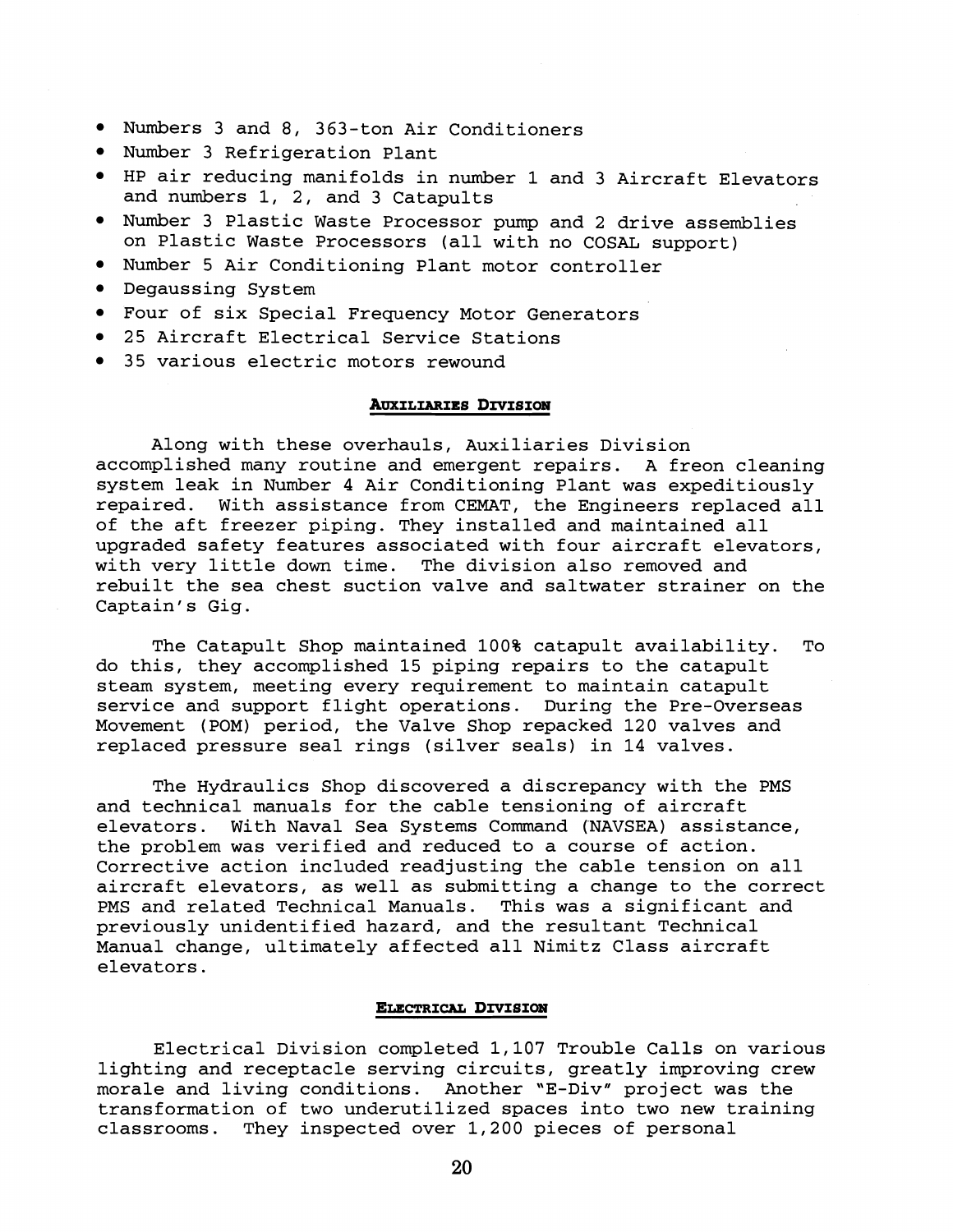electronic equipment on a near 24 hour, walk-in basis. The electricians also performed the expeditious rewinding of a reactor dirty drain pump motor and several vent fans, allowing the ship to get underway and meet all assigned missions. Finally, they completely overhauled Flight Deck Lighting Systems in support of Air Wing flight operations, including the homing beacons, deck edge, runway, centerline, bow-athwartship, vertical drop-down, and the Flight Deck Flood Lamp Lighting Systems.

#### **REPAIR DIVISION**

Repair Division completed weld repairs to over 500 piping systems, including Collection, Holding and Transfer (CHT), AFFF, CMWD, and Main & Auxiliary Steam Systems. They assisted in the renovation of five Repair Lockers. These renovations renovation of five Repair Lockers. significantly reduced the time required for Fire Fighters to report "Manned and Ready." Additionally, they assisted in the replacement of hangar bay sprinkler system piping, greatly increasing overall system reliability. In particularly short order, they made repairs to 22 salt water reducing stations, which included the replacement of all salt-water strainers, replacement of cutout valves, gauges, and pressure relief valves.

Working outside their rate, CHT Shop personnel completely disassembled and repaired two malfunctioning CHT pumps, restoring them to full service, with very little disruption to the crew. The CHT Shop also repaired over 20 CHT System diverter and scupper valves, remotes and linkages. Finally, the Machine Shop provided services for over 2,150 work requests to manufacture parts, engravings, fittings for valves, and shafts for various motors and pumps.

While supporting CARL VINSON's needs, the Engineering Department worked concurrently as part of the Battle Force Intermediate Maintenance Activity (BFIMA) team. This included the rewinding of three motors for Battle Group assets. The Locksmith Shop provided expert locksmith services to the entire Battle Group, cracking over 40 previously unusable safes and rekeying numerous cipher door locks.

In 1998, Engineering Department personnel repaired several critical structural components, meeting standards normally met while relying on external technical assistance. During two separate intense underway periods for CQ, CARL VINSON sustained severe structural damage to a CIWS mount sponson while transiting in heavy seas. The Shipfitter Shop performed emergent structural repairs to the sponson, so that CARL VINSON could continue on speed to fulfill the mission, return to port on time, and avoid any further damage.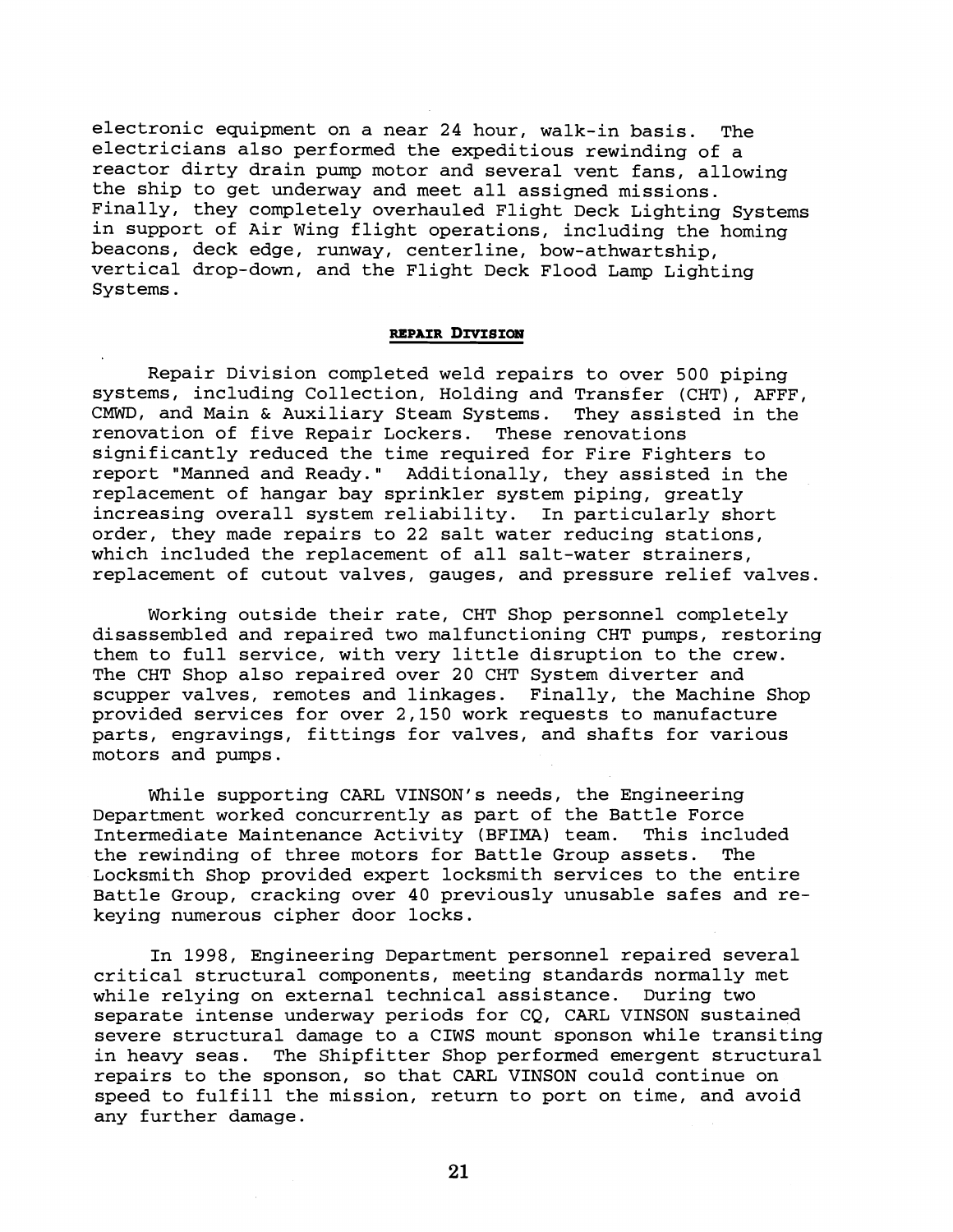During FEP, the CIWS mount required repairs not previously performed underway, but Engineers still provided incredible welding services to repair a broken CIWS internal component. This depot level repair involved several CARL VINSON work centers who ultimately returned the CIWS mount to full mission capability, in less than a day.

Emergent repairs were also conducted on the port anchor windlass, brake assembly and port steering Automatic Bus Transfer, again preserving long anticipated integrated underway turnaround training.

In August, just prior to the Family Day Cruise, a CHT tank suction valve became inoperative. CHT Shop personnel manually pumped in excess of 20,000 gallons of CHT, in order to facilitate repairing the valve. Without this decisive action and last minute repair, the long awaited Family Day Cruise and related schedule of events would have been in serious jeopardy.

The Engineers supported a wide range of work to improve crew morale and shipboard quality of life. There were simple fixes like installing an AERCO water heater, overhauling two flat work irons and installing a re-circulation pump in Ship's Laundry. There was also more difficult work. The Engineers refurbished the Gold Eagle Laundry by replacing plumbing and ventilation, and adding 18 new commercial washers and dryers. The Shipfitter Shop completed over 300 requests during 1998, to upgrade and improve various workcenters and crew quarters. The CHT shop hydroblasted seven CHT System Zones, drastically improving the system efficiency.

Expert carpentry services were provided in the manufacture of picture boards and plaques for visiting dignitaries, as well as prompt engraving services for the crew. There were some 4,000 requests fulfilled for engraving services, such as safety signs, label plates, plaques, name tags, retirement boards, awards, and more.

As COMCARGRU THREE'S Flagship, modifications to 14 Flag Spaces were accomplished prior to their moving on board, including 22 repairs to safes and the installation of a new War Room conference table.

The Engineering Department coordinated and supervised eight upkeep periods. Under the continuous maintenance concept, over 1,600 repair actions by Puget Sound Naval Shipyard, Intermediate Maintenance Activities and the Supervisor of Shipbuilding were processed, tracked and completed. These repair actions kept the CARL VINSON prepared for every underway, and every assigned mission.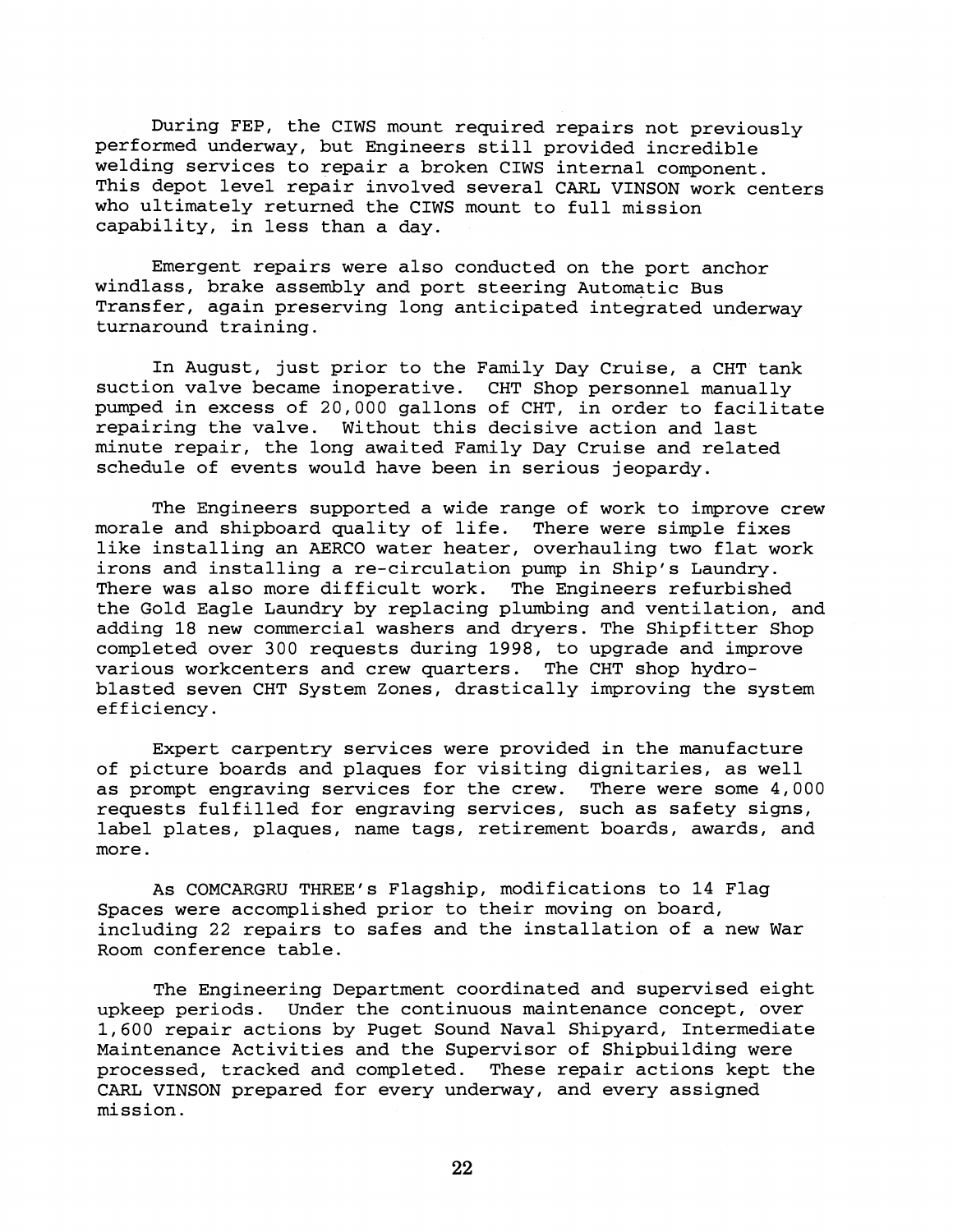The Engineering Department's Maintenance Office also coordinated Ship Alterations (SHIPALT) in the following areas: weapons elevator controls, RHIB davits, hangar bay divisional doors and the Aircraft Electrical Starting System (AESS). The Maintenance Office also arranged for the repairs, service changes and modification of the following systems: all catapults, arresting gear, aircraft elevator lockbars and stanchions, jet blast deflectors. It arranged for the non-skidding of the flight deck and all the hangar bay approaches, and the installation of a new ventilation filter cleaning modifications. In addition, the Maintenance Office meticulously tracked over 170 CASREP, from the Initial Report through Reports of Corrective Action completed. Most notable of these include the repair of **#4** Aircraft Elevator and the restoration of 4A Shaft Alley.

During a robust 1998 schedule, the Engineers participated in several high level inspections and audits. At the completion of TSTA 11, the Engineering Training Team was evaluated to be at the FEP level. All Competitive Engineering (MOD engineering drills) Exercises were completed. CARL VINSON is the first Pacific Fleet Aircraft Carrier to receive a grade of "Excellent" during COMNAVAIRPAC's Quality Assurance Audit. During INSURV, Auxiliaries Division had only 88 discrepancies - the best recorded such performance of all Pacific Fleet Aircraft Carriers.

## **LEGAL DEPARTMENT**

The Legal Department's primary mission in 1998 was three fold: (1) to maintain security, good order and discipline; (2) to provide legal services to the command, crew, and embarked Air Wing; and (3) operation of the Gold Eagle Brig.

L-1 Division provided legal counsel to the Commanding Officer, Executive Officer, and the Department Heads; administered justice according to the Uniform Code of Military Justice; administered administrative separation processing; provided legal assistance to the crew and embarked Air Wing over a wide variety of issues, and embarked upon an aggressive electronic tax filing program. L-1 directed 10 Line of Duty and Command Investigations; handled 10 Congressional Inquiry responses and Freedom of Information/Privacy Act requests; provided Standards of Conduct training and advice on acceptance of gifts; facilitated creditor-debtor actions; tracked over 200 civilian criminal actions; responded to claims of spousal and family non-support; and coordinated the legal training of the command and Air Wing on numerous legal topics. The division processed over 500 non-judicial punishment report chits, 65 summary courts-martial, 2 Article 32 Investigations, 2 Administrative Separations Under Other Than Honorable Conditions in Lieu of court-martial, 9 special court-martial, 2 general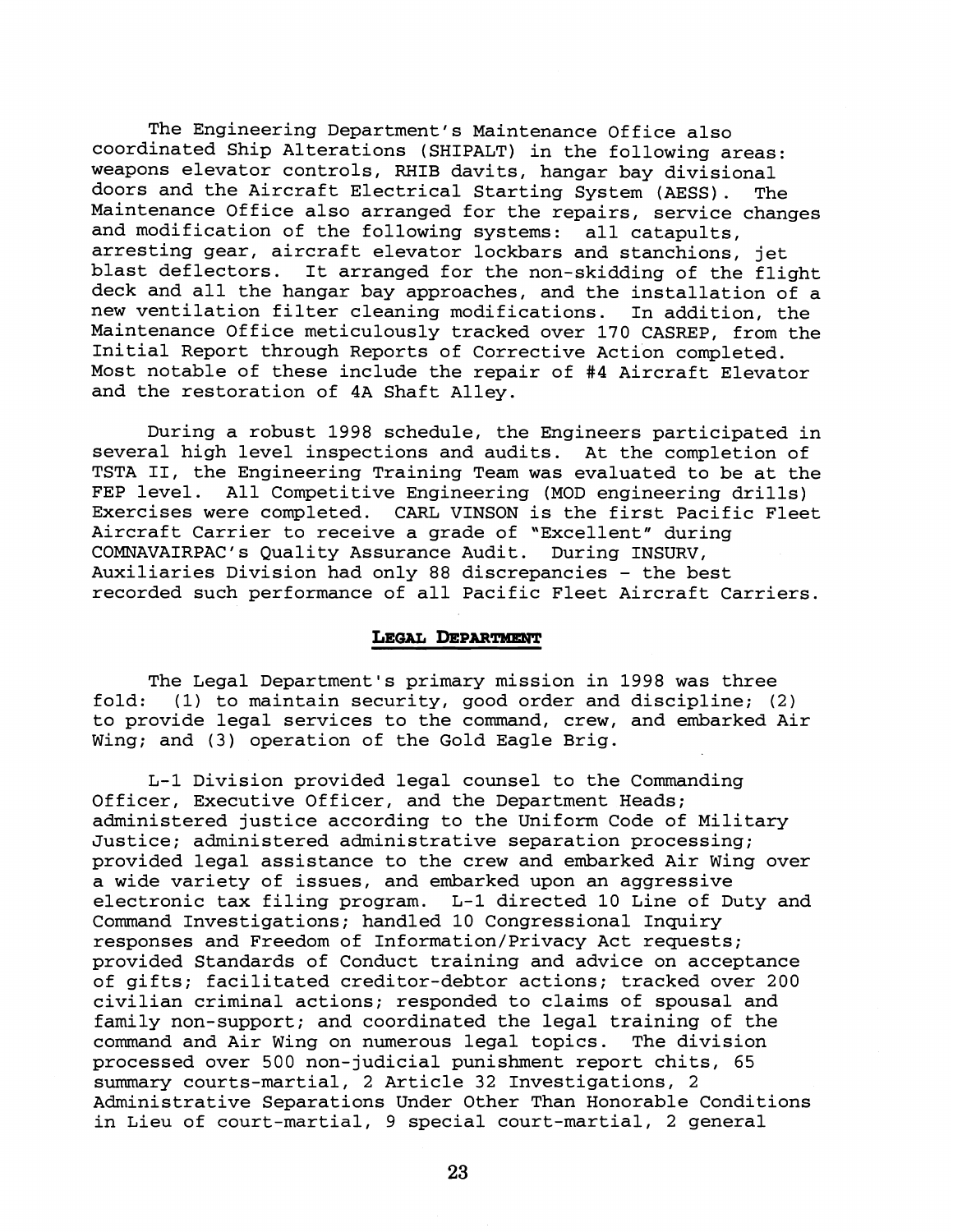court-martial, 155 Administrative Discharges, 10 Administrative Discharge Boards, 1,550 Notaries, 1,300 Powers-of-Attorney, 250 Legal Assistance cases, and 6 Command Investigations.

L-2 Division provided internal ship's physical security, including brow inspections and military working dog (MWD) inspections; provided security for over 210 special evolution's and command functions and conducted ship-wide physical security<br>surveys. Upon the downsizing and future deactivation of the Upon the downsizing and future deactivation of the embarked Marine Detachment, L-2 assumed all duties as the Special Operations Response Team (SORT), an armed response force providing security to the ship and its crew. L-2 also managed the restricted berthing; responded to over 2,200 calls for service, conducted investigations and prepared Incident Complaint Reports; liaison with the NCIS Resident Agent Afloat and both local and foreign law enforcement authorities, administered the command urinalysis program with over 6,450 samples drawn and packaged for testing with a 99.0% discrepancy free record; registered personal property belonging to crew members; welcomed and processed ships visitors and contractors; administered the command Crime Prevention Program; provided departmental training, including the shipboard Police Academy developed to train rotating TAD security personnel. L-2 Division processed 110 Incident Complaint Reports, involving 18 assaults, 24 larcenies, 84 unauthorized absentees, and 11 drug related cases. L-2 also processed 1,752 lock cuts for crew members and registered 1,041 items of personal property. The division issued passes to over 12,899 visitors and 4300 contractors. L-2 processed and managed 298 restricted personnel. They also conducted 9 command authorized Military Working Dog inspections to include the searching of 8 spaces and 1,488 bags. L-2 conducted over 160 scenario-driven security drills, 41 physical security surveys, 14 Police Academies of 56 hours each, and provided over 1400 man hours of additional security and general military training. The successfully completed the Command, Third Fleet Antiterrorism/Force

Protection Security Exercise, easily defeating all opposing forces. Additionally, the Security Force implemented THREATCON A-Plus measures in response to terrorists actions abroad.

L-3 division safely operated the ship's Brig in accordance with current instructions. The Gold Eagle Brig passed its annual CINCPACFLT inspection with zero discrepancies and was declared<br>the "best brig in the Pacific Fleet" by the inspector. The staff the "best brig in the Pacific Fleet" by the inspector. also provided prisoner escorts to and from courts-martial, and prisoner appointments; coordinated confinement in-processing of 34 courts-martial prisoners, and 26 bread and water prisoners.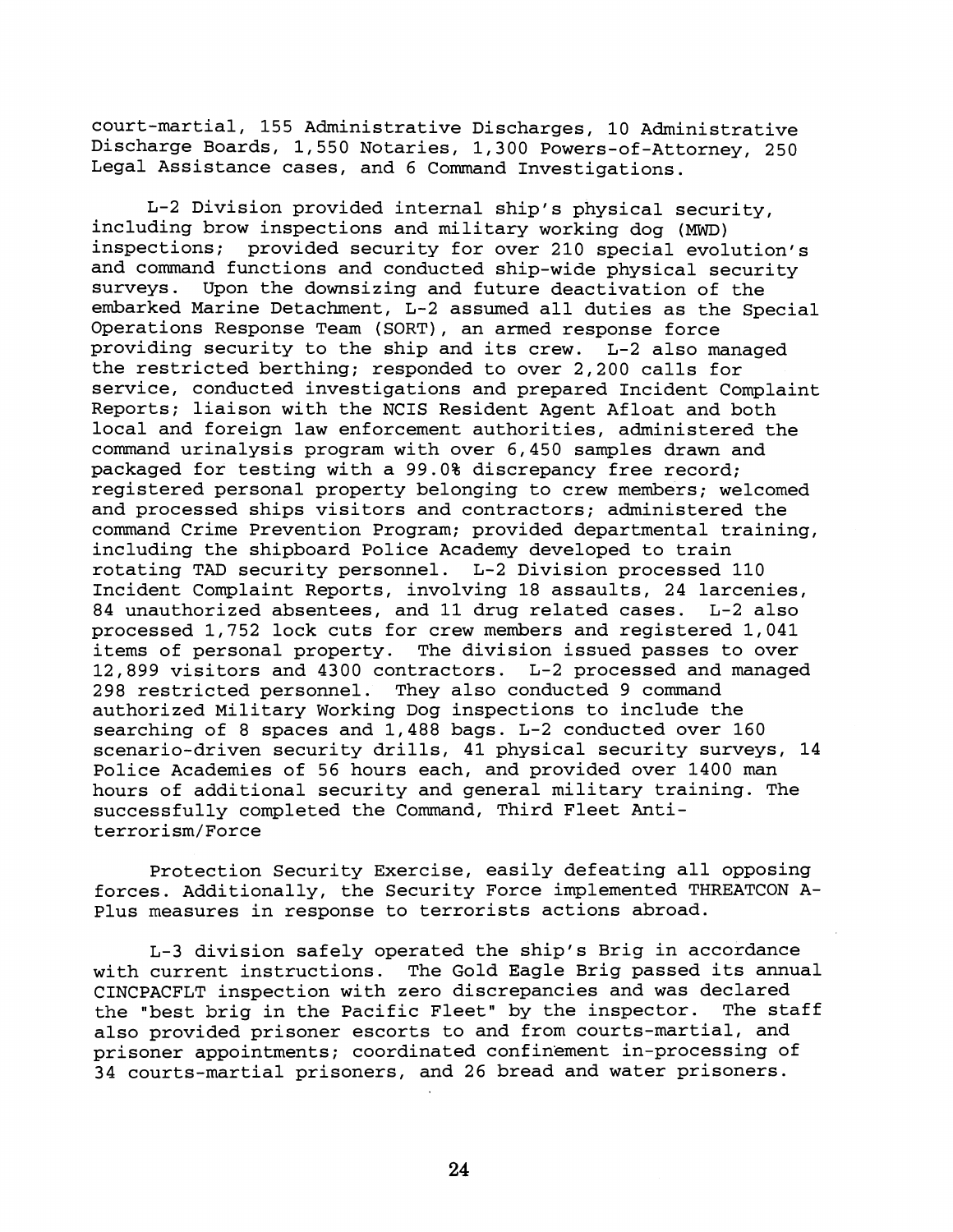# MEDICAL DEPARTMENT

The Medical Department continued to provide exceptional care for our Sailors during a challenging year, near unprecedented in its accelerated operational tempo.

Volume indicators only tell part of the story. Over 35,000 outpatient visits ultimately required over 100 inpatient hospitalizations. Underway, the real proof of capabilities was demonstrated in the support provided to the CARL VINSON Battle Group. Best exemplified by the six nation exercise, RIMPAC '98, CARL VINSON's Medical Department coordinated, implemented and managed the medical care and emergency services throughout the three week, 50 ship, 250,000 service member exercise. Characterized by the Fleet Surgeon as the 'safest RIMPAC ever," Main Medical's objectives were to provide full service medical care, decrease the morbidity with an emphasis on accident and injury prevention, and provide for the safe and expeditious return of all patients to duty.

#### PHYSICAL THERAPY

CARL VINSON is the first aircraft carrier to have a fully staffed and supported Physical Therapy and Rehabilitative Center. Partnered with **MWR** and modeled after existing Medical Treatment Facilities (MTFs), this service has been pricited adjacent to the Fitness Center and to offer all the current modalities of sport's medicine.

Augmented by two highly trained and experienced Physical Therapy technicians, they are among the first physical therapists to be assigned to an aircraft carrier, and treated 150 patients<br>in their first month of duty. To further demonstrate the in their first month of duty. operational impact the physical therapist has, three patients were retained on board that otherwise would have been lost to Medical Review Boards. This service has allowed the CARL VINSON Medical Department to keep 40 patients embarked, who otherwise would have been transferred to local military hospitals. Moreover, this service has saved the ship hundreds of man-hours and TADTAR spent in off ship travel for consults, therapy and follow-up appointments.

## **MENTAL HEALTH**

For the first time in the history of Navy Medicine, clinical psychology has been detailed to the deck plates. In 1998, CARL VINSON was one of five aircraft carriers to augment their Medical Department with a clinical psychologist. In the two and a half months that the psychologist has been aboard, a dozen patients professing to be suicidal were evaluated, treated and, more times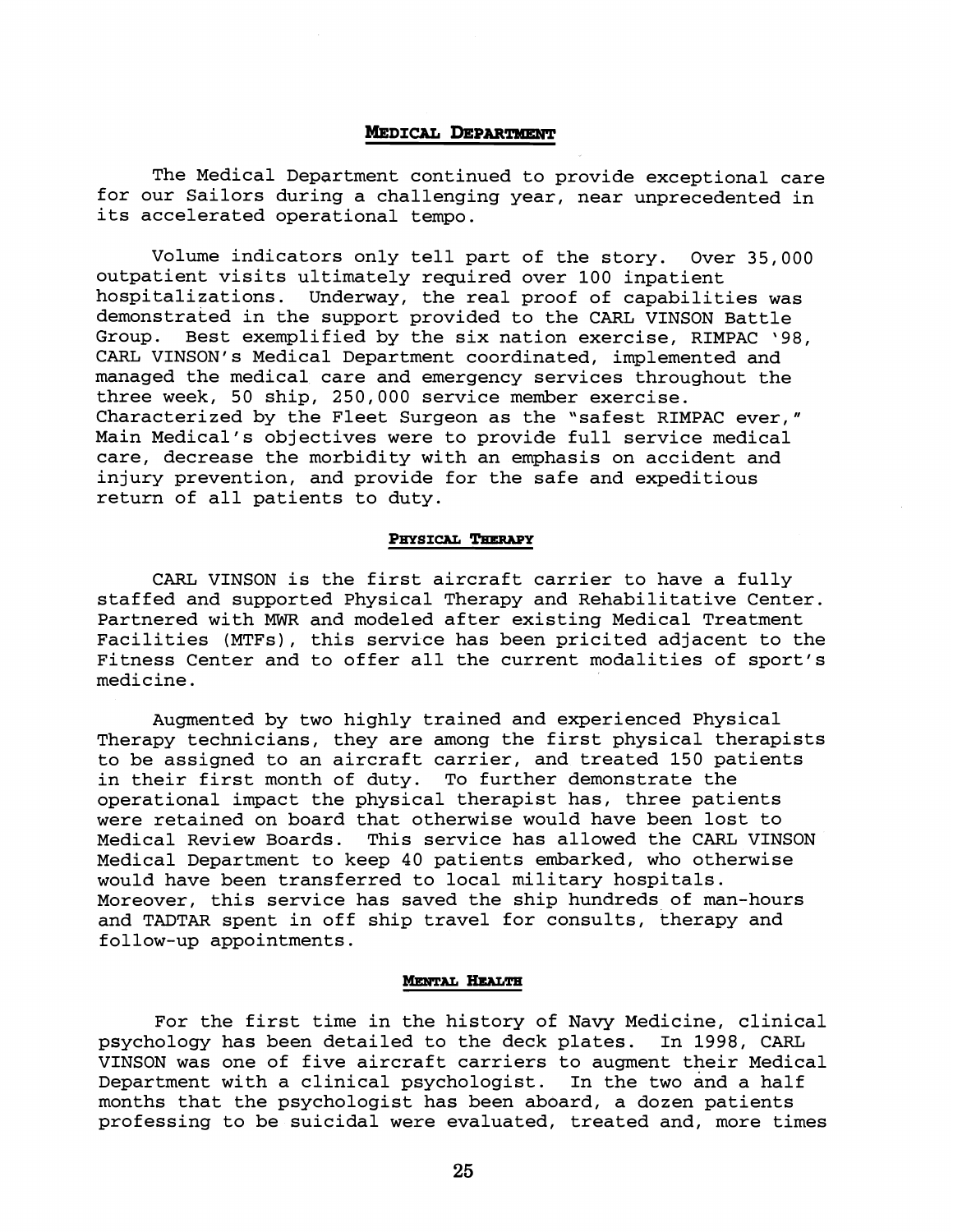than not, returned to duty. This service has not only served to maximize readiness for the command, but has also helped save tens of thousands of dollars in unplanned medical evacuations. In addition to this service, the psychologist serves as a Global Supervisor for the Alcohol Treatment Program. With oversight from the psychologist, CARL VINSON Counseling and Assistance Center obtained BUMED approval to offer Out Patient and In/Out Patient programs, another first for a deployed platform. The first class convening date was December 5, 1998. For the 18 Sailors requiring treatment, and from now on, Sailors can receive the necessary psychological care, without delay.

## RADIATION HEALTH

The Radiation Health Program continues to find ways to better improve the way we do business. A computer program was developed that allows the Radiation Health Officer to input medical data into a Microsoft Access form and transfer that data<br>to a Standard Form 88 (Report of Medical Examination). This to a Standard Form 88 (Report of Medical Examination). program produces a neat, virtually error free physical examination form in about one tenth the time it would take to type the form manually. A computer generated Standard Form 600 was also developed for Radiation Worker Qualifications, which also improves the accuracy of the qualifications database. These innovative methods enhanced the reliability of documentation and verification for the Radiation Health Program and figured prominently in the latest ORSE inspection of November 1998. RADCON Control, of which the Radiation Health Program is a large part, received a grade of ABOVE AVERAGE during the ORSE.

#### **COMMUNITY RELATIONS**

During 1998, in conjunction with Naval Hospital Bremerton, Madigan Army Medical Center, and McChord Air Force Base Branch Medical Clinic, the Medical Department led the effort in a superb, command-wide blood drive. This result was the collection of over 376 units of whole blood, through a series of three extremely successful blood drives. As an added benefit, this added hundreds of screened and approved donors to our Walking Blood Bank. Finally, and despite a most deserving OPTEMPO, Medical Department personnel voluntarily gave of their off duty time participating in two Pacific Beach clean-up projects in the Bremerton area.

#### TRAINING

This past year was a robust one for Continuing Medical Education. Over 1,000 crew members have been trained in basic First Aid, with another 325 becoming certified as CPR Providers. Ten staff members from the Medical Department attended onboard Advanced Cardiac Life Support (ACLS) Certification, bringing our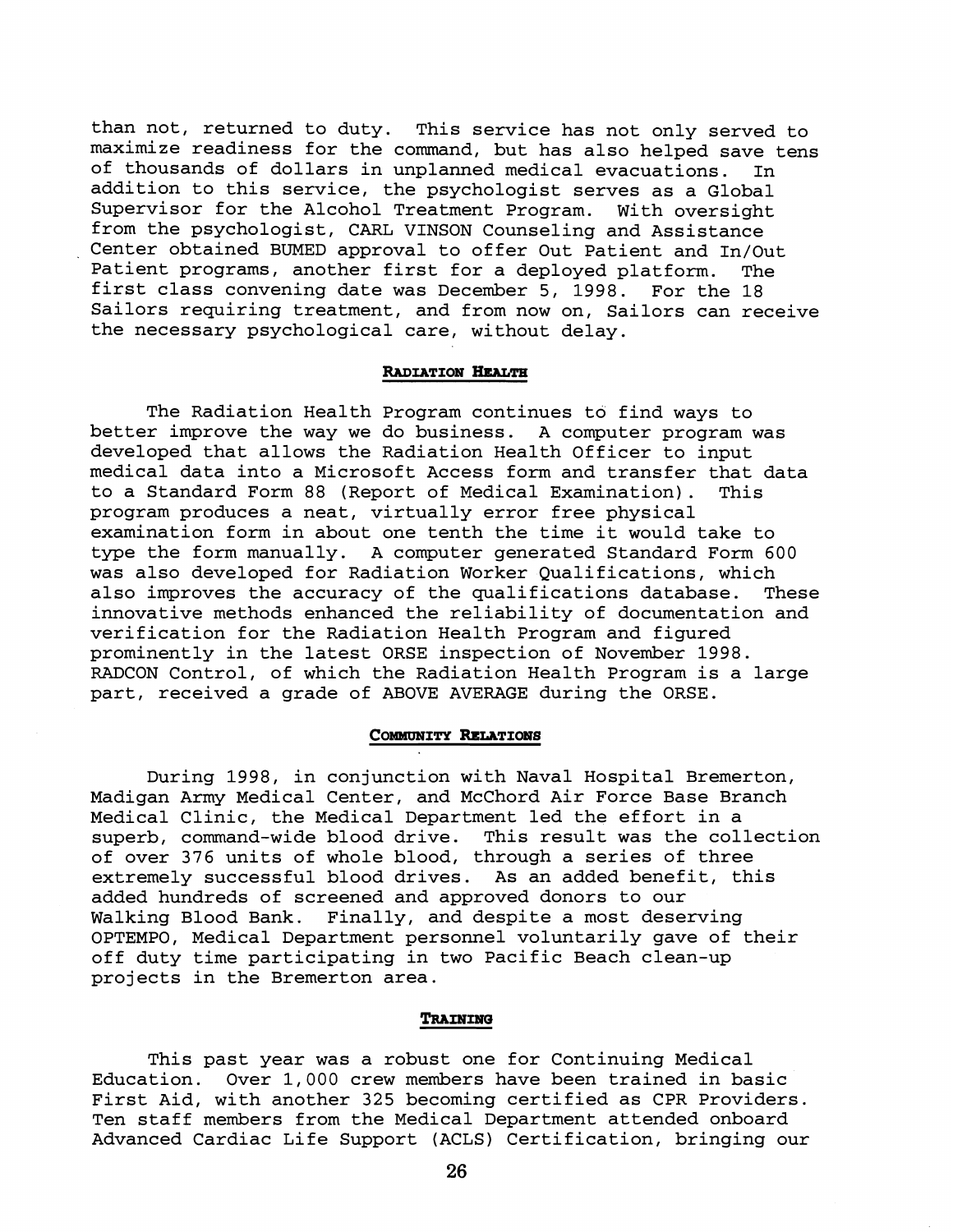cadre of ACLS Certified Providers up to 12. **An** additional 272 shipmates were trained in Basic Life Support, and two Medical Corpsman completed basic EMT training. Education has not been entirely clinical. There have been 32 hours of SAVI training and 104 hours of Terminal Area Security Officer (Windows NT) training, as well. One Preventative Medicine Technician attended a 232 hour Pest Management Course and the Independent Duty Corpsman (IDC) attended a 48 hour IDC Conference. The Bio Medical Electrical Technician attended a 40 hour certification course on the Maintenance of Vital Sterilization Equipment. The Medical Department itself has spent 10 hours on PAC 8 wounds, 30 hours on Sick Call procedures, 30 hours on advancement study and 10 hours on CPR training.

#### **EQUIPMENT PROCUREMENT**

The Medical Department has been resourceful in saving over \$200,000 in equipment repairs, replacement costs, medications expenditures and consumables. These savings were realized by obtaining excess medical materials and consumables from decommissioned surface ships, submarines and shore treatment facilities. Through innovative use of the Internet, excess material was provided after studying Navy, Army and Air Force advertisements on the Navy Medical Logistics Command's Home Page. This material included, but was not limited to, an operating room table, portable diagnostic ultrasound unit, Miller Boards, Neil Robertson stretchers, oxygen saturation monitor, IV fluids, two electric hospital beds, and an X-ray identification-imprinting camera.

# Excess Equipment list:

| IV Pumps (7)                     | \$11,200 |
|----------------------------------|----------|
| OBGYN Ultra sound                | \$18,000 |
| RGM Monitor                      | \$21,000 |
| Physical Therapy U/S             | \$4,500  |
| Portable SAO2 Monitor            | \$1,295  |
| Patient Controlled Analgesia (2) | \$2,500  |
| Vital Signs Monitors             | \$11,000 |
| Centrifuge                       | \$1,200  |
| Hospital Beds (3)                | \$10,500 |
| Excess medications, consumables: |          |
| Grounding Pads                   | \$150    |
| Prep Trays                       | \$400    |
| Nicotine Replacement             | \$750    |
| Zoloft                           | \$5,900  |
| Zofran                           | \$350    |
| Other medications                | \$18,000 |

Excess Equipment (from decommissioning ships):<br>Propag Vital Signs Monitors \$2,500 Propag Vital Signs Monitors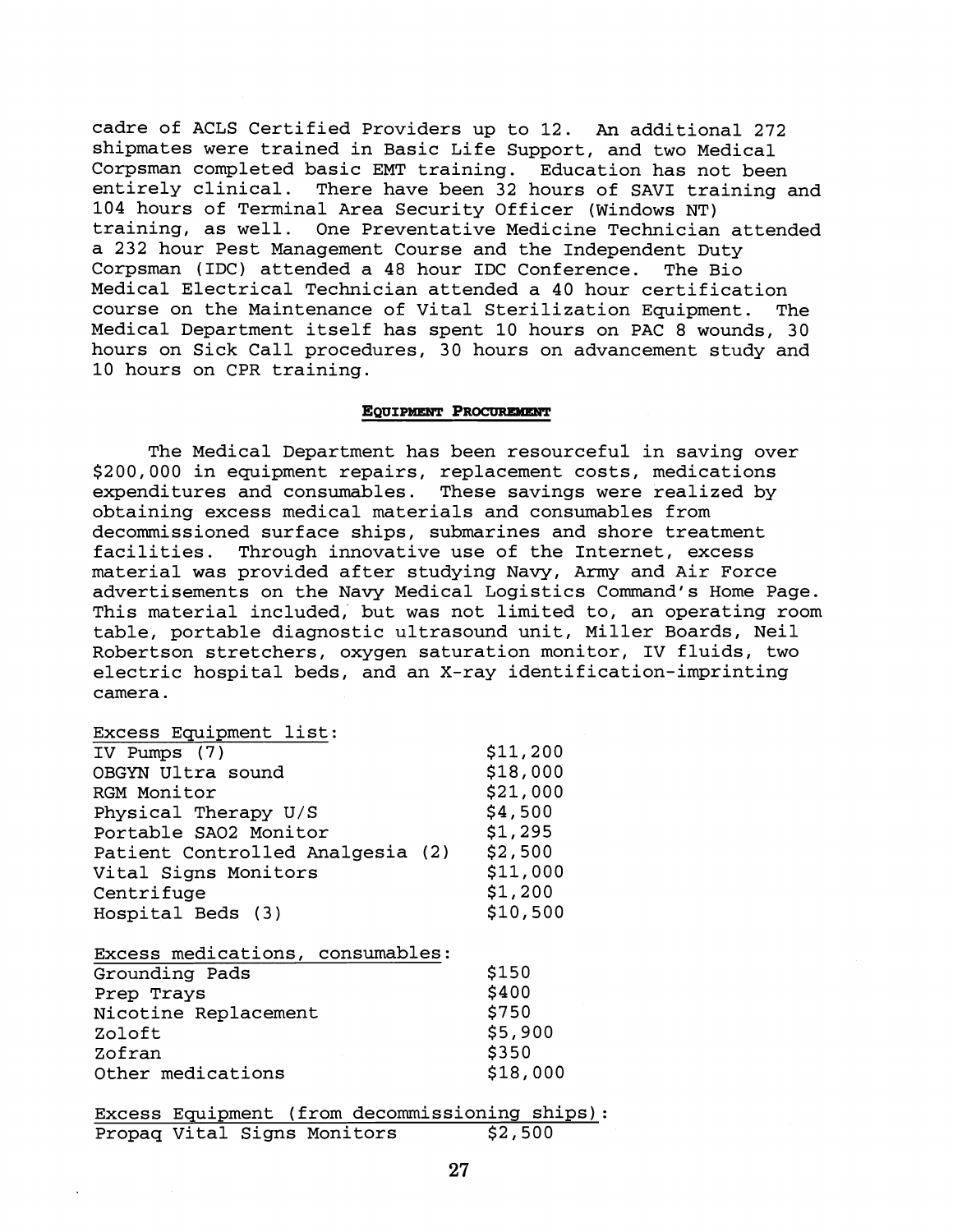| OR equipment           | \$80,000 |
|------------------------|----------|
| Bear 3 Ventilators (2) | \$6,000  |
| Stretchers (14)        | \$2,800  |

# **TOTAL** :

# \$200,000

## VISITING PROFESSIONAL SUPPORT

In order to improve the level of care provided to CARL VINSON crew members, the Medical Department staff solicited the assistance of several medical specialists to embark during brief underway periods. This invaluable support entailed Engineers from SPAWARS and John Hopkins University's Applied Physics Laboratory (telemedicine and VTC), Dieticians from Naval Hospital Bremerton (weight control, wellness, alcohol and nutritional counseling, and menu review), Veterinarian Specialists (Preventive Medicine), Audiologists, Physical Therapists, and Pharmacists (all from Naval Hospital, Bremerton).

#### GOLD EAGLE HEALTH PROMOTION

Gold Eagle Health Programs have set the standard for the aircraft carrier fleet. In winning the Bronze Anchor Award in Health Promotion in 1998, and with the guidance of the multidisciplinary Health Promotion Council, numerous innovative and far reaching programs are now tailored specifically to the needs of Health Promotion for the crew. For example, the procurement of the Bio AnalogicsTM Body Composition System has enabled crew members to obtain baseline body composition testing and analysis. Body fat, lean muscle tissue, target weight, and basal metabolic rate are established and subsequently tracked.

With the assistance of the specific software, comprehensive classes on aerobic training, weight training, nutritional counseling and follow on measurements, individualized assessments have become a matter of routine. The phenomenal success of this physical wellness program is attributed to a dedicated cadre of fitness instructors, Health Promotion coordinators, a physical therapist, physical therapy technicians, and seven trained aerobics instructors. In fact, the creation of the first ever aircraft carrier sited Physical Therapy and Wellness Training Center, located adjacent to the aerobic gym, is a stand alone, state of the art physical therapy suite. It is completely dedicated to sports and occupational injuries of the crew. The phenomenal success of this rehabilitation center has been further enhanced via a creative and flexible partnership with MWR.

To focus on the other aspects of Health Promotion, The Gold Eagle Wellness Council has implemented "Six Months to a Better You" program for WESTPAC 98/99. Once enrolled, crew members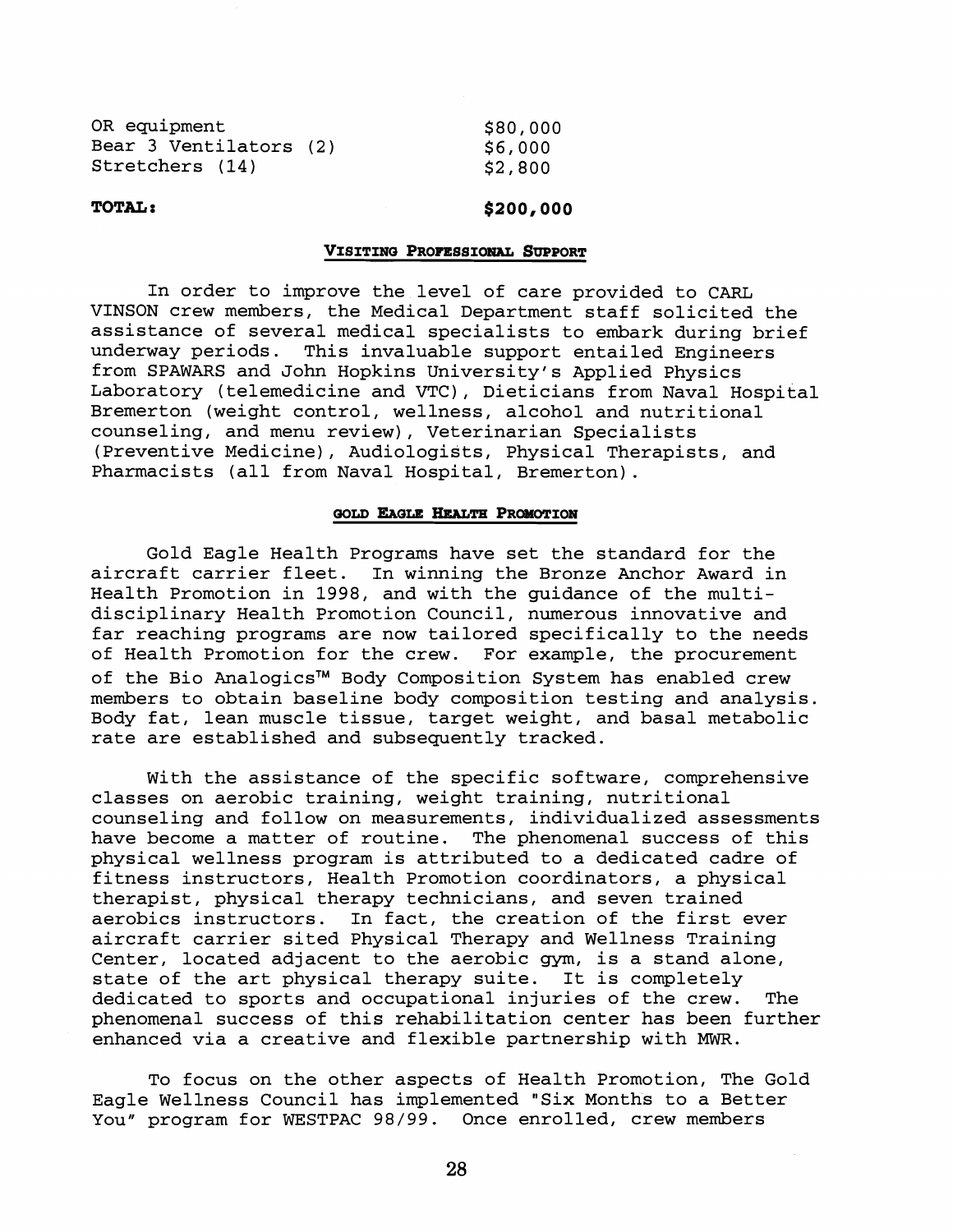customize their strategies for returning from a six month Arabian Cruise more physically, emotionally, intellectually, and spiritually fit. The emphasis is on goal setting, personal success, and maintaining a healthy lifestyle. To keep "Six Months to a Better You" on the forefront, "Wellness Wednesdays" provide on-site training to individual departments/divisions. Additionally, wellness information displays, set up each Wednesday afternoon, allow crew members to experience hands on training on important health and wellness issues and topics. 15 minute sessions pass along techniques designed to alleviate stress, promote relaxation and self healing. Over one hundred crew members have already been exposed to this pioneer program.

## **NAVIGATION DEPARTMENT**

1998 has been one of the most operationally active and rewarding years of record for the CARL VINSON Navigation Department. The Navigation Team finished an extremely demanding work-up cycle with rock solid performance throughout TSTA I/II/III/FEP, CMPTUEX, RIMPAC '98, Battle Group Sustainment Phase and WESTPAC 98/99. The high 1997 OPTEMPO carried over into January 1998, in SOCAL, for the purpose of honing FRS CQ skills. From February to April it was back to sea again to complete TSTA/FEP and INSURV, where the Navigation Department received OUTSTANDING and perfect  $4.0$  evaluations, respectively. May, again found the team fulfilling FRS CQ duties, and from June through August, it was time to work the Hawaiian OPAREA, with , multi-national forces during RIMPAC '98 and JTFEX. Late August found us off the Washington coast receiving our final major weapons on-load, and in late September, back to SOCAL for CARL VINSON, Carrier Air Wing ELEVEN, and Battle Group Sustainment Operations, including a most successful Navigation Check Ride. The Navigation Department got us underway on 6 November for a six month Western Pacific/Northern Arabian Gulf Deployment, with the Navigation Team meeting every commitment in a transit plan that unexpectedly changed, almost daily, throughout the Battle Group's transit of the Pacific. Listed below are only some of the highlights for the 1998 CARL VINSON "Nav Team."

# **Major Details:**

- 40 Sea/Anchor Details
- 28 Underway Replenishment Details
- 80 Hours Alongside Time
- 31 Approaches
- 8 Anchorages
- 15 Restricted Strait Transits:
- Juan de Fuca  $\bullet$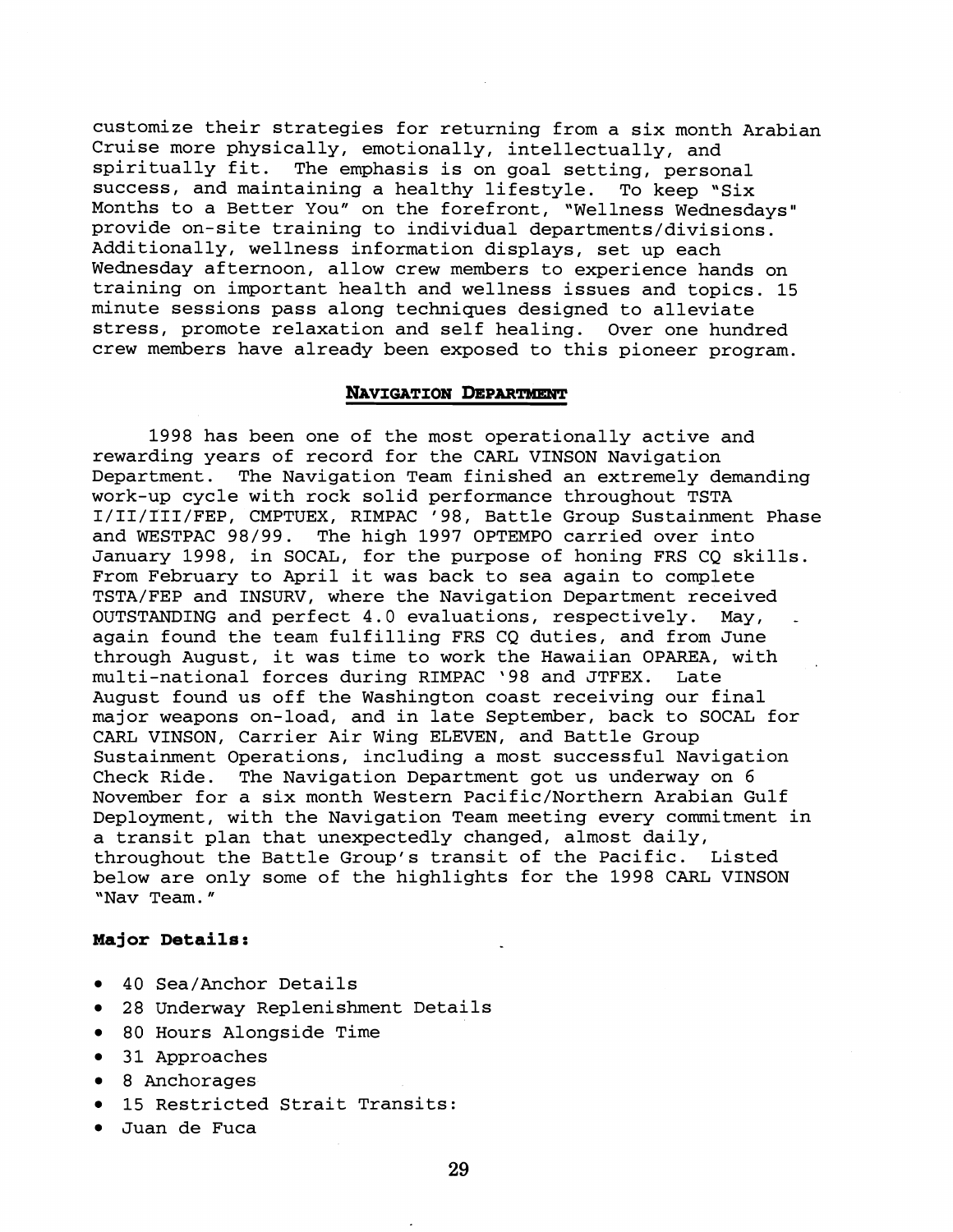- Mallacca
- Hormuz

# **Major Anchorages:**

- Hong Kong
- **•** Singapore
- Bahrain Bell, Bahrain
- Coronado Roads, CA
- Manchester, WA
- Smith Island, WA

# **Entering Port Pierside:**

- Bremerton, WA
- Port Hadlock, WA
- San Diego, CA
- Pearl Harbor, HI

The Navigation Department demonstrated ongoing commitment to getting the most out of each and every training opportunity, maintaining both currency and proficiency in a multitude of mission critical and challenging qualifications. Without compromising one of the most challenging watch qualifications in the fleet, Navigation took full advantage of the schedule and qualified 13 Officers of the Deck/Underway.

# **OPERATIONS DEPARTMENT**

Across the board in Operations, the goal is to always strive for a higher state of combat readiness, by anticipating the needs of every mission. CARL VINSON stands ready to safely conduct combat operations, just say the word.

## **AIR OPERATIONS**

Air Operations successfully completed Carrier Air Traffic Control Center (CATCC) Team training at Naval Air Traffic Training Command Pensacola, earning the highest average grade on both the written and practical tests among all the Fleet CATCC Teams. 1998 missions included:

- Three Carrier Air Wing ELEVEN Carrier Qualification (CQ) periods
- Two Fleet Replacement Squadron Carrier Qualification (FRSCQ) periods
- Tailored Ship's Training Availability Phases I, 11, and I11 (TSTA I/II/III)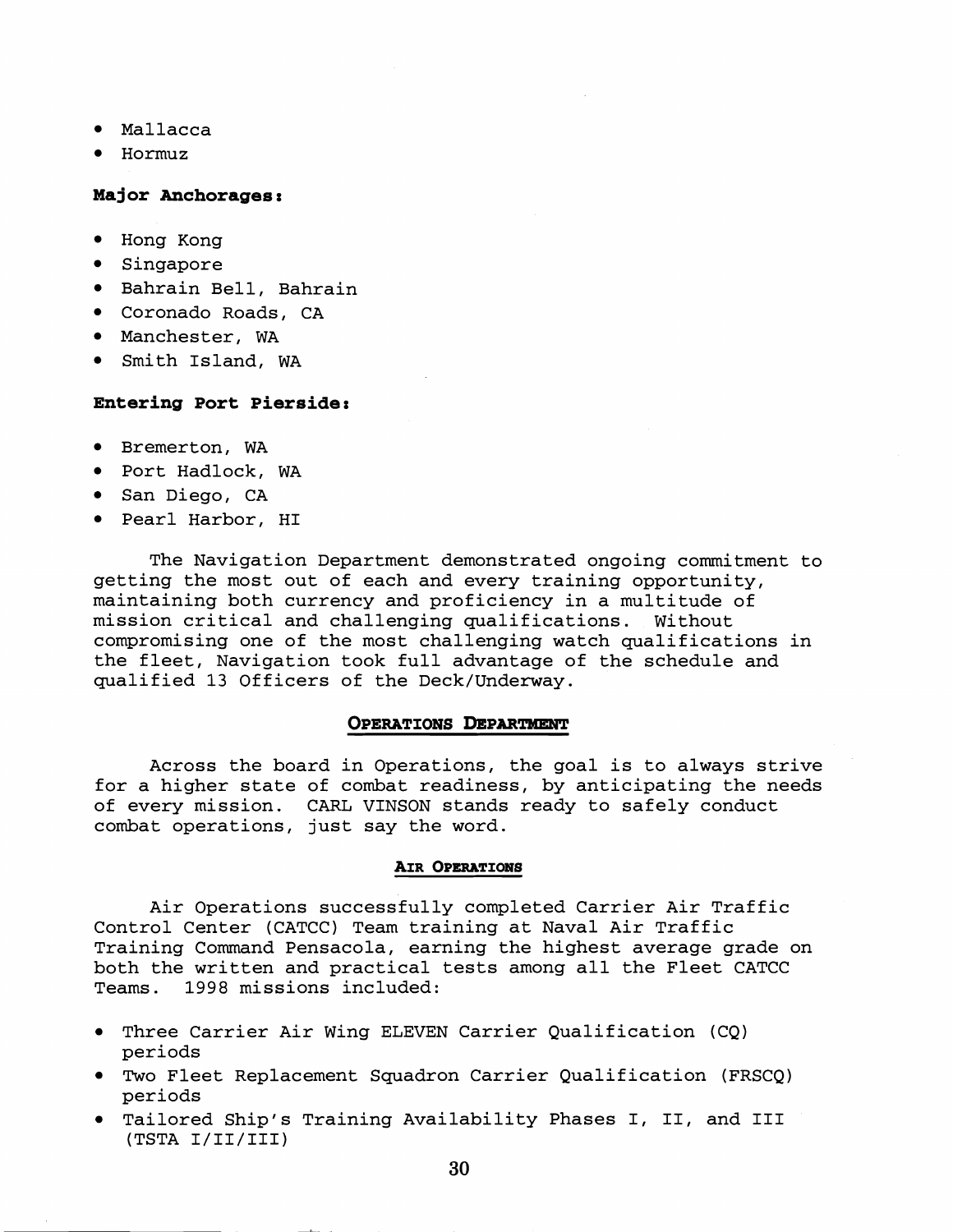- Final Evaluation Phase (FEP)
- Competitive Training Unit Exercise (COMPTUEX)
- Intermediate Training Assessment (ITA)
- RIMPAC '98
- $\bullet$  WESTPAC 98/99
- Operation DESERT FOX

CATCC also participated in Family Day Cruise '98, flawlessly executing Flight Operations in the close confines of available airspace in the Strait of Juan de Fuca. Statistics:

- 7610 Aircraft sorties (4,702 day/2,908 night)
- 7302 Arrested Landings (5,226 day/2,076 night)
- Pax: 2154/Mail: 77,000 pounds/Cargo: 177,000 pounds

## **CARRIER INTELLIGENCE CENTER**

CARL VINSON's Intelligence Center (CVIC) led the Pacific Fleet in Battle Group and Air Wing intelligence related support. The combined efforts of the Carrier Intelligence Center, Ship's Signal Exploitation Space (SSES) and the Photo Lab contributed to the outstanding accomplishments of the entire turnaround training cycle, the multi-national RIMPAC '98 exercises, as well as WESTPAC 98/99.

Praised by COMCARGRU ONE for its "impressive khaki leadership, enthusiasm, and wealth of experience," the CARL VINSON Intelligence Team displayed exceptional talent throughout the work-up cycle and was cited as "second to none" during RIMPAC '98. CARL VINSON's Multi-Sensor Interpretation (MSI) Officer was recognized as the Navy's expert on the Joint Service Imagery System - Navy (JSIPS-N) and was specifically requested to train the MSI centers of USS NIMITZ, USS LINCOLN and USS ENTERPRISE. His Standard Operating Procedures are now in place, Navy wide, and are taught at the Navy Marine Corps Intelligence Training Center (NMITC) .

Consistently maintaining an M-1 Readiness rating, CVIC earned grades of 100% on Competitive Exercises for Indications and Warning, Tactical Imagery Exploitation, and Strike Planning.

Building on past innovations in automated information systems, CVIC successfully integrated 10 diverse C41 systems. These systems were installed and operational earlier in the deployment cycle than has been accomplished in any other CV/CVN in the Pacific Fleet. Although by-passed for a full IT-21 upgrade, CVIC personnel's collective initiative led to the creation of a like capability, and one praised by the primary users, for the remarkable "self help" technological leap forward.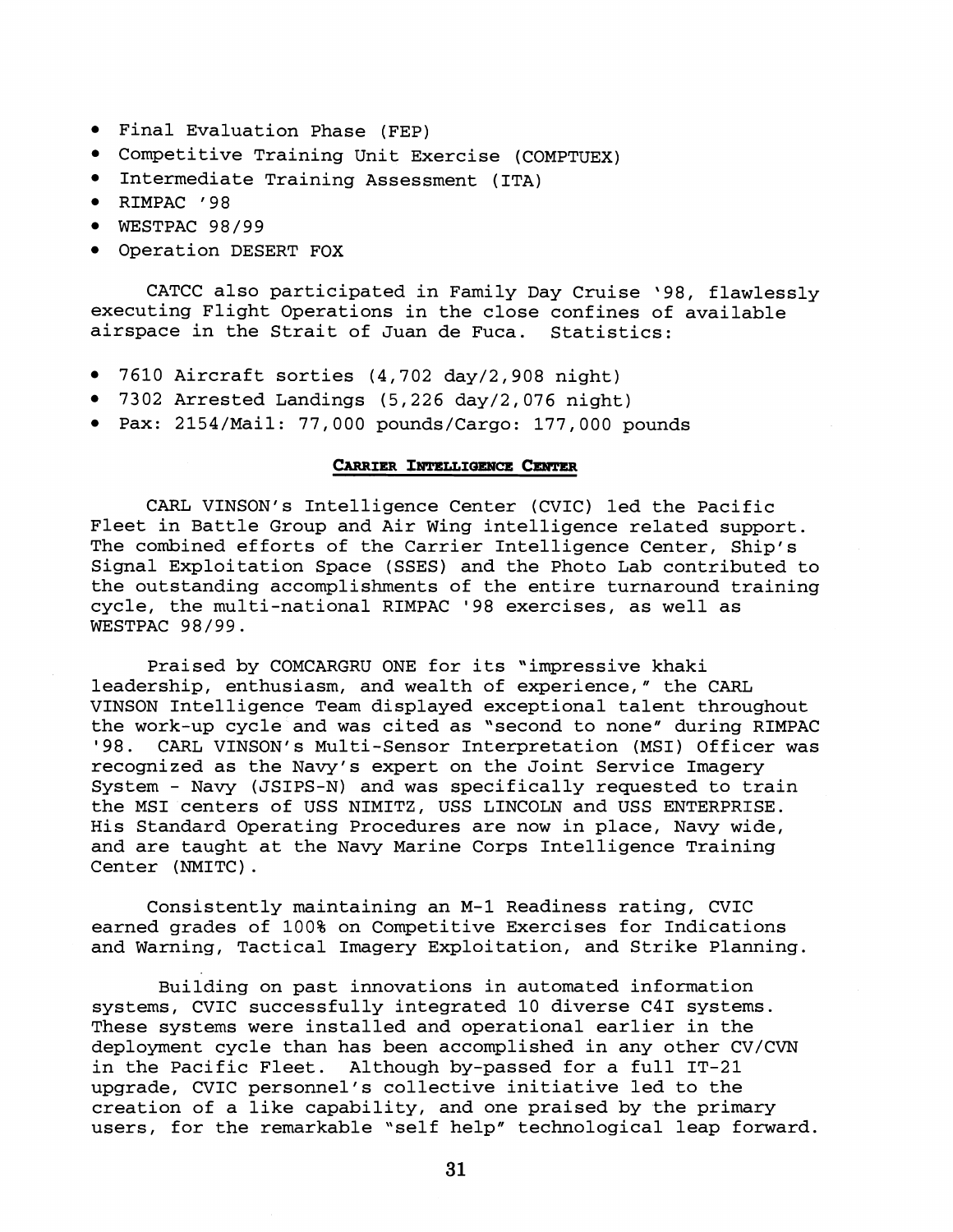Ship's force financed, acquired, and installed additional workstations to expand the classified Local Area Network (LAN), garnering numerous accolades from strike planners. This aggressive, proactive planning and implementation strategy ensured that a large, state of the art LAN was in place and operational, well prior to deployment. Aircrew were especially pleased with CVIC's imaginative "mini-LAN" with removable Top Secret hard drives, which allowed even greater flexibility in strike planning.

The CARL VINSON Intelligence Team was also responsible for a series of "firsts" over the past year. The CARL VINSON/Carrier Air Wing ELEVEN Intelligence Team developed the first Automated Debriefing Database (ADDB) . This unique software program revolutionized the processing of debriefing information. By significantly reducing the Debrief Data Processing and Report Production Time, this tool has allowed Intelligence Officers to focus largely on the intelligence aspects of debriefing. COMCARGRU ONE stated, "The program should become a Navy-wide standard" and consequently, it was. Finally, CVIC personnel standard" and consequently, it was. created an indigenous Bomb Hit Assessment (BHA) system at a fraction of the cost of similar existing systems in the Navy<br>today. This proved invaluable in displaving to aircrew their This proved invaluable in displaying to aircrew their Forward Looking Infrared (FLIR) and Weapons Systems video, as their assigned target lists must be continually and accurately updated.

CARL VINSON's SSES performance during the Inter-deployment Training Cycle (IDTC) resulted in very high praise from inspectors, evaluators, and senior intelligence community observers. Following SSES personnel's 1997 grade of OUTSTANDING during Combat Assessment of Readiness and Training Phase I1 (CART 11), and after 1998's TSTA I/II/IIIFEP, they produced the "best cryptologic play ever" in a COMPTUEX and ITA exercise. expertise and dynamic management ensured continued connectivity during Multi-national operations in RIMPAC '98, having provided "aggressive and effective" collection and "high-quality reporting." The CARL VINSON cryptologic team was described "as the best to deploy in the last two years," as stated by COMCARGRU ONE Cryptologist.

The performance of CARL VINSON's Photo Lab has been<br>passed during the last Calendar Year. Among some of the unsurpassed during the last Calendar Year. many accomplishments, Photo Lab personnel developed 130 rolls of camera film, 14,000 feet of Tactical Air Reconnaissance Pod System (TARPS) film, and 12,000 various photographs throughout COMPTUEX, ITA and RIMPAC '98, also supporting over 1,000 multinational distinguished visitors and shipboard events. The creativity and skill of Photo Lab personnel was evident by the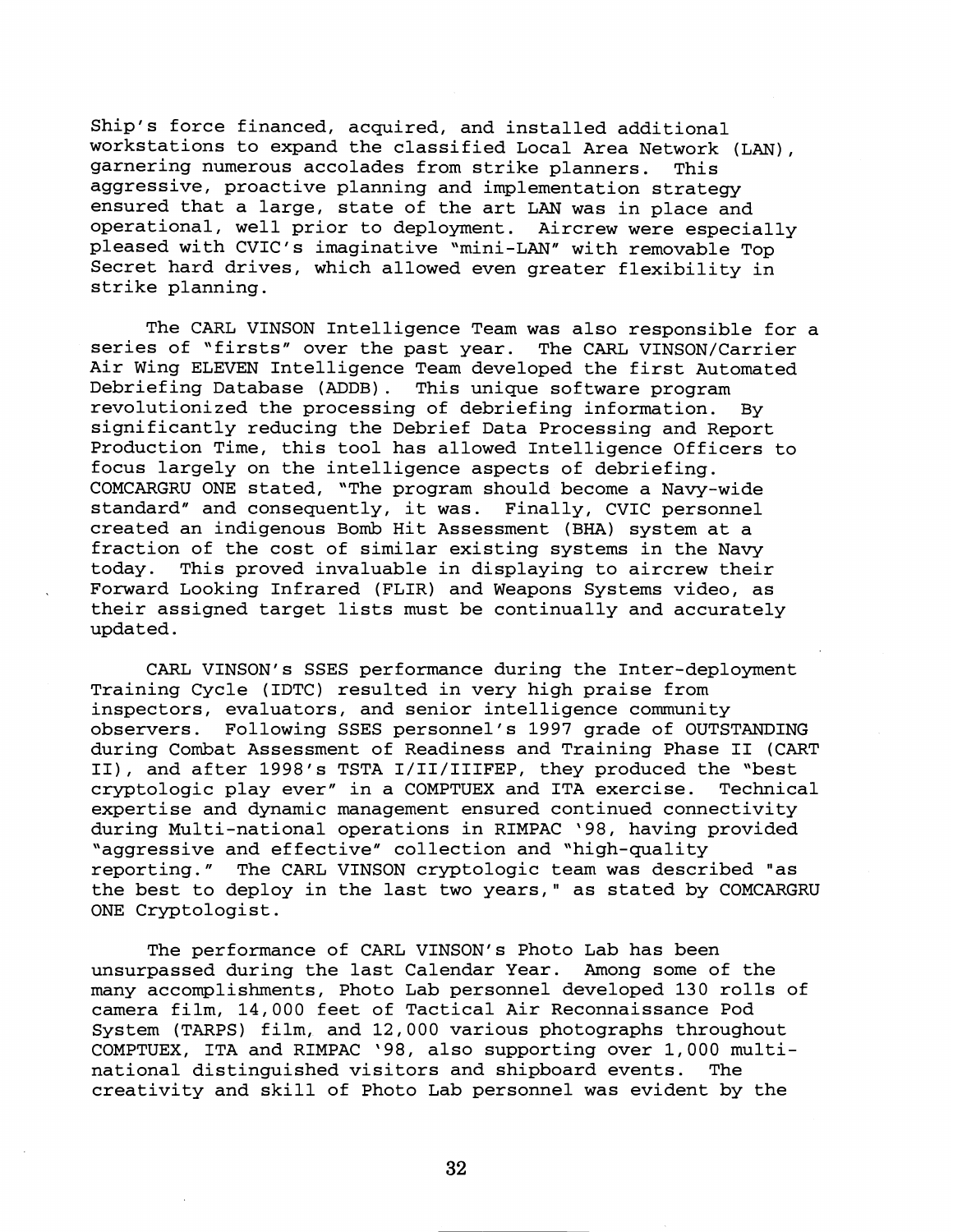eight CARL VINSON photographs which were selected for the 'A Day in the Life of the Navy" issue of 'All Hands" Magazine, more selected for print than for any other Command.

## **METRO**

The Meteorological Division expertly provided vital tactical information to all elements of the CARL VINSON Battle Group in support of TSTA I/II/III, FEP, ITA, RIMPAC '98, and during WESTPAC 98/99. The team produced over 600 environmental, oceanographic, strike and Search and Rescue (SAR) forecasts.

CARL VINSON's METRO Team was selected to represent all afloat METOC offices at the Office of Naval Research Interactive METOC Conference on their ability to support the warfighter. They presented briefings to researchers and developers on the daily routine and operations of an embarked METRO Division, and were singled out by COMNAVAIRPAC as the highlight of the conference.

During the multi-national RIMPAC '98 exercise, the METRO Team participated in the testing and evaluation of a new tactical tool, Web Centric ASW Network (WECAN). The Team provided METOC products, which were an integral part of this interactive USW tactical Web Site.

CARL VINSON's METOC Division was the first to utilize SIIP 3.01, GFMPL NT 2.0 and PC IMAT 3.0 software. These software packages allowed the team to deliver tactically significant METOC products to the Sea Combat Commander, more efficiently than ever before. Also stood up was a Battle Group METOC Home Page, which allowed warfare commanders, both ashore and afloat, access to near real time CARL VINSON METOC products.

During RIMPAC '98, METRO furnished the Naval Pacific Meteorology and Oceanography Mobile Environmental Team, embarked<br>in USS ANTIETAM, with an Environmental/Upper Air Observer. This in USS ANTIETAM, with an Environmental/Upper Air Observer. effectively served to proliferate CARL VINSON's METOC technology and extraordinary capability, throughout the Battle Group.

# COMBAT DIRECTION CENTER (CDC)

CARL VINSON's Combat Direction Center (CDC) Team of 135 personnel was extremely successful throughout the entire Training/Work-up cycle, pre-deployment Battle Group Sustainment Phase and WESTPAC 98/99.

During COMPTUEX/ITA, COMCARGRU ONE commented "CDC watch teams and TAO's are outstanding. They are well trained and capable of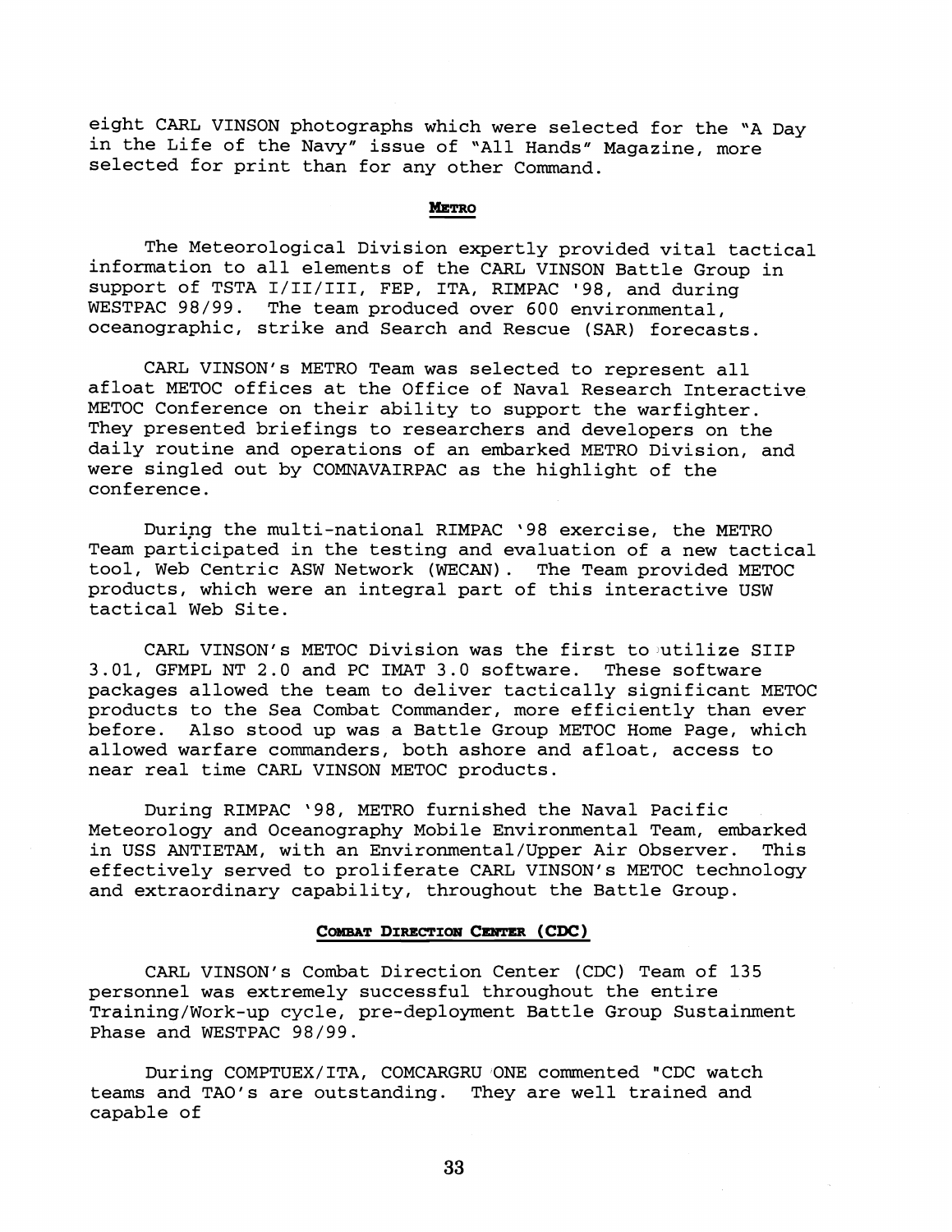handling all duties required for ship's self defense and Battle Group operations. They are the best trained and most knowledgeable CDC watch team observed in memory."

The CDC Team regularly held Tactical Seminars with the Commanding Officer and Bridge Watch Standers. These seminars have greatly increased Combat Readiness by convening all departments, staffs, and watch standers, whenever required to prepare for the next training phase, and more importantly, to continually brief operations and events in the SEVENTH and FIFTH FLEET AOR's.

Because of reduced manning and lost billets in CDC, watch standers from various departments were cross trained as TOP Watch Officers, CDC Watch Officers, and as fully qualified Tactical Action Officer's (TAO).

Total 1998 Qualifications:

- 4 Tactical Action Officers
- 7 Ship's Weapons Coordinators
- 14 CDC Watch Officers
- 22 TOP Watch Officers
- 4 Piloting Officers

Consistently demonstrating exceptional leadership and training abilities, the Combat Systems Training Team (CSTT) conducted 54 General Quarters training scenarios. These evolutions were the cornerstone of the successful Final Evaluation Period, COMPTUEX, ITA, Fleet Exercise '98 (FLEETEX \98), RIMPAC '98, as well as deployment to the Arabian Gulf, for WESTPAC 98/99.

A variety of new carrier based C41 systems were installed in 1998. The new systems include SYS2/ACDS Level 10 software upgrade, UYK-20, Large Screen Display, CTAPS 6.0, JMCIS 3.0, and Auto-ID. The Battle Force Tactical Trainer (BFTT) was utilized during a three day Battle Group exercise that established initial connectivity between Naval Station, Bremerton and 32<sup>nd</sup> Street Naval Base. CARL VINSON's pre-deployment work up cycle and subsequent deployment allowed operators and technicians ample opportunity to gain and demonstrate exceptional competence in the tactical employment of all new equipment. All players, from E-1 to 0-5 worked in unison to provide increased C41 capability for the ship, embarked staffs, and the entire Battle Group. These efforts resulted in an M-1 rating in Training and Readiness in all Warfare Areas.

Combat implemented innovative organizational techniques to meet the challenge of operational commitments, concomitantly with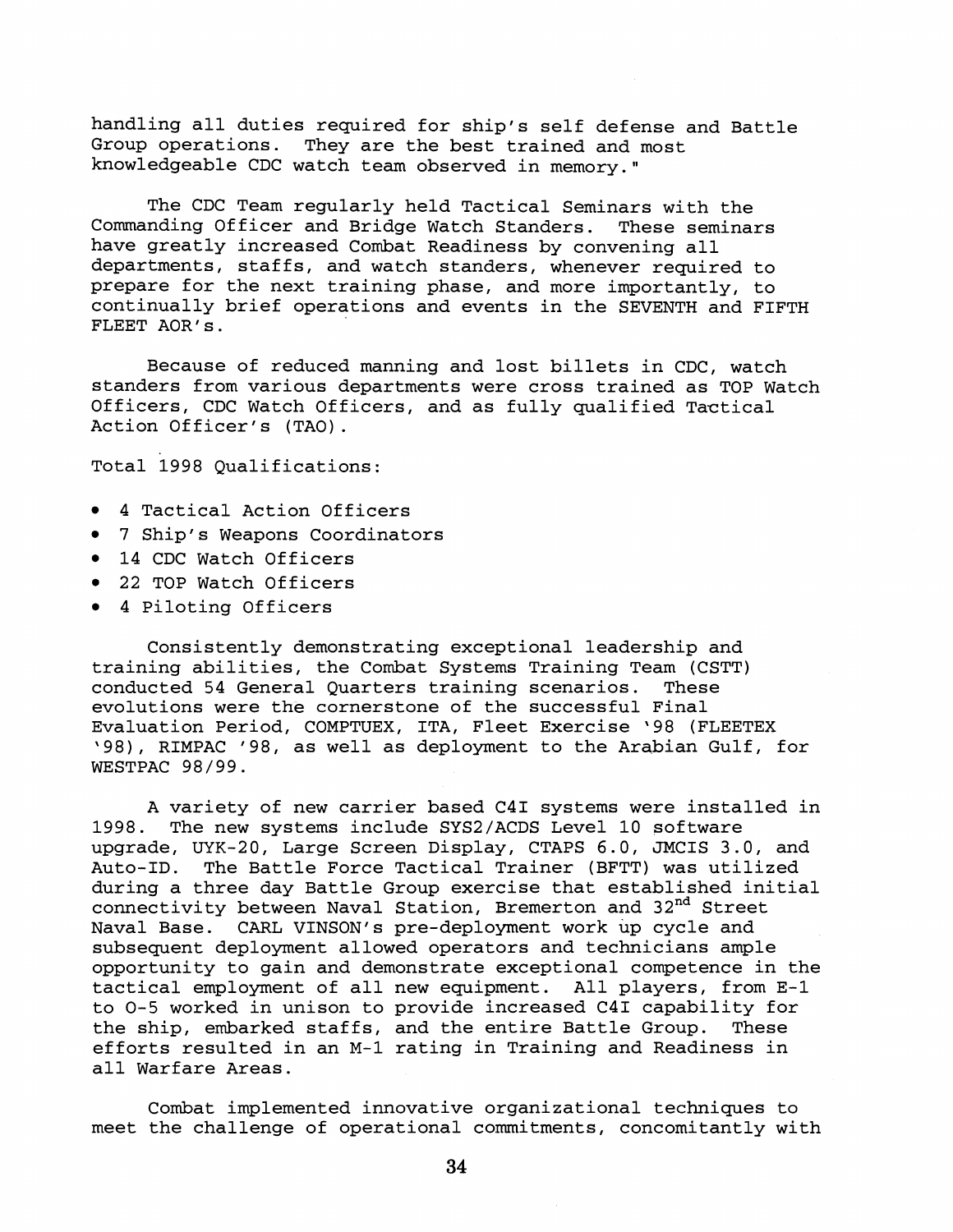a decreased number of assigned personnel. Two new organizational structures were developed in both the enlisted and officer ranks to ensure high levels of training and readiness. First, 01 Division was separated into two groups: Air and Surface. **An** LPO was assigned to each area for administrative matters, and both LPO's report to a single Chief Petty Officer and Division<br>Officer. This reorganization allowed Combat to operate w This reorganization allowed Combat to operate with a single CPO in the division, and was initiated when an experienced Naval Aviator was needed as Assistant Air Operations Officer and TAO(U1). Secondly, Combat streamlined its administrative efforts by creating a Combat Administration Officer billet. This has provided a smooth flow of all operational and administrative functions, ranging from personnel evaluations, to tracking watch stander qualifications. This arrangement has afforded less experienced officers the opportunity to become familiar with the aircraft carrier environment, while pursuing and attaining TAO qualifications. TAO time to qualify has been reduced, on average, to eight months. Furthermore, throughout a five month period during which the Assistant CDC Officer billet had been gapped, the above billet structure proved indispensable.

# **DETECTION AND TRACKING (D&T) MODULE**

The Detection and Tracking (D&T) Module completed three mission area training and readiness evolutions, resulting in a 98% average for all Competitive Exercises (COMPEX). These efforts ensured an M-1 rating for 10 of the 12 months in the grading cycle.

Recognized as the Battle Group multi-link experts, the CARL VINSON D&T Team coordinated exchange programs with Aegis and other Battle Group units to familiarize Track Supervisors in<br>overall multi-link operations and management. This exchange overall multi-link operations and management. program has paid substantial dividends with regards to data link quality, CVN Auto ID integration, and coordination between units. D&T personnel were instrumental in designing the Dual-Carrier<br>Multi-Link Architecture practiced during RIMPAC '98. This Multi-Link Architecture practiced during RIMPAC '98. architecture supported over 40 U.S. and multi-national ships, including the CARL VINSON Battle Group, Canadian, Chilean, Australian, Japanese, Korean units, as well as the BOXER ARG.

# **AIR WARFARE (AW) MODULE**

The Air Warfare (AW) Module completed eight mission area training and readiness evolutions that resulted in a 99.25% average for all COMPEX evaluations. The AW Module's diligent efforts also ensured an M-1 rating for 10 of the 12 months in the grading cycle.

AW accomplished two flawless NATO Sea Sparrow live fire missile exercises against a Towed Drone Unit (TDU) . Both missile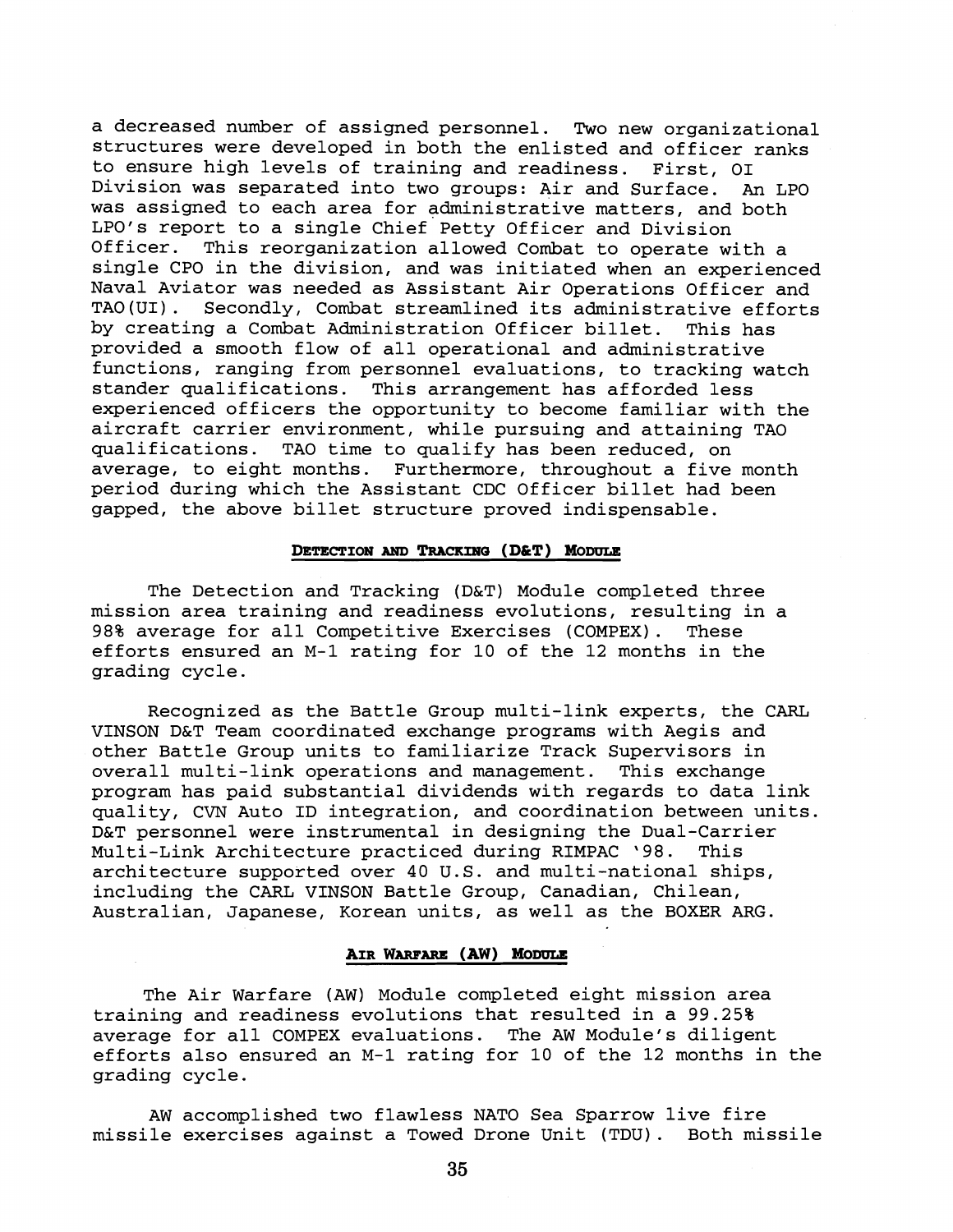firings achieved direct hits, both were successful on their first firing attempt, and involved the use of both forward and aft<br>mounts. The entire evolution took place in the Northern The entire evolution took place in the Northern Operations Area off the coast of Washington, removed geographically from all inorganic operational and administrative support .

Additionally, the Close In Weapons System (CIWS) was also thoroughly exercised during the Turnaround Training Cycle. Two TDU live fire evolutions achieved COMPEX grades of 100%; another 16 perfect CIWS PACFIRES were conducted. All evolutions were conducted safely, achieved all training objectives and fully integrated all Combat Systems Fire Control Technicians.

# SURFACE WARFARE (SUW) MODULE

The Surface Warfare (SUW) Module and Tactical Operations Plot significantly contributed to CARL VINSON Battle Group success during COMPTUEX, ITA, RIMPAC '98 and WESTPAC 98/99. The SUW Module was fully integrated into DESRON TWENTY THREE'S Sea Combat Commander's concept. Additionally, the SUW Module's Mid-Summer installation of the GCCS-M, Over the Horizon Track Management System, provided a marked increase in the information flow to warfare commanders.

CARL VINSON excelled in 1998 as the Battle Group Electronic Warfare Control ship. During pre-deployment exercises; including COMPTUEX, ITA, RIMPAC '98, Joint Tactical Fleet Exercise (JTFEX), Battle Group Sustainment Phase and WESTPAC 98/99, an overall grade of 95.9% in 66 readiness and competitive exercises was Through it all, CARL VINSON effectively integrated Navy EP-3J's, contracted Lear Jets, and Carrier Air Wing ELEVEN aircraft into its training regimen.

### **ELECTRONIC WARFARE (EW) MODULE**

The EW Module aggressively attained M-1 readiness ratings in all Electronic Warfare areas. Overall readiness was significantly enhanced by several factors. First, the successful incorporation of the Embedded Training Signal Generator into tactical scenarios provided high caliber Electronic Order Of Battle simulations. Next, an effectively managed preventative maintenance program ensured that CARL VINSON deployed on WESTPAC 98/99 with the highest possible level of Electronic Warfare material and equipment readiness.

Additionally, the EW Module made regular use of both the EDIZ Hook and Point Loma ULM-4 SESEF ranges, in order to validate a Level 1 Operational Readiness for the AN/SLQ-32 **(V)** 4. This enabled the CARL VINSON to be the only aircraft carrier of late, to deploy with a fully operational WLR-1H (V) 5.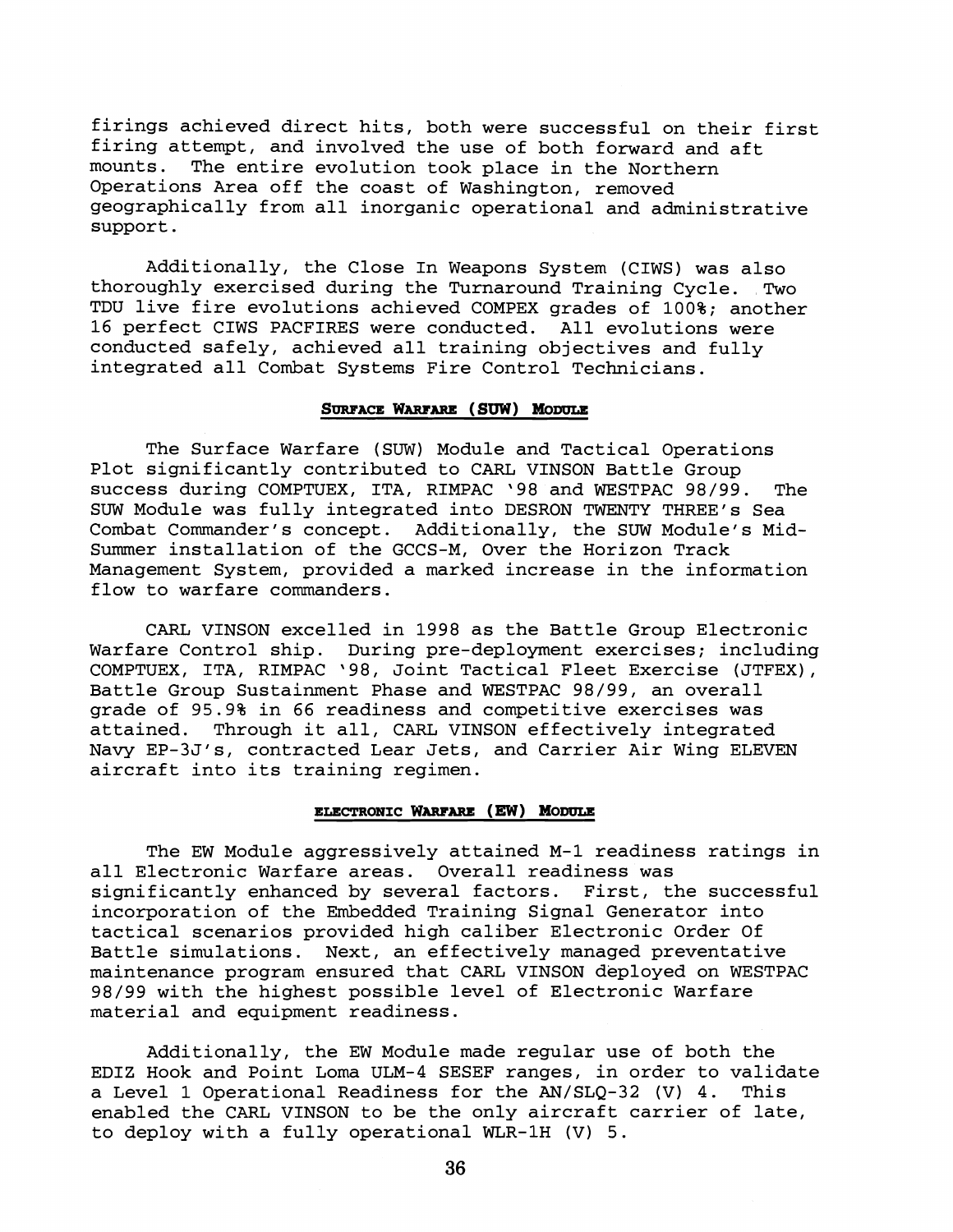CARL VINSON's Tactical Support System Team (CVN-TSC) conducted numerous and highly successful exercises during the rigors of TSTA I/II/III, FEP, COMPTUEX, RIMPAC '98, FLEETEX '98 and WESTPAC 98/99. CVN-TSC personnel performed flawlessly during every evolution and achieved a 99.8% USW Readiness rating. CVN-TSC provided tactical and Safety of Flight briefs to Carrier Air Wing ELEVEN aircrew in support of over 200 flights, including those associated with THIRD FLEET'S multi-national RIMPAC '98. Additionally, the CVN-TSC was the focal point for the real world prosecution of a submarine.

CVN-TSC conducted a comprehensive Test and Evaluation of the Joint Maritime Command Information System (JMCIS) version 3.1 with CVN-TSC Support System Software version 4.4.1.2 during<br>RIMPAC '98. CARL VINSON is the first aircraft carrier to de CARL VINSON is the first aircraft carrier to deploy with this C41 system. CVN-TSC, by working closely with the Combat Systems Maintenance Office, compiled an exhaustive list of software discrepancies for submission to Naval Undersea Warfare Center (NUWC) Keyport, WA. Module leadership established a close working relationship with hardware/software engineers, ensuring peak equipment maintainability.

CARL VINSON set the fleet standard for the integration of Sonar Technician personnel into the CW-TSC. CARL VINSON Sonar Technicians, utilizing a modified training program, have established themselves as not only integral members of the CDC Team, but also as the NIXIE "experts."

#### **STRIKE OPERATIONS**

CARL VINSON's Strike Operations continued to maintain their high level of performance and achievement throughout 1998. From the beginning of CARL VINSON's work up cycle, through WESTPAC 98/99, Strike Ops coordinated and scheduled over 8,300 flight events, with a sortie completion rate of 94%.

By scheduling more than 200 departmental Readiness and Competitive Exercises, Strike Ops tracked and maintained data for all 17 major departments. Ensuring overall Primary Mission Area readiness was held at its highest possible level, the Command reported an overall M-1 rating in all areas, almost the entire year.

During RIMPAC '98, Strike Ops was instrumental in providing accurate and timely data to the Joint Forces Air Component Commander (JFACC) . This close coordination ensured a flawless Air Tasking Order (ATO), as well as its timely dissemination. Strike Ops' effort guaranteed the seamless coordination and huge overall success of the six country, multi-lingual, multi-national RIMPAC '98 exercise.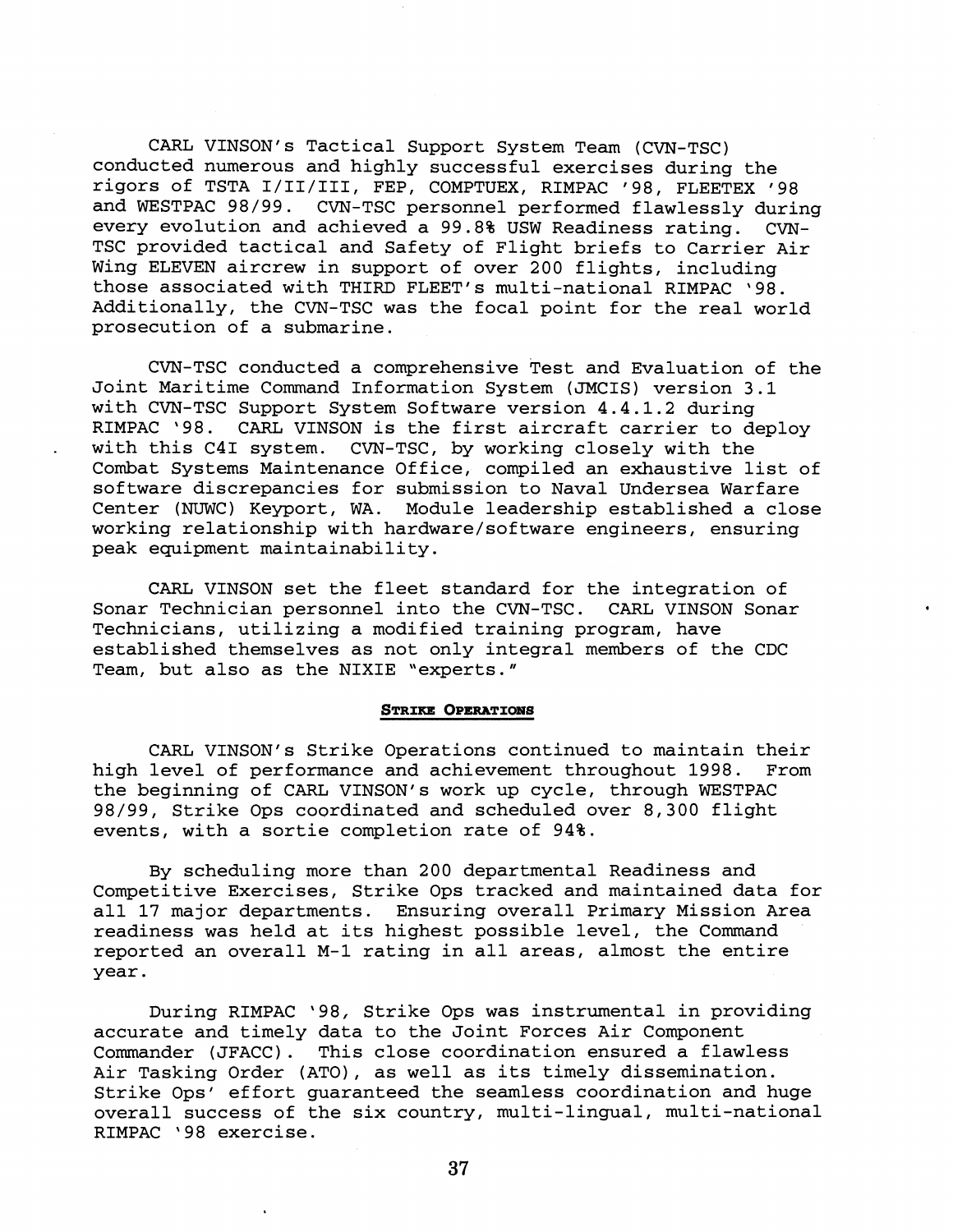With Strike Ops' recent upgrade to CTAPS version 5.2.2, Strike Ops AT0 planning was integrated with the JMCIS and GCCS systems, allowing for a more efficient flow of information to Warfare Commanders. The implementation of IT-21 software and hardware allowed CARL VINSON Strike Ops to operate with unequaled efficiency in inter-service mission planning, an essential ingredient in today's Joint Battle Group Battle Space.

## SUPPLY DEPARTMENT

The Supply Department met an extremely challenging year with old fashioned hard work, a willingness to look for and implement innovative change, and the close monitoring of financial and material accountability. With an energetic and enthusiastic work force, Supply expanded the range of services provided to the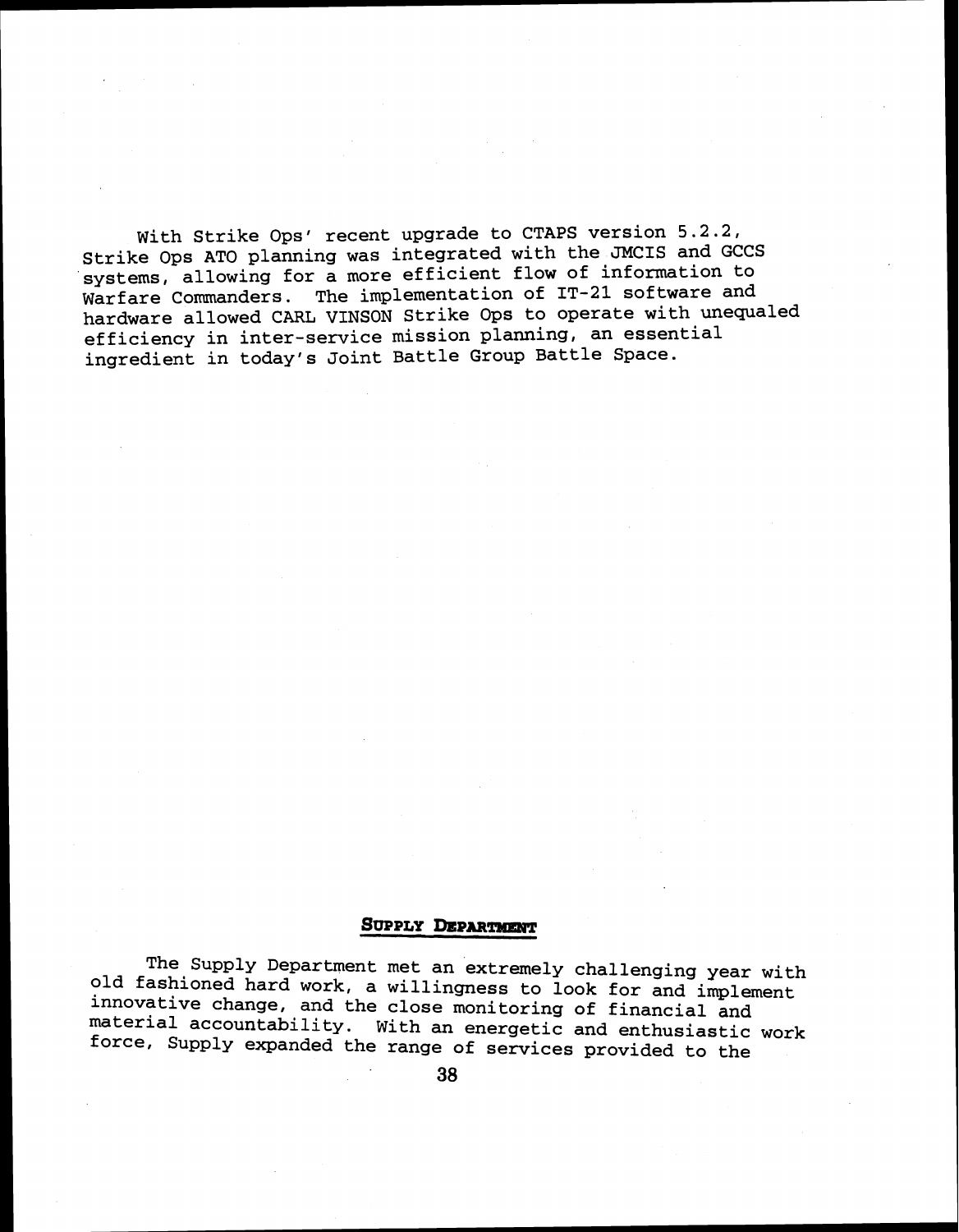Carrier Air Wing ELEVEN and CARL VINSON team, while leading the fleet in all measures of performance. Despite a busy operational schedule, which included COMPUTEX from February to April, RIMPAC '98 from June to August, and preparations for deployment in November, the Supply Department excelled in all of this year's assist visits, audits, and assessments. For all Supply Divisions, three themes ran throughout the inspections:

- A high standing among Pacific Fleet carriers
- Outstanding financial and inventory validity
- Superb and committed support to the crew.

Awards earned and announced this year for the Supply Department included:

- Third consecutive Chief of Naval Operations' Environmental Quality Award (FY97)
- Honorable Mention for the FY98 NEY Food Service competition
- The FY97 Dorrie P. Miller Award for Best Wardroom Mess Afloat
- Third consecutive Carl Scheufele Award for CPO Mess Excellence (FY97)
- The FY97 Disbursing Excellence Award for Pacific Fleet Carriers
- The Armed Forces Recreational Society Special Citation for *MWR*  Excellence

Underscoring the Supply Department's continuing superlative performance, was the July 1998 Supply Management Assessment which resulted in 14 grades of OUTSTANDING and two grades of EXCELLENT.

## STOCK CONTROL DIVISION (S-1)

In 1998, CARL VINSON Stock Control (S-1) Division was the only aircraft carrier in the Pacific Fleet to achieve, and maintain for seven months, 14 of 14 Type Commander Readiness Goals. For the five months of the year, S-1 met 12 of the 14 Readiness Goals. Stock Control began 1998 with a comprehensive audit of all stock records. Working long and countless hours with Material Division (S-8), S-1 and S-8 formed up into wall-towall inventory teams, with Stock Control (S-8) providing for the swift and complete reconciliation of noted inventory discrepancies. Stock Control also initiated the aggressive installation of Streamline Alternative Logistics Transmission System (SALTS), greatly improving basic Requisition File Maintenance, as well as greatly Requisition Submission Time (RST) . Consequently, CARL VINSON was recognized by the Navy Supply Systems Command as one of the top 10 Navy activities to significantly contribute to the lowest ever Navy mean average RST, of 4.7 days. Additionally, from March to August 1998, Stock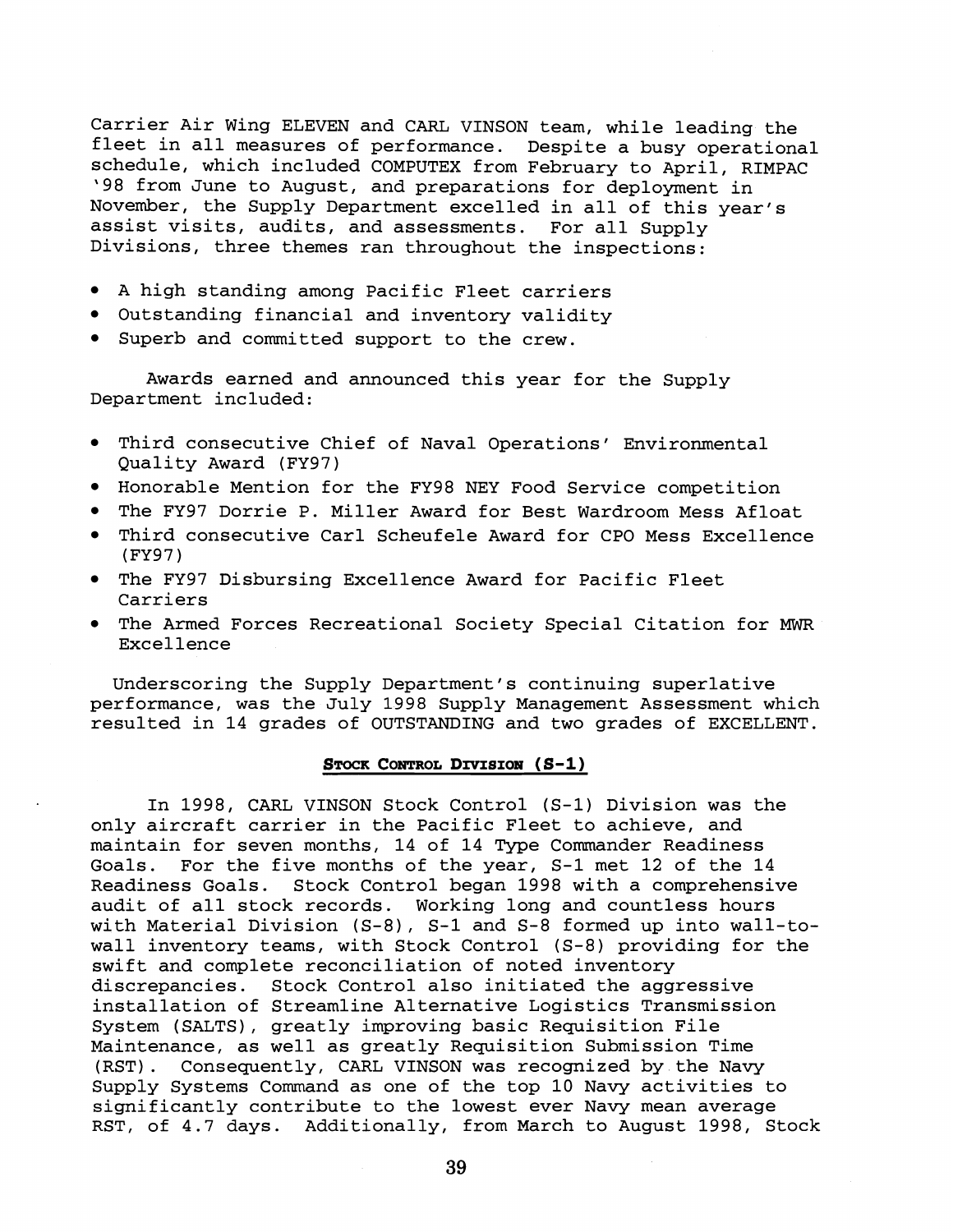Control (S-1) implemented a new ship's COSAL/CAVCAL/AMAL/ADAL, including over 32,000 Basic Material File changes and over 12,000 Stock Replenishment Requisitions, ensuring meticulous data base integrity of the ship's 80,000 line item inventory. During the March 1998 Afloat Supply Management Assistance Team (ASMAT) visit, the Stock Control Division was lauded by the ASMAT inspectors for having the best Financial Section in the Pacific This superb evaluation was followed by the July 1998 Supply Management Assessment, which resulted in Stock Control receiving a grade of OUTSTANDING in all functional areas, and also being hand-picked by COMNAVAIRPAC to be the test platform for the bi-monthly Transmission Letter submission program. Stock Control stellar performance continued all the way through POM, as Stock Control purchased and expedited countless items, ensuring that CARL VINSON was fully ready for deployment.

## FOOD SERVICE DIVISION  $(S-2)$

Enjoying an extremely successful year, the Food Service Division (S-2) was the Pacific Fleet Runner Up for the FY98 NEY<br>Award. Despite a rigorous schedule during COMPTUEX from Februa Despite a rigorous schedule during COMPTUEX from February to April and RIMPAC '98 from June to August, the Food Service Division maintained the highest standards of customer service and accountability, achieving a grade of EXCELLENT during the July Supply Management Assessment. The Food Service Division submitted four sets of flawless Quarterly Financial Returns and 12 months of Error Free 1357's, the result of the most meticulous accounting of any other aircraft carrier in the Pacific Fleet. Special events supported by the Food Service Division (S-2) included the RIMPAC '98 reception, for which Food Service Division prepared garnishes, hors d'oeuvres, and desserts. Attended by over 2,000 civilian officials and senior military officers from Australia, Canada, Chile, Japan, and Korea, the RIMPAC '98 Reception was described as the "Best Ever" by distinguished visitors such as CINCPACFLT and COMTHIRDFLT. On return from RIMPAC, the Food Service Division catered a breakfast, picnic lunch and dinner for the all day Family Day Cruise, while hosting more than 1,000 family members and guests. On August 21, 1998, S-2 helped plan and provide food for the CARL VINSON Command Picnic, which was attended by a record setting 5,000 plus crew members and their guests.

# SALES DIVISION (S-3)

A strong contender for the COMNAVAIRPAC Best Sales and Services Award, CARL VINSON's Sales Division (S-3) enjoyed another banner year, continuing its superb performance in providing even more amenities to the crew and earning more money for the ship's **MWR.** In March, S-3 was evaluated as OUTSTANDING by the Assistance Supply Management Team, and in July earned a grade of OUTSTANDING during the Supply Management Assessment.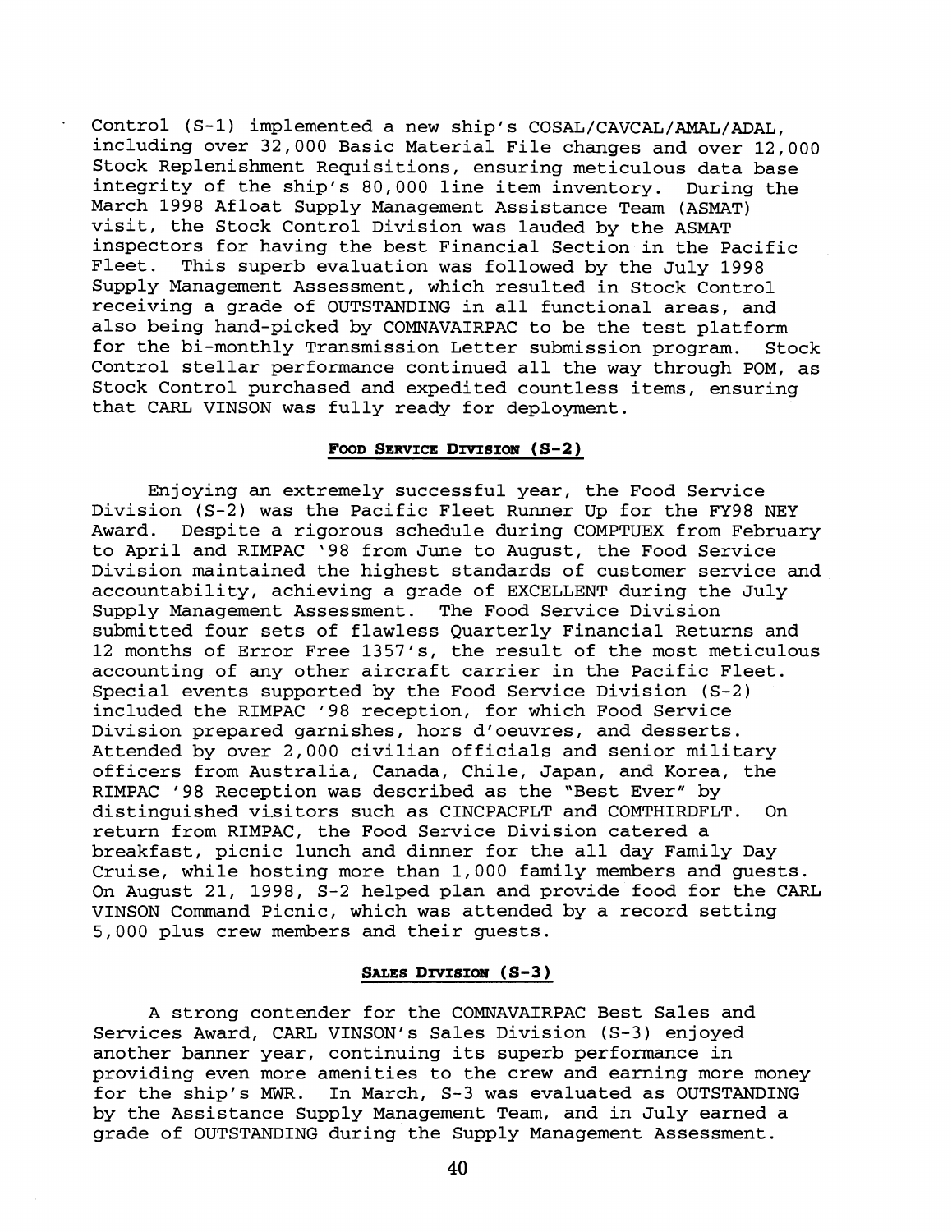The Sales Division doubled the capacity of the Ship's 7-11 Store to \$120,000, and renovated the Ship's Mall to include a wide, overhead-to-deck clear storefront. Additionally, the Sales Division added nine more drink and snack machines to the "Garden of Geedunk," for a total of 14 vending machines and added two more soda storerooms which increased stocking capability to 7,000 cases, and installed two state-of-the-art AT&T phone card machines. These enhancements resulted in a stock turn of 5.69, a 42% increase in stock turn above the type commander goal of 4.0. The most important result of the Sales Division's innovations was the \$290,000.00 turned over to **MWR** during FY98.

### DISBURSING  $(S-4)$

Establishing itself as the absolutely best disbursing operation in Pacific Fleet, Disbursing (S-4) attained unparalleled success and flawless accountability. S-4 implemented an unusually smooth transition to the Defense Joint Military Pay System, and became the benchmark for all Pacific Fleet Aircraft Carriers. For travel processing, the Disbursing Travel Section achieved an average travel claim turnaround time of three days, 70% less than the required goal of 10 days. The year began with S-4's receiving the 1997 Disbursing Excellence Award for Pacific Fleet Aircraft Carriers. That acknowledgment of the Disbursing Division's top standing was followed by grades of OUTSTANDING during the Afloat Supply Management Assist Team and Supply Management Team visit. Furthermore, the surprise COMNAVBASE San Diego Audit also found CARL VINSON's Disbursing Division to be OUTSTANDING, with no discrepancies.

## WARDROOM DIVISION (S-5)

Winner of the FY98 prestigious Dorrie P. Miller Award for Best Wardroom Mess Afloat, the Wardroom Division (S-5) continued its tradition of providing superb stateroom and messing services for over 400 Air Wing and ship's company officers and distinguished visitors. The S-5 Division received a grade of EXCELLENT during July's Supply Management Assessment, and was cited for its many innovative customer service oriented improvements. The Wardroom Division implemented a keyless lock system for over 400 spaces, significantly enhancing security and accessibility, all with no interruption to service. In preparation for WESTPAC 98/99 deployment, the S-5 Division developed a unique and innovative computerized data base used to help track, analyze and forecast the Wardroom budget and expenditures. At sea, the Air Wing and ship's company officers enjoyed new Wardroom specials, such as the weekly Super Sunday Brunch, Midrats Saturday Night Pizza, 24 hour Chili and Soup Bars, new "movie-style" popcorn machines, and continental breakfasts. The Wardroom Division also hosted over 750 guests, including members of the Navy League, the Young President's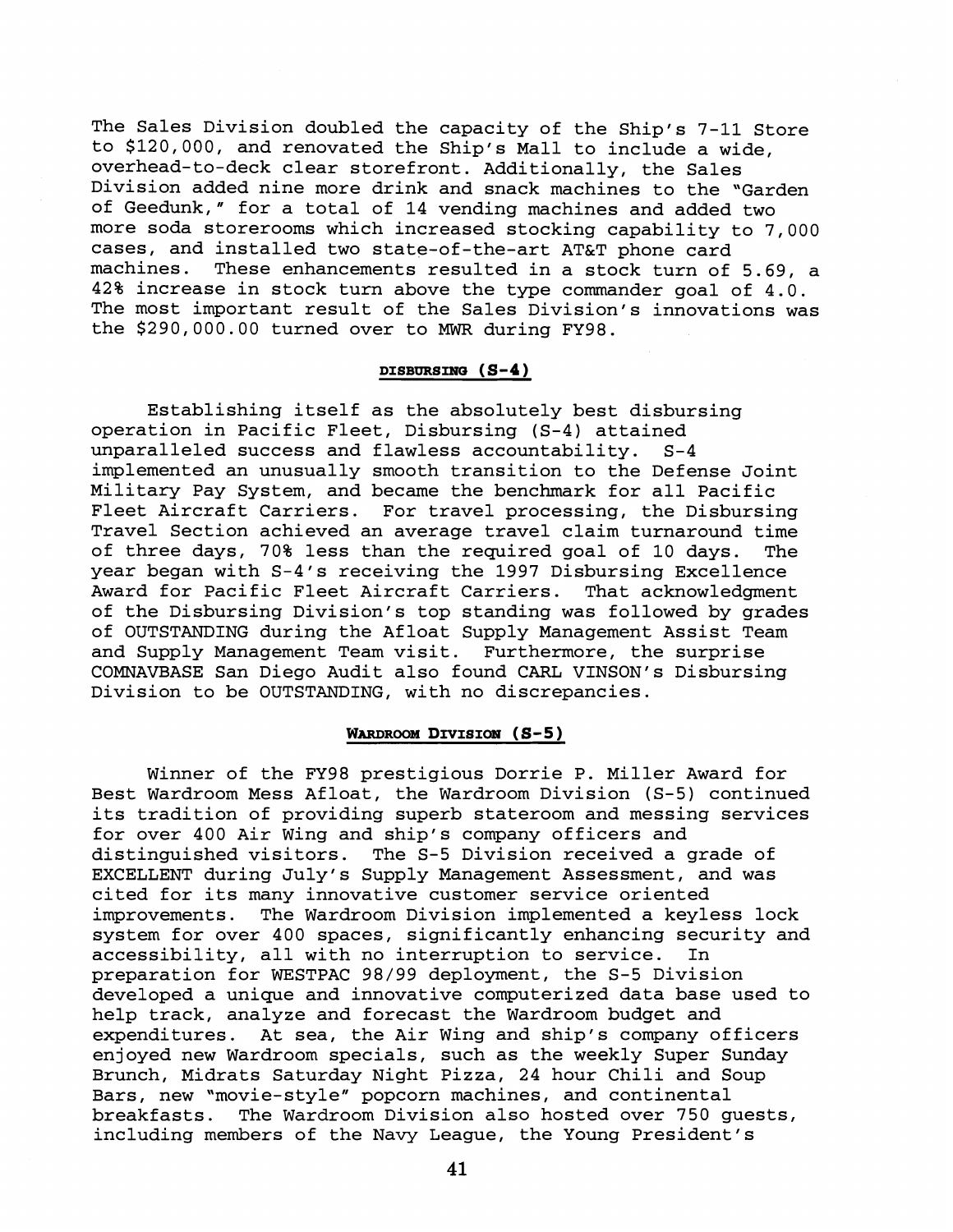Organization, and scores of local and national media. A highlight of the year occurred when the Wardroom and Food Service Division's cohosted the RIMPAC '98 reception, attended by over 2,000 civilian and military guests from Australia, Canada, Chile, Japan, and Korea.

## **AVIATION SUPPORT DIVISION (S-6)**

Providing premier support to newly assigned Air Wing ELEVEN, the Aviation Support Division began the year processing the F-14D Splinter AVCAL, which reduced Redistributable Assets Onboard (RAO) by over \$10.2 million. Intensive DLR carcass management reduced repairable carcass charges to .5% and 1.8% of the Ship's Authorized Levels (SAL) for FY97 and FY98, respectively, well below the COMNAVAIRPAC goal of 2.5%. The meticulous tracking of DLRs provided a dramatically reduced FY96 AVDLR carcass charges, from over 300 documents valued at \$17 million dollars, down to 80 documents valued at less than \$600,000 dollars. This allowed CARL VINSON to meet COMNAVAIRPAC's goal, for the first time in almost 17 months. The Aviation Support Division performed superbly during two major 1998 operational exercises - COMPTUEX from January to April, and RIMPAC '98 from June to August 1998.

During both exercises, the Aviation Support Division (S-6) achieved zero warehouse refusals and reduced the average issue response time to 35 minutes for IPG-1 requirements and 63 minutes for IPG 2/3 combined. Of particular note, was the achievement of a Not Mission Capable Supply/Partial Mission Capable Supply (NMCS/PMCS) off-ship rate of only 14% during both COMPTUEX and RIMPAC '98. The July 1998 Supply Management Assessment reaffirmed the Aviation Support Division's standing as the best within PACFLT - with 100% inventory validity, and the "absolutely best managed IPF-3 and Report 54 listings of any Aircraft Carrier inspected on the West Coast, in 1998." Aviation Support Division received an evaluation of OUTSTANDING. By deployment, CARL VINSON had a superb AVCAL range and depth of 97% and 95%, respectively, and an almost perfect Rotatable Pool, with 100% range and 99% depth.

#### MORALE WELFARE RECREATION DIVISION (S-7)

The newest Supply Division, the Morale Welfare Recreation (MWR) Division (S-7), proved itself to be the centerpiece of the Department's service to the crew. During July's Supply Management Assessment, S-7 Division earned an OUTSTANDING and received special commendation for both the financial accountability and variety of programs offered by CARL VINSON **MWR.** Movies shown on the mess decks using the Cinema at Sea System were extremely popular. keeping the crew fit and well entertained has generated an infectious enthusiasm for MWR fitness programs, events and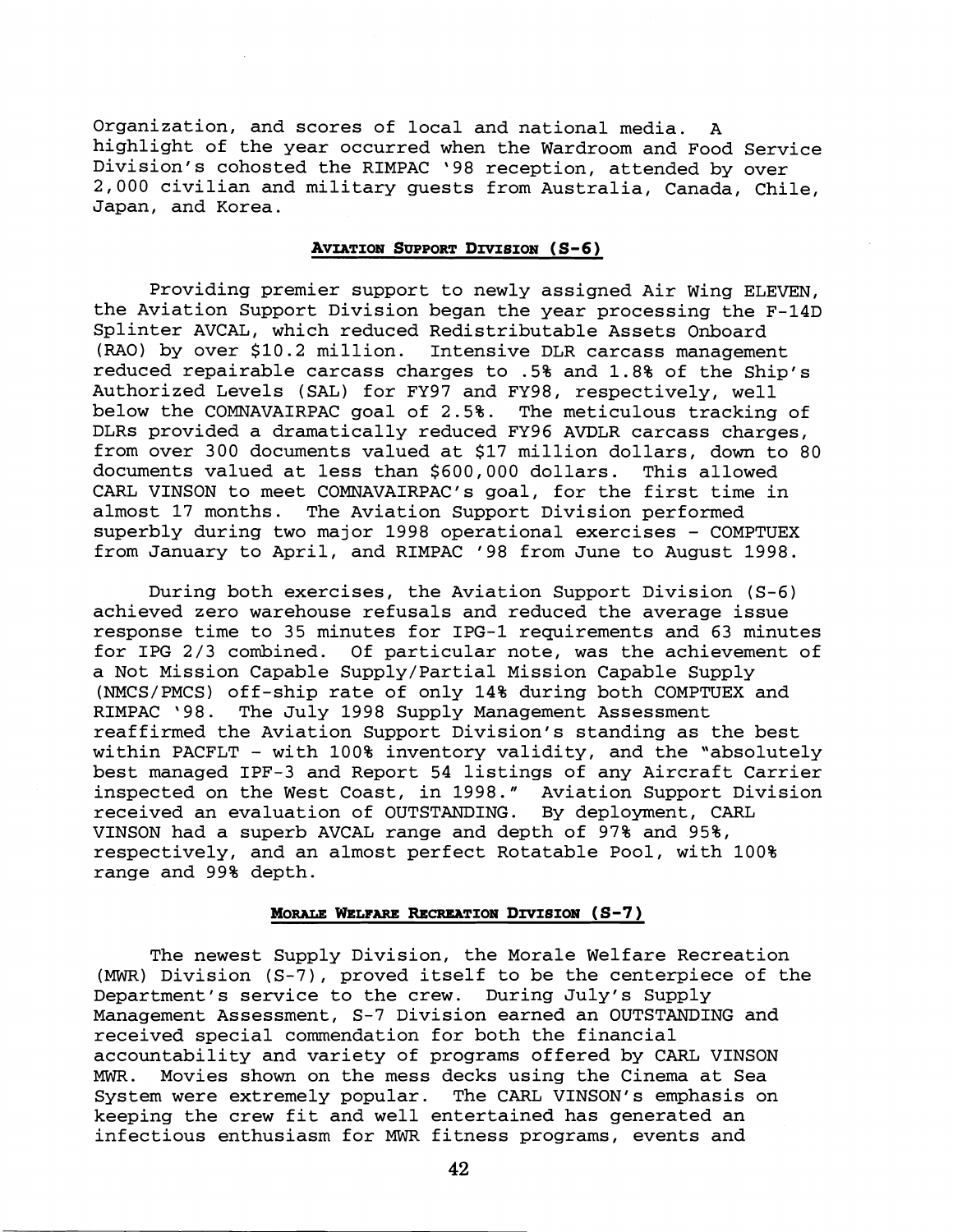activities. Examples of events sponsored by CARL VINSON's MWR included the 'Sea Trials Classic" 3-on-3 Basketball Tournament, "The Saint Patrick's Day Flight Deck Run", "Family Day Cruise "98", and CARL VINSON's Command Picnic '98 which was attended by a record 5,000 plus crew members and guests. The *MWR* (S-7) Division's dedication to the crew of CARL VINSON, its efficient management of morale critical **MWR** funds, along with its dual commitment to imaginative fun and fitness, earned the Division a well deserved OUTSTANDING during July's Supply Management Assessment.

### MATERIAL DIVISION (S-8)

Responsible for the receipt, stowage, issue and inventory of over 80,000 consumable material line items, the Material Division (S-8) was the focal point for inventory on-load during CARL VINSON's deployment preparations. The Material Division worked around the clock, offloading excess inventory and on-loading nearly 25,000 pallets of material. During the February to April COMPUTEX, the Material Division received accolades from the Afloat Supply Management Assistance Team for their Storeroom and Inventory Validity. During the July 1998 Supply Management Assessment, the Material Division was evaluated as OUTSTANDING. From work-ups to deployment, the Material and Stock Control Division worked together in significantly improving Location Validity from 73% to 98%, and Inventory Validity from 80% to 96%.

# HAZARDOUS MATERIALS DIVISION (S-8H)

The Hazardous Materials (HAZMAT) Division (S-8H) once again proved itself as the absolutely best HAZMAT Division in the Navy, by winning its third consecutive Chief of Naval Operations' Environmental Quality Award. As a result of its efficient management, strict accountability, and innovative solutions for storage and disposable of Hazardous Materials the S-8H Division, also received OUTSTANDING in all categories from the July 1998 Supply Management Assessment Team. Furthermore, the Hazardous Materials Division was specifically cited as "the best Hazardous Material operation in the Pacific Fleet."

# **CPO MESS (S-11)**

Keeping its standing as the "Best Afloat CPO Mess in the Navy," the CARL VINSON CPO Mess (S-11) won its third consecutive Carl Scheufele Award for CPO Mess Excellence (1997) and remains a very strong contender for the 1998 Award. **An** invitation to dine in the CARL VINSON CPO Mess is not only a treasured honor, it is also an envied one when talked about among the crew. The gourmet quality meals and well trained Food Service Attendants make a trip to the CPO Mess a memorable experience. As a result of its superlative performance in financial accountability, inventory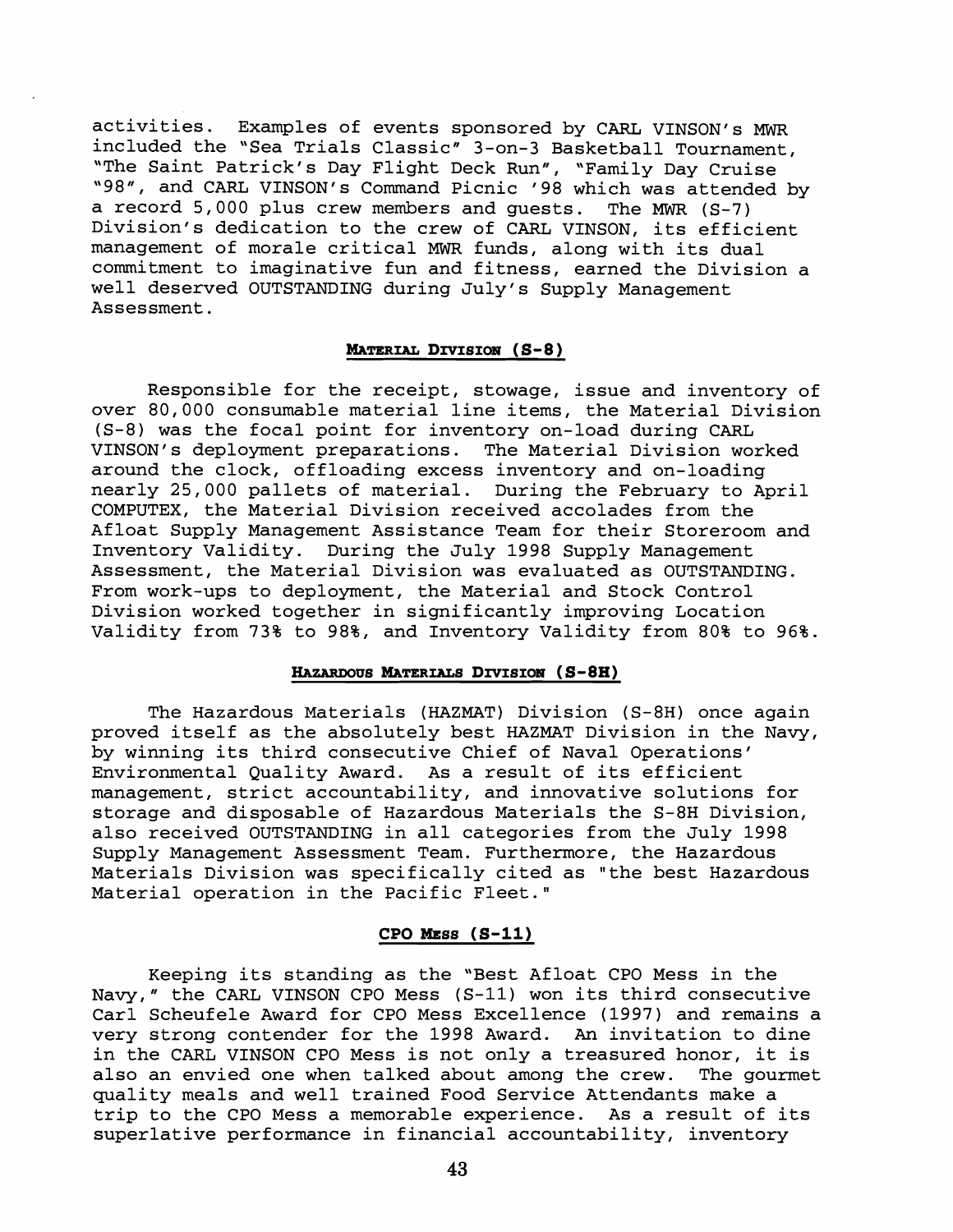validity, food preparation and immaculate galley and messing presentation, the CPO Mess received a grade of OUTSTANDING during the 1998 Supply Management Assessment.

# POSTAL DIVISION (S-12)

With a hard charging, professional crew, the Postal Division (S-12) showed the rest of Pacific Fleet how Postal Support should be done. In support of RIMPAC '98, for example, from June to August 1998, the CARL VINSON Postal Division served as the Mail Center for a flotilla of 15 American, Canadian, and Australian ships. During RIMPAC '98, the Postal Division processed over 77,000 pounds of mail that were interspersed via a total of 225 fixed and rotary wing flights. The July 1998 Supply Management Assessment Team also evaluated the Postal Division as OUTSTANDING, and lauded the division as "the best in the fleet," noting not a single discrepancy.

# **TRAINING DEPARTMENT**

Thoroughly revamped at the beginning of the year, CARL VINSON's "I" Division concentrates exclusively on presenting basic indoctrination information and training. Basic Damage Control and Maintenance PQS, Navy Rights and Responsibilities (NR&R), SAVI, Educational Services Brief, ASSET testing, various safety programs to include Operational Risk Management, various Wellness Programs like Alcohol Awareness, Health Promotions and Suicide Prevention, Career Information programs, as well as a series of introductory lectures by key personnel and senior leaders of the comand. More than 500 newly reporting sailors have completed "I" Division, and while the program undergoes continued refinement, it reaches each and every new arrival.

Once an individual checks on board, receives a berthing assignment and is provided a tour of the ship, they are immediately placed into an "I" Division class that starts each Monday. Check-ins wait no more than 5 working days of their report date to start "I" Division. At the end of the pipeline, sailors are required to critique the course. The Training Officer, Executive Officer, and the Commanding Officer review these critiques.

#### **WEAPONS DEPARTMENT**

During 1998, the Weapons Department completed all inspections and exercises flawlessly, prior to deploying to the Arabian Gulf in support of Operations DESERT FOX and SOUTHERN WATCH. All work-up and pre-deployment weapons related evolutions were achieved on schedule, and maximized Battle Group Combat Readiness and Training. Without exception, the inspectors and visitors to the Weapons Department departed the ship impressed with the department's pride, enthusiasm and professionalism.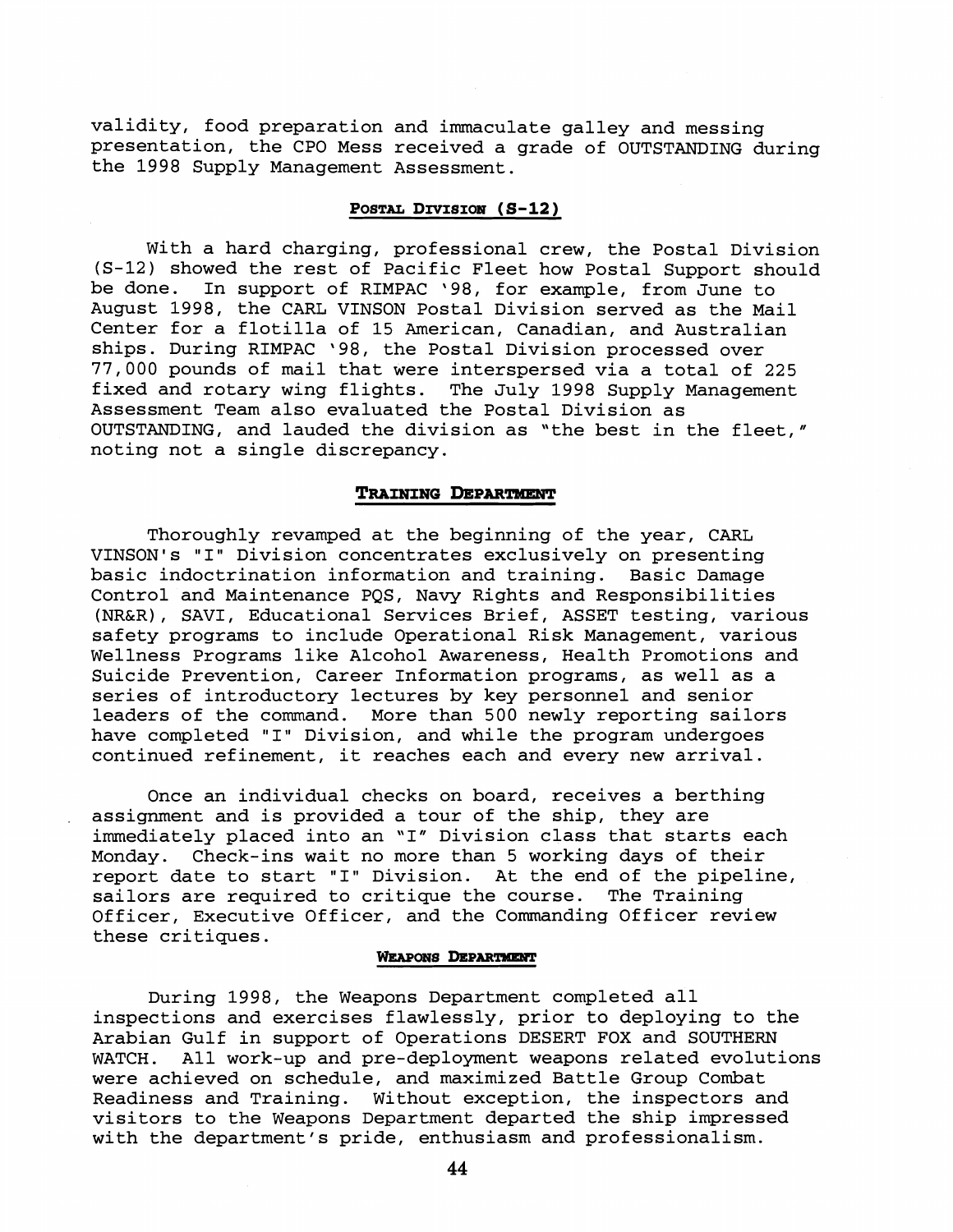The CARL VINSON on-loaded over 3,300 tons of munitions, during five major evolutions and four separate underway periods. All of these "Ammo On-loads" were accomplished without incident and ahead of schedule. Additionally, Weapons Department aggressively identified and located weapon sources, thus ensuring CARL VINSON deployed with a full inventory of Ship's Tailored Mission and Ship Fill loadouts.

# FLIGHT DECK ORDNANCE DIVISION (G-1)

G-1 Division (Flight Deck Ordnance) provided excellent support in all flight deck drills and ordnance related evolutions. The Division effectively interfaced with and developed a cohesive, professional and safe Carrier Air Wing ELEVEN/CARL VINSON Ordnance Team. Their expertise and professionalism were key in the safe and incident free transfer of over 1,230 lifts of ammunition, via vertical replenishment.

# **SHIP'S ARMORY AND SPRINKLER REPAIR DIVISION (G-2)**

G-2 division (Ship's Armory and Sprinkler Repair) provided superb sprinkler system rework and re-certification assistance during the demanding CARL VINSON Battle Group pre-deployment and WESTPAC 98/99 schedule. Additionally, the ship's .50 Caliber Gun Mount Teams ensured all 10 gun mounts were 100% operational and achieved a superb grade of 99.9% during final COMPEX evaluation.

# **SUPPORT EQUIPMENT, MAQAZINES** & **WEAPONS ASSEMEILY DIVISION (0-3** )

G-3 Division (Aviation Weapons Support Equipment) Armament Weapons Support Equipment (AWSE) shop, was recognized by COMNAVAIRPAC for establishing a fleet standard during the rehabilitation of their 3000 plus pieces of AWSE. As cited by the Aviation Maintenance/Material Inspection Lead AWSE Inspector, "The AWSE shop is by far the model for all other Pacific Fleet Aircraft Carriers."

The highly trained Bomb Assembly Teams safely and reliably assembled, tested, checked and issued over 300 General Purpose Bombs in support of Carrier Air Wing ELEVEN training, throughout TSTA I/II/III/FEP, COMPTUEX/ITA, RIMPAC '98, Battle Group Sustainment Phase and WESTPAC 98/99. Upon entering the Arabian Gulf, precision guided munitions and missiles were ready, staged and subsequently released during CARL VINSON's strike into Iraq in support of Operation DESERT FOX.

# WEAPONS ELEVATORS DIVISION (G-4)

G-4 Division (Weapons Elevators) accomplished an unprecedented level of maintenance qualifications, as evidenced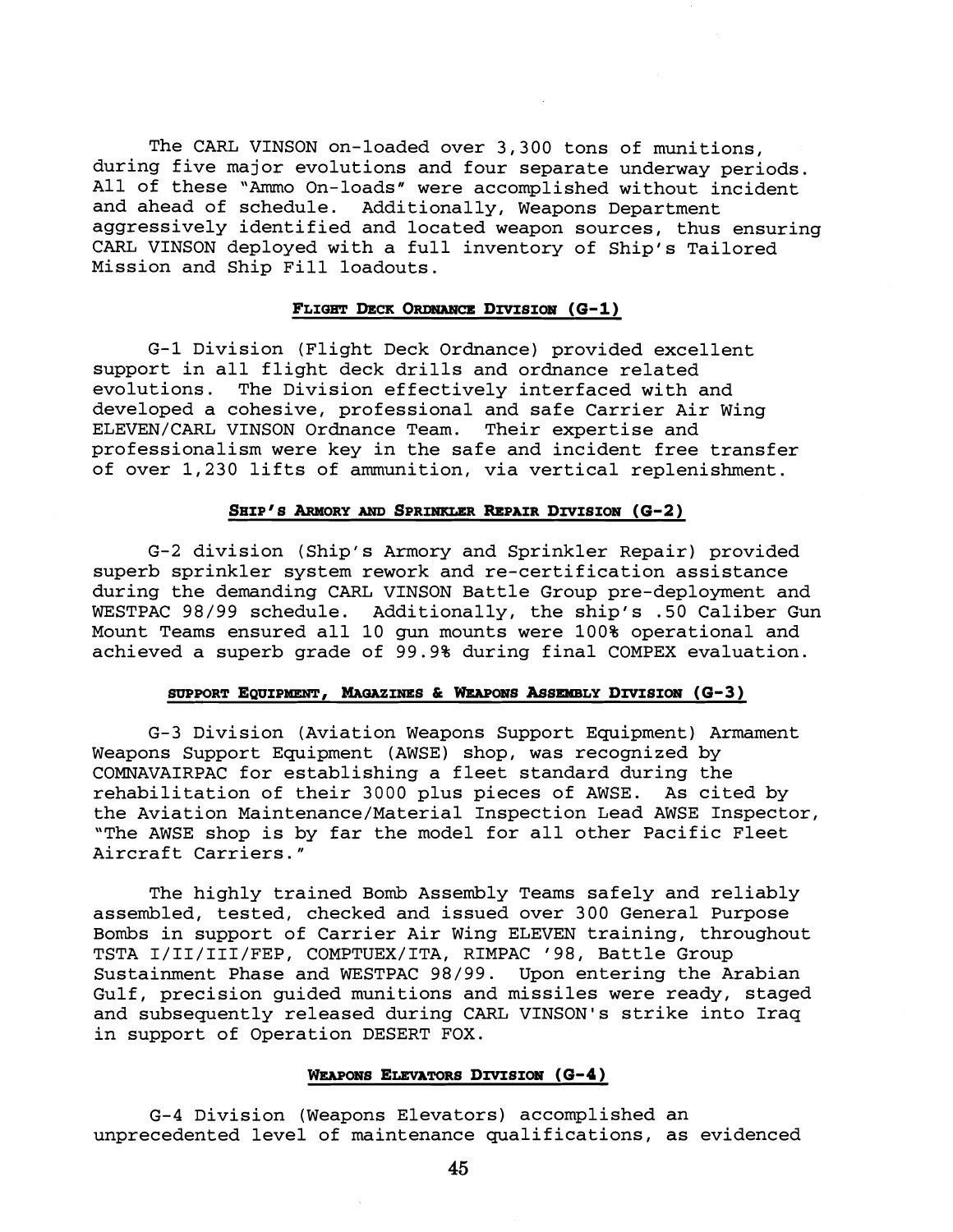by a 100% Weapons Elevator Operator/Safety Observer personnel qualification rate and a 95% Weapons Elevator Maintenance Technician qualification rate. These numbers reflect a great and well anticipated focus on the operational need for an intensive training and qualification program. The division completed the rehabilitation of all 10 Weapons Elevators, vastly improving the overall material condition of the equipment. The Fleet Technical Support Center Pacific Pre-deployment Weapons Elevator Inspection was completed with 'zero downing discrepancies." The Senior Weapons Elevator Support Unit (WESU) Inspector evaluated G-4 Division as having "the best operational Weapons Elevators in the Pacific Fleet."

# WEAPONS ADMINISTRATION, ORDNANCE CONTROL AND QUALITY ASSURANCE DIVISION (G-5)

This senior group of professionals oversaw every aspect of the department's mission. They ensured accurate and timely ordering of all ammunition assets. They coordinated ammunition on-loads and ordnance handling evolutions with the ship's departments and Air Wing ELEVEN. Quality Assurance skillfully monitored all evolutions, from the loading, transfer, and storage of munitions to build-up and load-up of myriad weapons. Their superb performance ensured zero incidents or accidents in munitions transfers and assembly. Weapons Office Administrative support ensured that all personnel management issues were resolved quickly and correctly. Strong leadership and professional planning were the cornerstones in building a truly outstanding and fiercely proud team. The following specific comments were noted during the various inspections and evaluations:

- Ship's Explosive Safety Inspection (SESI) grade of SATISFACTORY with no major or repeat discrepancies. The Chief
- Explosive Safety Support Office Pacific Inspector commented that "CARL VINSON's magazines were the finest in the Pacific Fleet. "
- Magazine Sprinkler System Inspection (MSSI). The Sprinkler Systems were put to the test and material condition was found to be outstanding, and maintained by a highly skilled crew. Only three minor discrepancies were found, all of which were corrected within minutes.
- Mine Readiness Certification Inspection (MRCI) graded SATISFACTORY with no minor or major discrepancies. This alone stands as testament to the superior professional abilities of the Weapons Assembly Teams. Ten Quickstrike Mines were assembled in just over two hours. The COMNAVAIRPAC Inspection Team credited the "superior leadership and outstanding team training" for the superb end result. "This Weapons Department sets the Fleet standard" for all to follow.